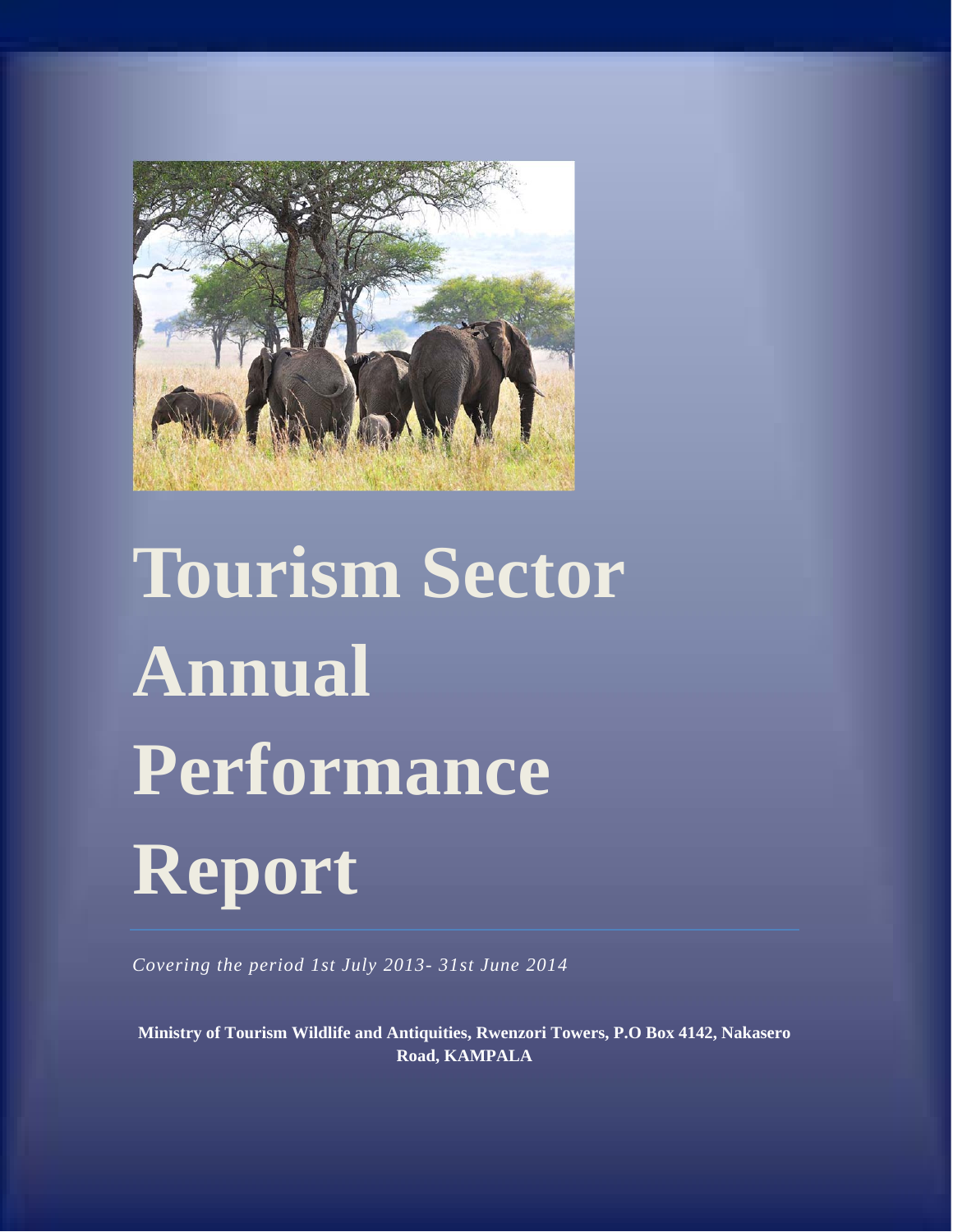# **Table of Content**

| 2.0 POLICY AND INSTITUTIONAL FRAMEWORK FOR THE TOURISM SECTOR 8        |  |
|------------------------------------------------------------------------|--|
|                                                                        |  |
|                                                                        |  |
|                                                                        |  |
|                                                                        |  |
|                                                                        |  |
|                                                                        |  |
|                                                                        |  |
|                                                                        |  |
|                                                                        |  |
|                                                                        |  |
|                                                                        |  |
|                                                                        |  |
|                                                                        |  |
| STATUS OF IMPLEMENTATION OF THE 4th SECTOR REVIEWUNDERTAKINGS 9<br>4.0 |  |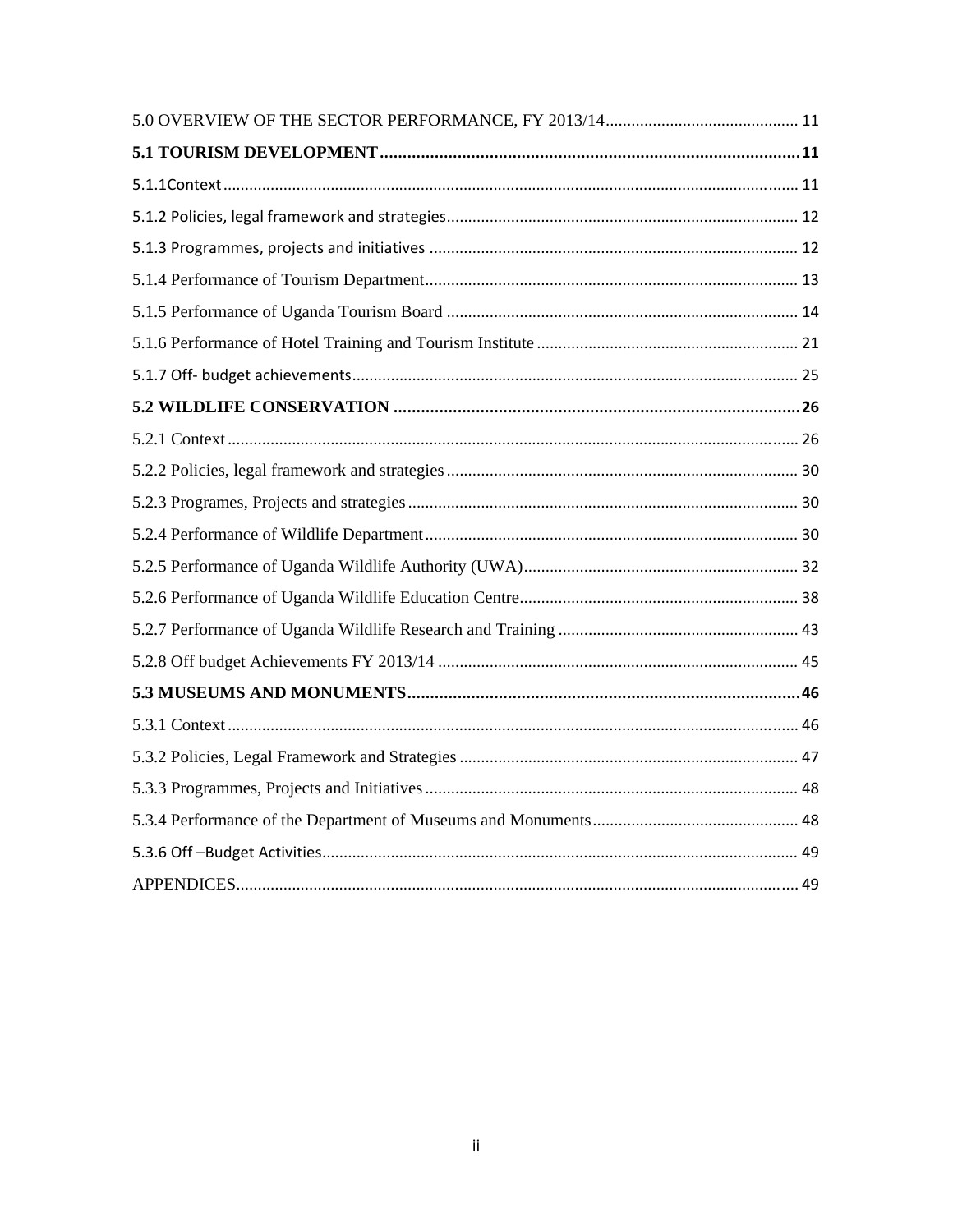# **LIST OF FIGURES**

| Figure 1: Budget performance for Vote 022: Ministry of Tourism Wildlife and Antiquities, |  |
|------------------------------------------------------------------------------------------|--|
|                                                                                          |  |
|                                                                                          |  |
|                                                                                          |  |

# **LIST OF TABLES**

| Table 4: Budget performance for Vote 022: Ministry of Tourism Wildlife and Antiquities, |  |
|-----------------------------------------------------------------------------------------|--|
| FY 2013/14                                                                              |  |
| Table 5: Budget performance for Vote 117: Uganda Tourism Board FY 2013/14 4             |  |
| Table 6: Off budget performance for the Tourism Sector r FY 2012/13 and 2013/14 4       |  |
|                                                                                         |  |
|                                                                                         |  |
|                                                                                         |  |
|                                                                                         |  |
|                                                                                         |  |
|                                                                                         |  |
|                                                                                         |  |
|                                                                                         |  |
|                                                                                         |  |
|                                                                                         |  |
|                                                                                         |  |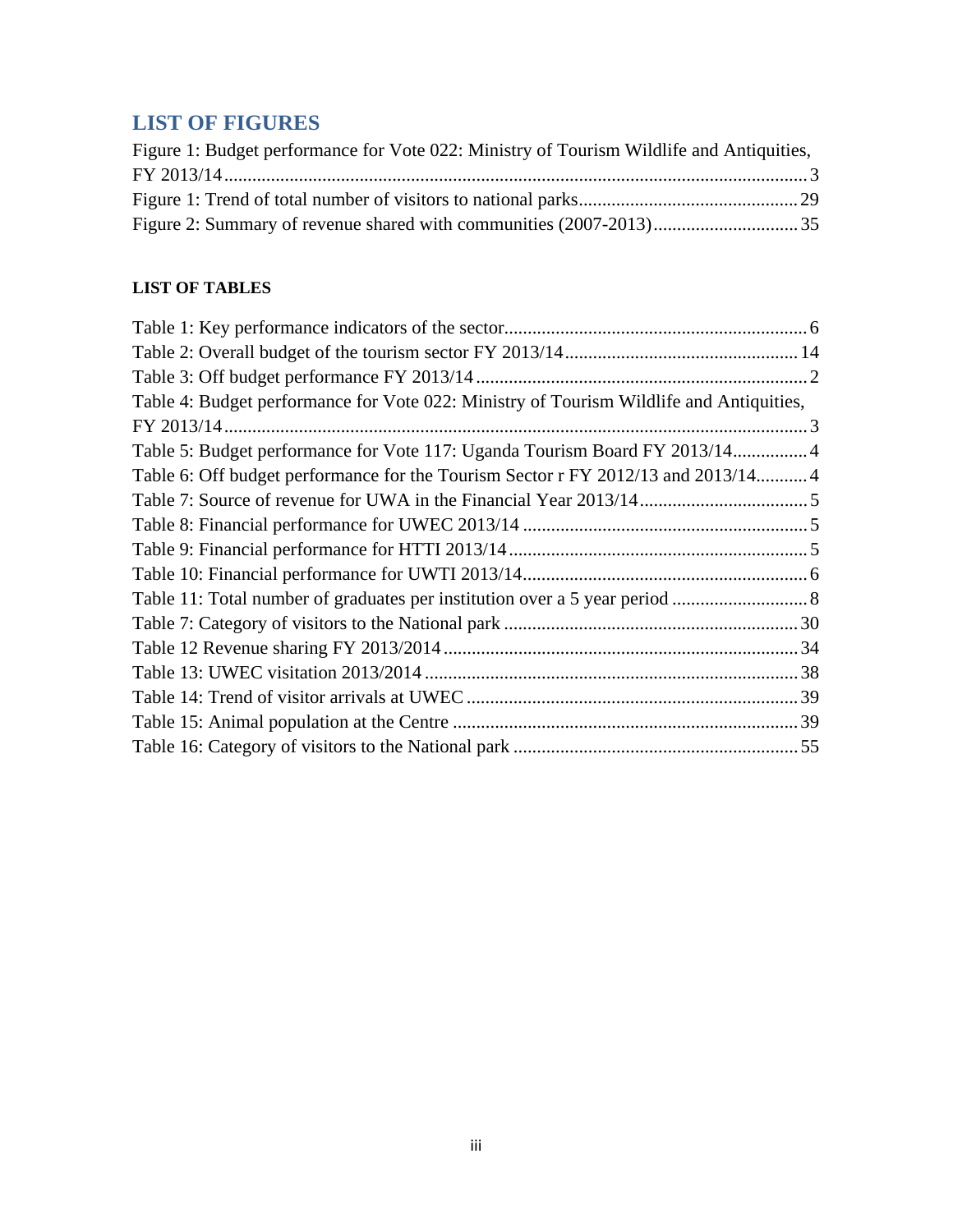#### **FOREWORD.**

The mandate of the Ministry of Tourism, Wildlife and Antiquities is spelt out in the Mission which is, "To develop and promote the tourism, wildlife and Heritage resources for enhancement of Uganda as a competitive and preferred tourist destination, with accelerated sector contribution to the national economy".

This Annual Performance Report marks three years of our existence as an independent Ministry of Tourism, Wildlife and Antiquities and gives general performance of the tourism sector and challenges towards fulfillment of the mandate for the period July 2013 to June 2014.

During the Financial Year, the Ministry was able to register many achievements in pursuant of its goal of developing sustainable quality Tourism that is culturally and socially acceptable, ecologically friendly, environmentally sustainable and economically viable.

In implementing its mandate, the Ministry received support from the other key stakeholders. We acknowledge and thank them for their support and cooperation.

Special thanks go to the Management and staff of the Ministry and its affiliated institutions who made invaluable contributions in formulating and implementing the Ministry's policies and programmes.

Finally, I hope this report will enable our esteemed readers to understand and appreciate better the role of the Ministry of Tourism, Wildlife & Antiquities in ensuring that Uganda's Tourism develops to sustain economic growth and social transformation.

Hon Dr. Maria Mutagamba **MINISTER OF TOURISM WILDLIFE AND ANTIQUITIES**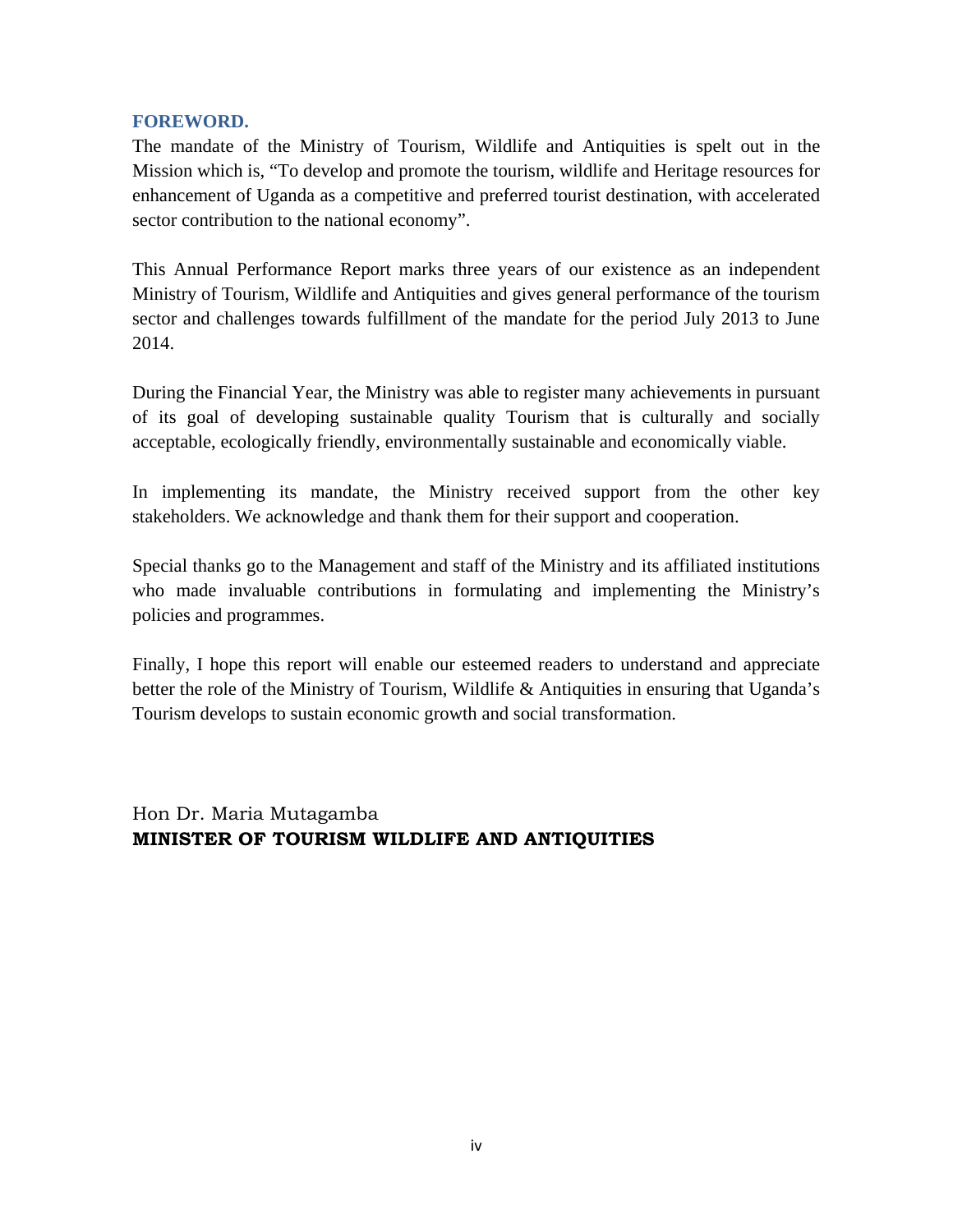|               | <b>LIST OF ABBREVIATIONS</b>                                               |
|---------------|----------------------------------------------------------------------------|
| <b>AEWA</b>   | African – Eurasian Water bird Agreement                                    |
| <b>ATA</b>    | <b>Africa Travel Association</b>                                           |
| <b>AUTO</b>   | <b>Association of Uganda Tour Operators</b>                                |
| <b>BBC</b>    | <b>British Broadcasting Corporation</b>                                    |
| <b>BFP</b>    | <b>Budget Framework Paper</b>                                              |
| <b>BINP</b>   | <b>Bwindi Impenetrable National Park</b>                                   |
| <b>BMCT</b>   | <b>Bwindi and Mgahinga Conservation Trust</b>                              |
| <b>BOQ</b>    | <b>Bills of Quantity</b>                                                   |
| <b>CEDP</b>   | Competitiveness and Enterprise development Project                         |
| <b>CEO</b>    | <b>Chief Executive Officer</b>                                             |
| <b>CITES</b>  | Convention on International Trade in Endangered Species of Fauna and Flora |
| <b>CMS</b>    | Convention on Migratory Species of Wild Animals                            |
| <b>CSR</b>    | <b>Corporate Social Responsibility</b>                                     |
| <b>CSWCT</b>  | Chimpanzee Sanctuary and Wildlife Conservation Trust                       |
| <b>CWM</b>    | Certificate in Wildlife and Allied Natural Resource Management             |
| <b>DWM</b>    | Diploma in Wildlife and Allied Natural Resource Management                 |
| <b>DWT</b>    | Diploma in Wildlife Tourism Management                                     |
| EAC           | <b>East African Community</b>                                              |
| <b>FAM</b>    | Familiarity                                                                |
| FY            | <b>Financial Year</b>                                                      |
| <b>GDP</b>    | <b>Gross Domestic Product</b>                                              |
| <b>GEF</b>    | Global Environmental Facility                                              |
| GoU           | Government of Uganda                                                       |
| <b>HTTI</b>   | Hotel and Tourism Training Institute                                       |
| <b>ICT</b>    | Information and Communication Technology                                   |
| <b>ITB</b>    | <b>International Tourism Bourse</b>                                        |
| <b>JTMC</b>   | <b>Joint Tourism Marketing Committee</b>                                   |
| <b>KCCA</b>   | Kampala City Council Authority                                             |
| <b>KVNP</b>   | Kidepo Valley National Park                                                |
| <b>LDPG</b>   | <b>Local Development Partners Group</b>                                    |
| <b>LMNP</b>   | <b>Lake Mburo National Park</b>                                            |
| <b>MDA</b>    | Ministries Departments and Agencies                                        |
| <b>MFNP</b>   | <b>Murchison Falls National Park</b>                                       |
| <b>MGNP</b>   | Mgahinga Gorilla National Park                                             |
| <b>MOES</b>   | Ministry of Education and Sports                                           |
| <b>MoFPED</b> | Ministry of Finance Planning and Economic Development                      |
| <b>MoPS</b>   | Ministry of Public Service                                                 |
| <b>MOU</b>    | Memorandum Of Understanding                                                |
| <b>MPS</b>    | <b>Ministerial Policy Statement</b>                                        |
| <b>MTEF</b>   | Medium Term Expenditure Framework                                          |
| <b>MTTI</b>   | Ministry of Tourism Trade and Industry                                     |
|               |                                                                            |

MTWA Ministry of Tourism Wildlife and Antiquities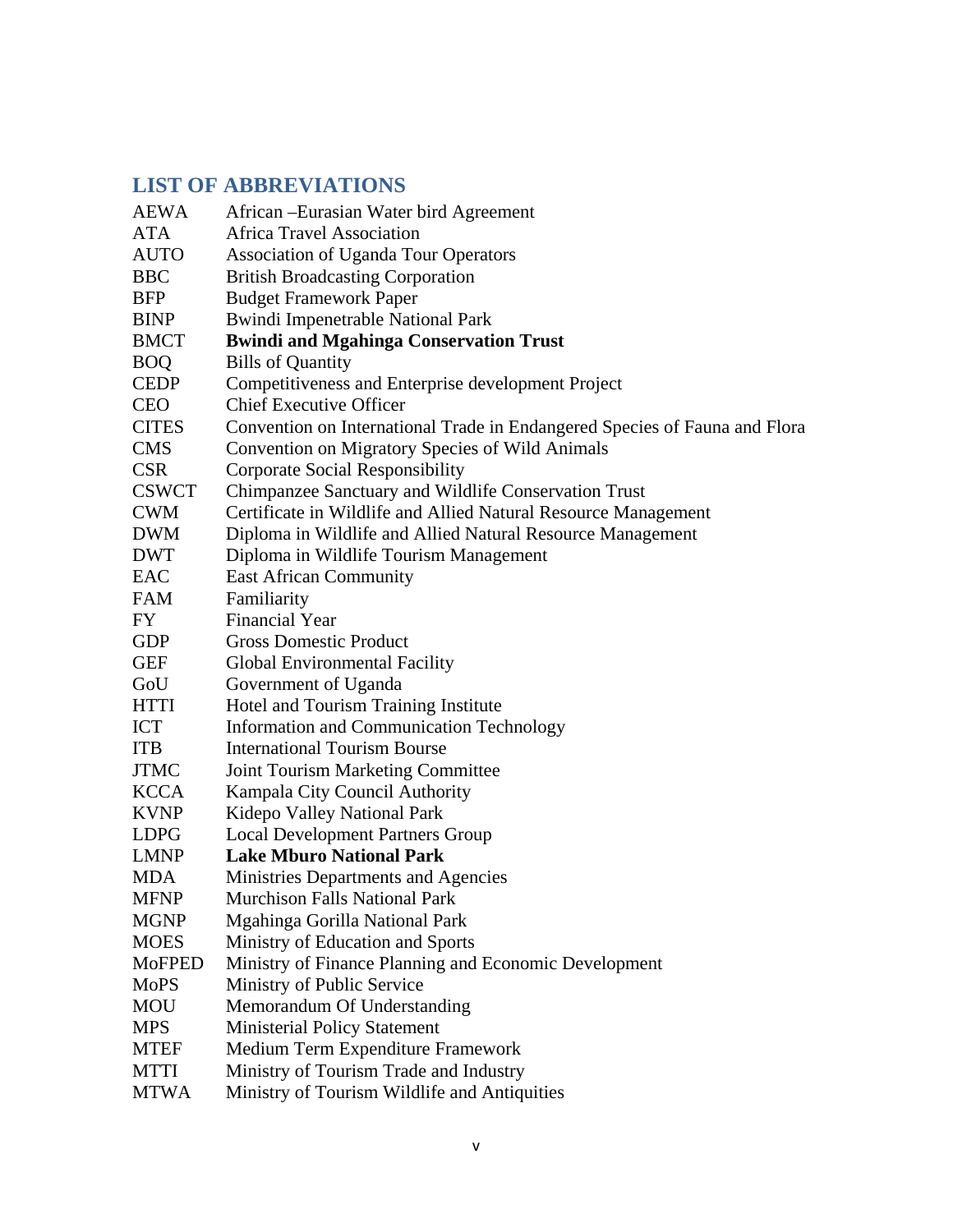| <b>NCHE</b>   | National Council of Higher Education                            |
|---------------|-----------------------------------------------------------------|
| <b>NPA</b>    | <b>National Planning Authority</b>                              |
| <b>NTP</b>    | <b>The National Tourism Portal</b>                              |
| <b>NTV</b>    | <b>Nation Television Network</b>                                |
| <b>OPM</b>    | Office of the Prime Minister                                    |
| <b>PAAZAB</b> | Pan African Association of Zoos and Aquaria                     |
| <b>PES</b>    | <b>Payment for Ecosystem Services</b>                           |
| PIRT          | <b>Presidential Investors Round Table</b>                       |
| <b>PPDA</b>   | <b>Public Procurement and Disposal Authority</b>                |
| <b>PR</b>     | <b>Public Relations</b>                                         |
| <b>QENP</b>   | Queen Elizabeth National Park                                   |
| <b>SMS</b>    | <b>Short Message Services</b>                                   |
| <b>TDA</b>    | <b>Tourism Development Areas</b>                                |
| <b>TSAPR</b>  | The Tourism Sector Annual Performance Report                    |
| <b>TSWG</b>   | <b>Tourism Sector Working Groups</b>                            |
| <b>TUGATA</b> | The Uganda Association Of Travel Agents                         |
| <b>UBC</b>    | <b>Uganda Broadcasting Corporation</b>                          |
| <b>UHOA</b>   | <b>Uganda Hotel Operators Association</b>                       |
| <b>UIA</b>    | <b>Uganda Investment Authority</b>                              |
| UK.           | <b>United Kingdom</b>                                           |
| <b>UNDP</b>   | <b>United Nations Development Program</b>                       |
| <b>UNEP</b>   | <b>United Nations Environmental Program</b>                     |
| <b>UNESCO</b> | United Nations Educational Scientific and Cultural Organisation |
| <b>UNWTO</b>  | United Nations World Tourism Organisation                       |
| <b>USAGA</b>  | Uganda Safari Guide Associations                                |
| <b>UTA</b>    | <b>Uganda Tourism Association</b>                               |
| <b>UTB</b>    | <b>Uganda Tourism Board</b>                                     |
| <b>UWA</b>    | <b>Uganda Wildlife Authority</b>                                |
| <b>UWEC</b>   | <b>Uganda Wildlife Education Center</b>                         |
| <b>UWRTI</b>  | Uganda Wildlife Research and Training Institute                 |
| <b>WGs</b>    | <b>Working Groups</b>                                           |
| WTM           | <b>World Travel Market</b>                                      |
| <b>WWF</b>    | World Wildlife Fund                                             |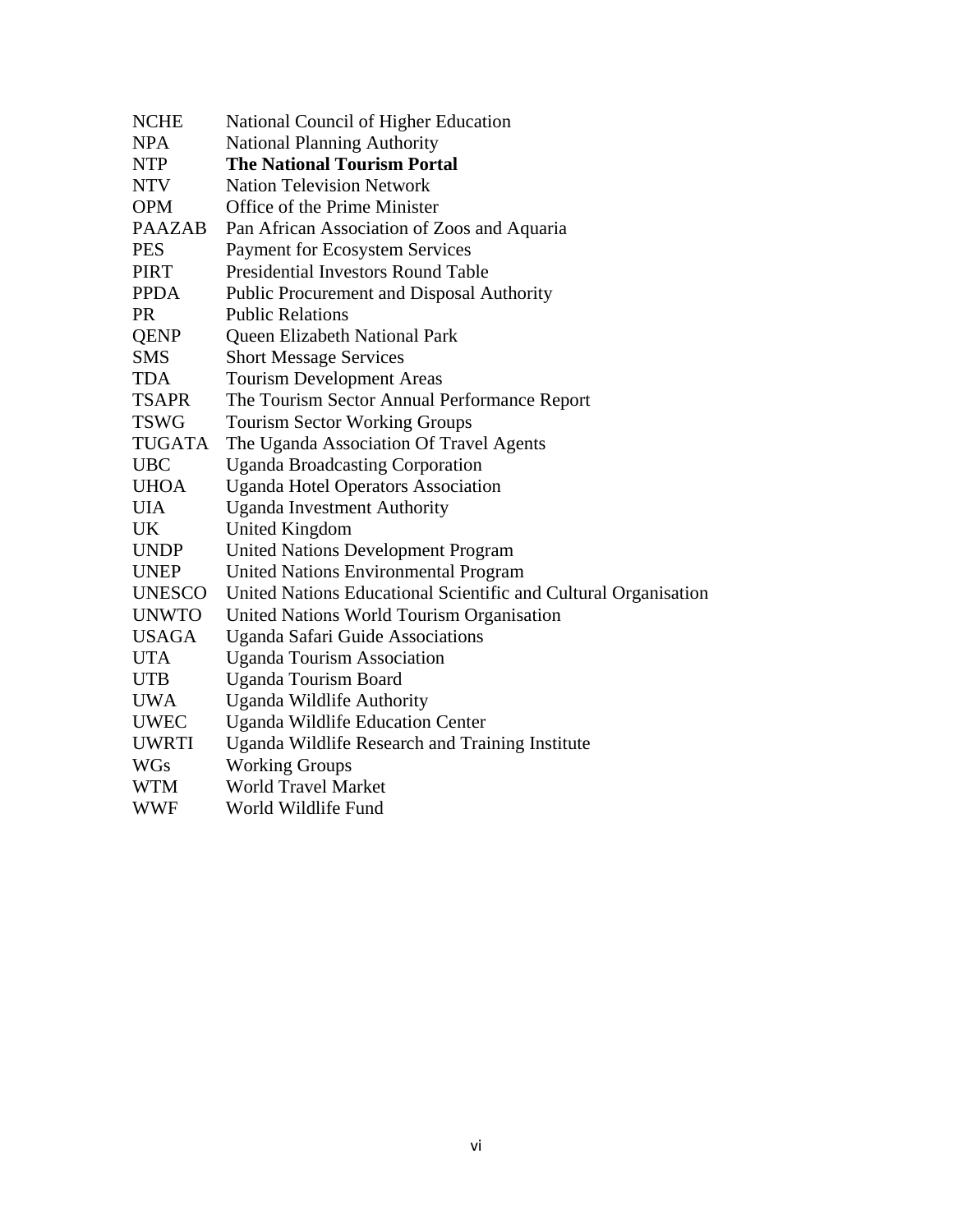# **EXECUTIVE SUMMARY**

This is the fifth Tourism Sector Performance Report. It provides a concise and transparent overview of investments, targets, achievements, outputs and challenges for the sector. The report includes data and analysis with respect to total contribution of Travel & Tourism to GDP in Uganda (bn), direct contribution of Travel and Tourism to GDP in Uganda, Tourism foreign exchange earnings USD(million), number of overnight visitors, number of holiday and leisure visitors, % age of the labour force employed in the tourism sector (Direct employment, direct number of employees in the tourism sector, annual average % bedroom occupancy of accommodation, average length of stay, Government total expenditure on tourism as % of total budget, Government expenditure per tourist, Government expenditure per leisure tourist

#### **Sector Planning and Finance**

The sector recently launched the sector-wide approach to foster holistic and forwardlooking policy development, planning and management as well as enhanced participation by stakeholders.

In the FY 2013/14, the overall approved sector budget was UGX 64.7 billion comprising UGX 14.817 billion (23%) for o- budget and UGX 50.2billion (77%) off-budget. Compared to FY 2012/13, the overall sector budget increased by 7% (from UGX 60.498 bn). On-budget increased by 13% while off-budget increased by 5%.

#### **Progress on undertakings of 2012/13**

A total of 14 undertakings were adopted at the  $4<sup>th</sup>$  joint Sector Review. To implement the undertakings, thematic groups and subgroups were formed and achievements made against the undertaking are detailed in chapter 4.

#### **Sector performance for FY 2013/14**

The performance of the tourism sector is grouped in four thematic areas of Tourism development, Wildlife conservation, Museums and monuments.

The tourism thematic area gives the performance of the tourism department at the Ministry of Tourism Wildlife and Antiquities, Uganda Tourism Department, Hotel Tourism Training Institute and off budget performance (achievements made with assistance of development partners, private sector and civil society organizations).

The Wildlife conservation thematic area gives the performance of the Department of Wildlife conservation at the Ministry of Tourism Wildlife and Antiquities, Uganda Wildlife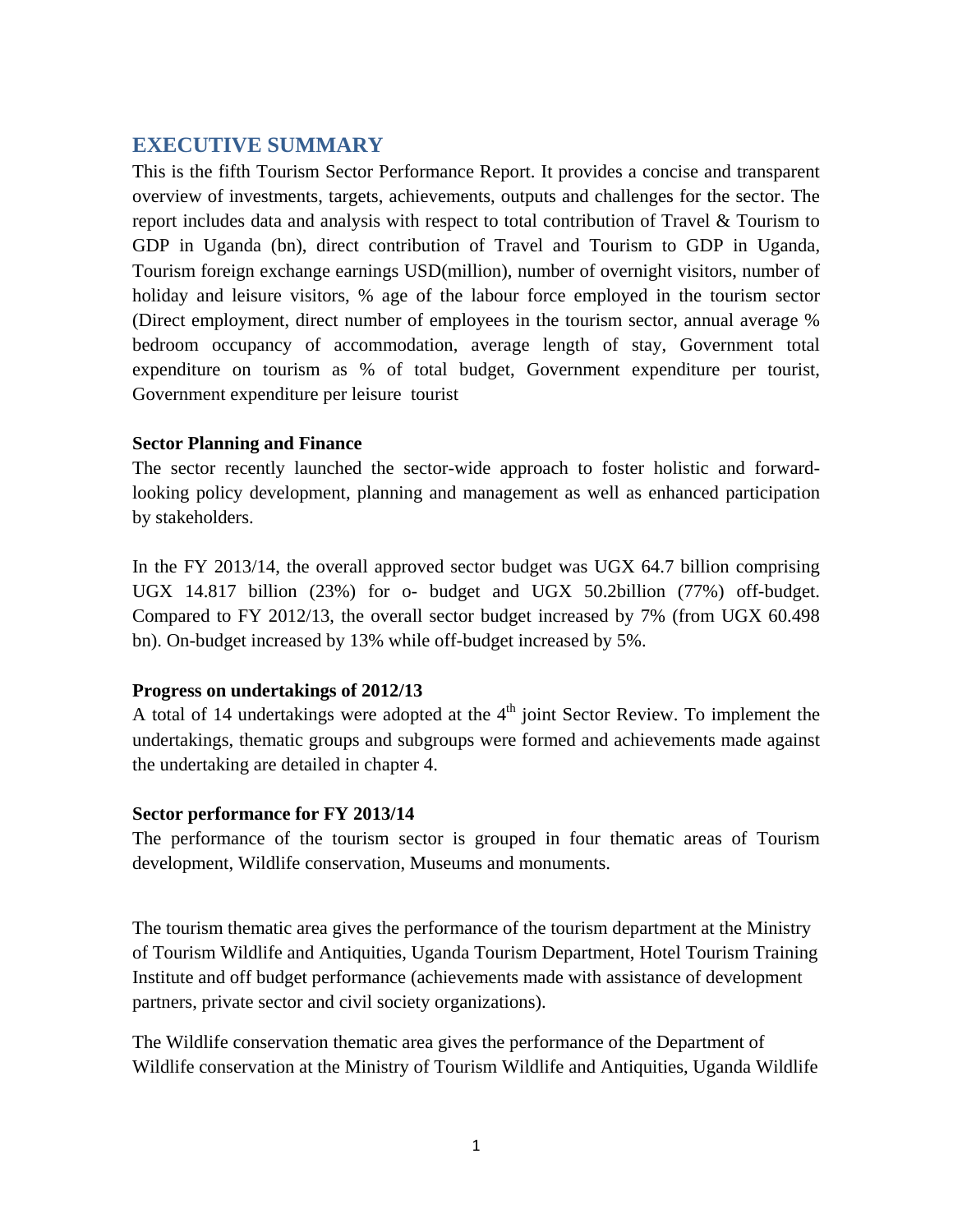Authority (UWA), Uganda Wildlife Education Centre (UWEC), Uganda Wildlife Training Institute (UWTI) and off budget performance.

 The Museums and Monument thematic area gives the performance of the Department of Museums and Monuments and off budget performance.

#### **Under the tourism development thematic area the major achievements were:**

- The total contribution of Travel & Tourism to GDP in Uganda was UGX 5,495bn (7.9% of GDP) in 2013 up from UGX4, 993.6bn (8.8% of GDP and 11% of the Services sector) in 2012, and is forecast to rise by 6.4% in 2014. Visitor exports generated UGX 2,767bn equivalent to  $$1,085$ million<sup>1</sup> (19.6% of the total exports) in 2013 increasing from \$1,003m in 2012. This is forecast to grow by 5.8% from 2014-2024.
- Uganda received 1,206,334 visitor arrivals in the year 2013 up from 1,196,000 in the year 2012 representing an increase of 1%. Of the total visitors, 16% came for leisure and holiday; second to those visiting friends and relatives at 44%.
- With financial support of UNDP and technical expertise of UNWTO, the sector developed the Tourism Policy 2014 and Tourism Master Plan 2014-2024
- Uganda's tourism featured in various media platforms showcasing and discussing about Tourism and Investment opportunities in the Country. Discussions have been held radio interviews including BBC and numerous quotations and story updates, TV appearances (NTV, UBC); numerous newspaper story appearances and pictorial in most of Uganda's major newspaper platforms. This has raised awareness about the importance of tourism in Uganda.
- For the first time Uganda exhibited at Indaba Tourism expo in South Africa
- UTA as an apex body was revamped and with united membership of USAGA, AUTO, TUGATA, UCOTA and UHOA. UTA is now a member of East African Tourism Platform where Uganda holds the vice chair. 63 accommodation establishments were graded and classified, Six (6) regional tourism clusters supported to identify, develop and market tourism their products
- Skills enhancement programs conducted for Private sector. AUTO, UHOA, USAGA, TUGATA and airport Drivers trained in various disciplines.
- Uganda secured a loan from World Bank of USD 25bn to support the tourism sector in three areas of skills capacity building, tourism infrastructure at HTTI and product development, packaging and promotion.

#### **Under the wildlife conservation thematic area the major achievements were:**

 <sup>1</sup> World Travel and Tourism Council, Travel & Tourism Economic impact 2014, Uganda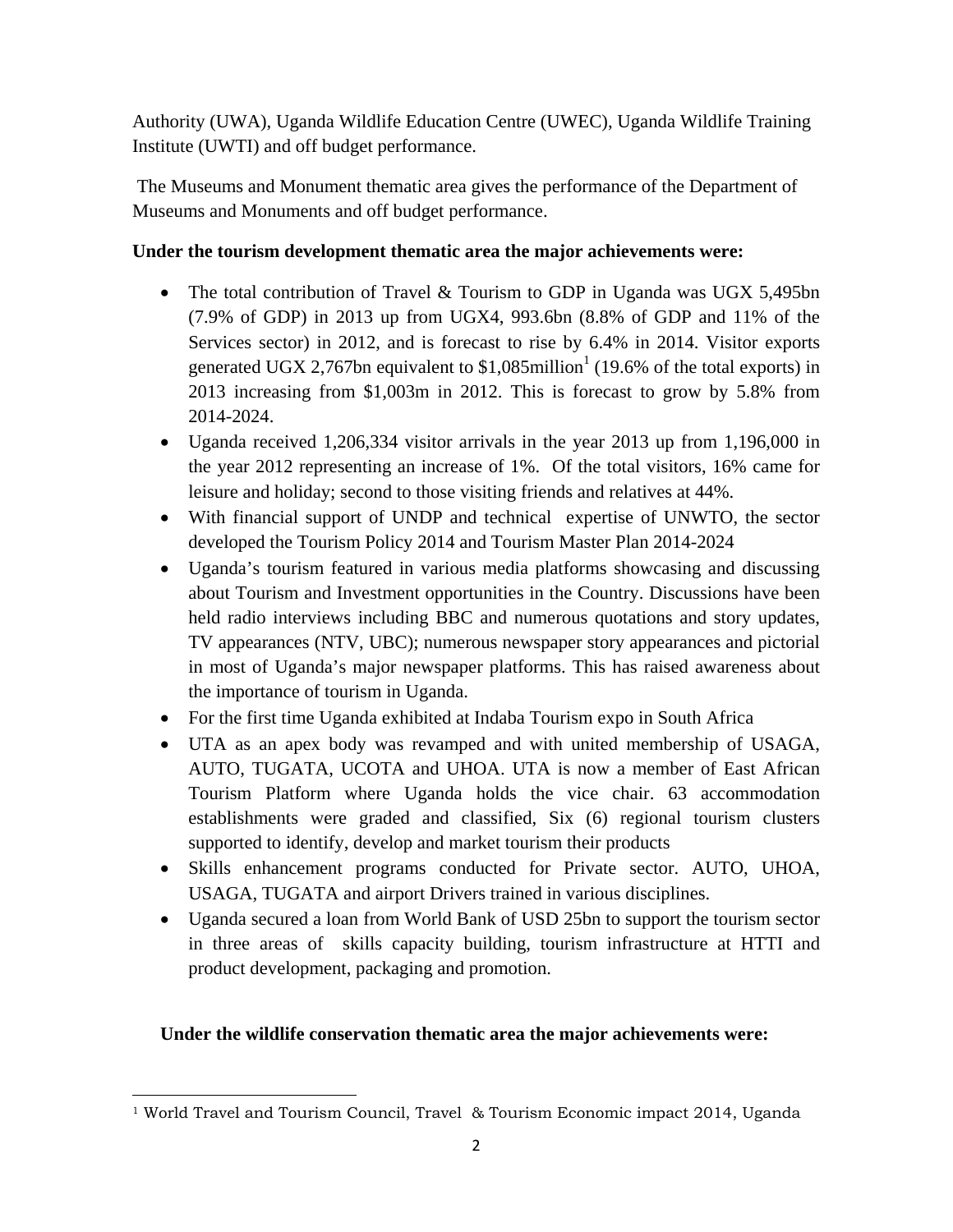- The number of visitors to national parks made a remarkable rebound from 182,000 in 2012 to 213,949 in 2013 compared to decrease of 12.5% made between 2011 (208,000 visitors) and 2012.
- Visitation at Uganda Wildlife Education centre increased from 256,042 visitors for the 2012/2013 Financial Year to 269,321 visitors in the 2013/2014 Financial Year.
- The wildlife policy was reviewed and approved by Cabinet in March 2014. The policy is expected to align wildlife conservation and management with other government policies, laws and including international treaties and protocols
- 170 Vermin Scouts selected from human wildlife conflict hotspots around, Bwindi Mgahinga, Murchison Falls and Queen Elizabeth Conservation Areas were trained in human wildlife control skills
- New trenches were constructed and old one maintained and this has reduced cases of human wildlife conflicts from 8 cases per month to 2 cases or none per month.
- There was a remarkable reduction in elephant poaching within protected areas from 14 cases during the same period in 2012 to only 6 cases
- 105 ha of formerly degraded/encroached area in Mount Elgon National Park were planted with indigenous trees
- The increase in revenue at Uganda Wildlife Authority has led to increased funds for revenue sharing scheme. The funds increased from Shs. 1.899bn to Shs 2.454bn and were disbursed to support community livelihoods in districts Kiryandongo, Oyam, Masindi, Nwoya, Nebbi, Buliisa, Kabong, Kiruhura and Isingiro
- 6 problem crocodiles were captured from Mayuge, Sese Islands and Lake Katwe and translocated to Karuma wildlife reserve
- 250 schools benefited from our Conservation Education outreach program, in which we conducted interpretation talks, screen wildlife videos and documentaries and inspire the participants to adopt positive environmental actions such as tree planting, proper waste management, reporting wildlife offenders among others.
- There was an improvement in the number of graduates at Uganda Wildlife Training Institute in 2013/14 of 51 students compared to 38 students that graduated in 2012/13.

#### **Under the Museums and monument thematic area the major achievements were:**

- A nomination dossier/file of Nyero and other hunter gatherer sites was completed and submitted to UNESCO. This dossier is a serial nomination that comprises 6 Rock Art sites namely; Nyero, Dolwe, Mukongoro, Kakoro, Komuge and Kapir.
- **Hosted the 3rd World Heritage Nomination Training Course:** Participants were drawn from 8 countries: South Africa, Eritrea, Zimbabwe, Lesotho, Ghana, Sierra Leone, Uganda and Kenya. 34 participants attended (20 males and 14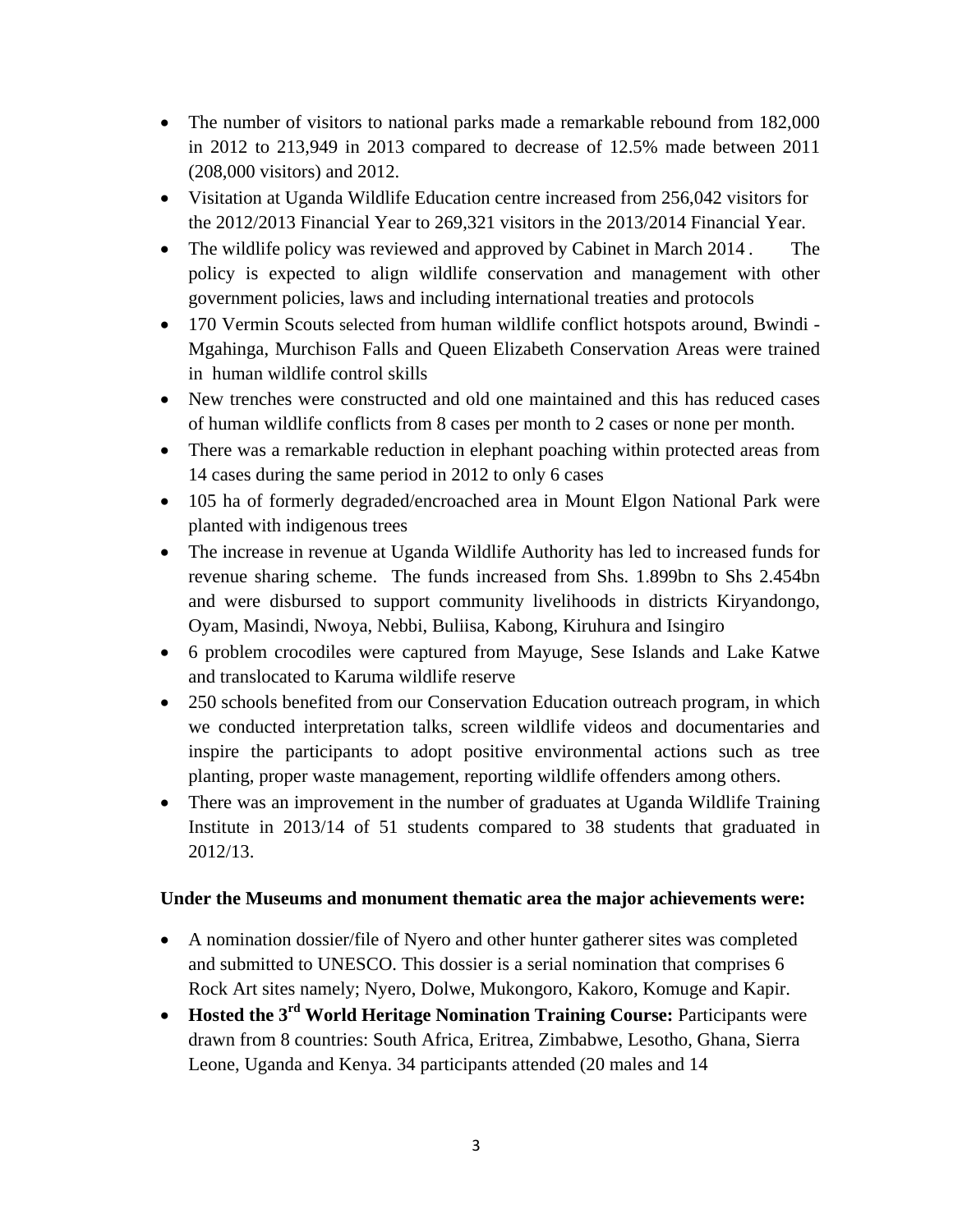females).Uganda benefited by directly having 4 participants trained and they are currently working on the nomination dossier of Bigo Byamugenyi.

• The sector developed the first Museums and Monuments Policy (2014) that was submitted to Cabinet for Approval. This policy will address the identified challenges and gaps facing the sub sector.

#### **Challenges for the FY 2013/14**

During the course of the financial year 2013/14 a number of challenges were encountered;

- Due to proximity of human settlements and developments to protected areas besides the wide range of some wildlife species, human wildlife conflicts have persisted resulting in crop destruction, livestock predation, injuries and even deaths. The killing by elephants of three people in Loro, Oyam district which is far from Murchison Falls National Park boundary is a clear example of the shrinking habitats for such wide ranging beasts which occasionally re-trace their historical migratory routes. With the return of peace and stability in northern Uganda, areas around Murchison Falls National Park have become heavily inhabited with settlements and agricultural activities pressing closer to park edge thus aggravating human wildlife conflicts.
- Inadequate data on wildlife conservation that is crucial in informing development of policies on the management of wildlife species, habitats and ecosystem remains a challenge
- Inadequate logistical and technical capacity to effectively track the impacts of oil and gas related developments in protected areas remains a critical challenge for the subsector.
- Delayed passing of the bill re-establishing HTTI under the Ministry of Tourism Wildlife and antiquities has affected the Institute in the delivery its mandate
- Inadequate budget to marketing the country, developing the tourism products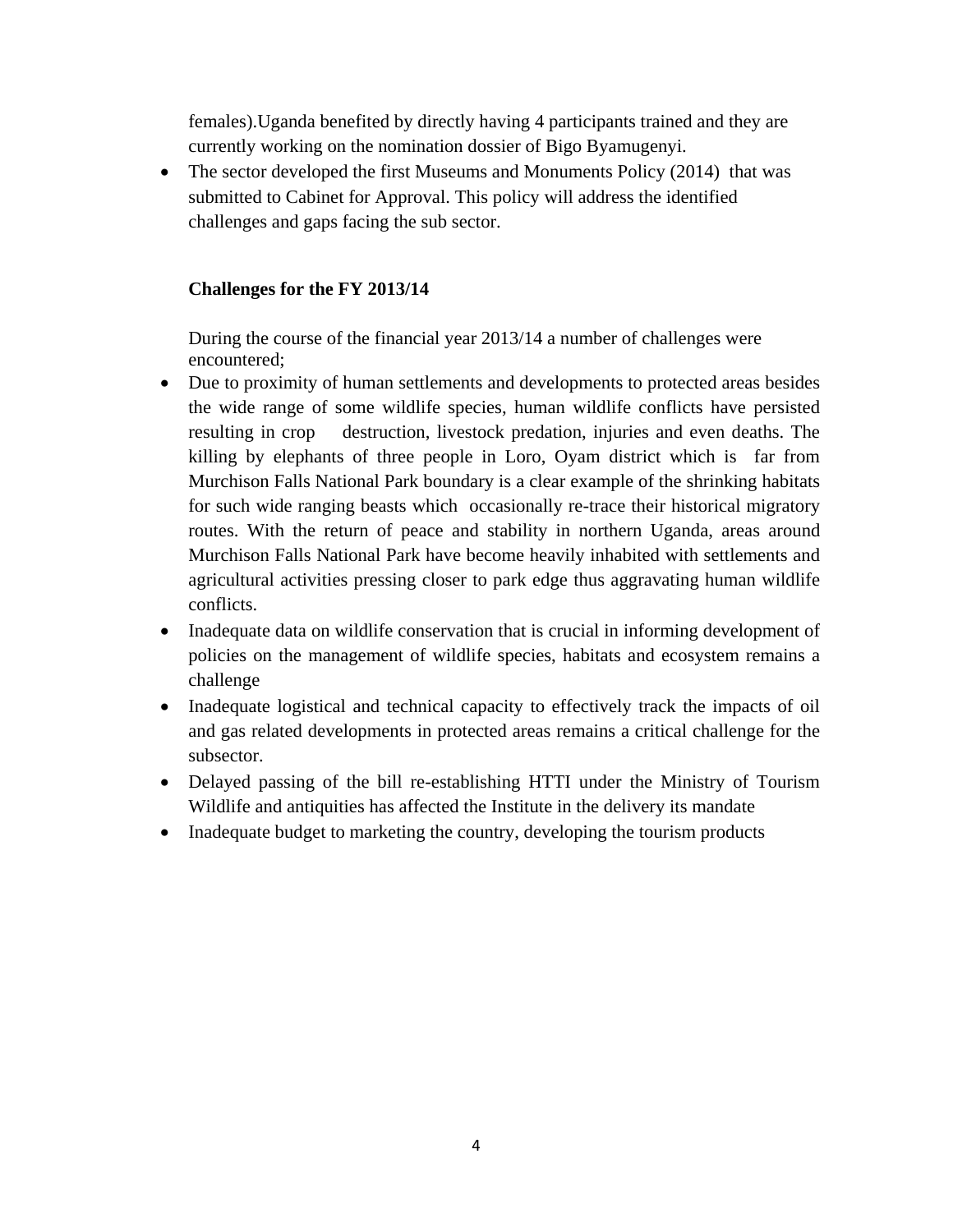# **1.0 INTRODUCTION**

#### **1.1 Background**

The Tourism Sector Annual Performance Report (TSAPR), is a document required to be produced annually by the Tourism Sector. It is the main document that presents a synopsis of the overall performance of the Tourism Sector for the FY 2013/4. It tracks progress made and the challenges encountered by the sector, in its efforts to achieve the broad and specific policy objectives.

The overall purpose of 2013/14 TSAPR is to provide a feedback to stakeholders on the performance of the sector for the period under review. It will inform the  $5<sup>th</sup>$  Tourism Sector Review scheduled for September 2014.

The report documents progress made in the tourism sector during Financial Year 2013/14. It as well focuses its attention on the progress of the implementation of the annual work plan as well as overall sector performance against the targets set for the FY 2013/14.

#### **1.2 Participants**

Participants for the Review will be drawn from MTWA headquarters, Affiliate Institutions under MTWA, Line Ministries, representatives from Development Partners, Local Governments, Private Sectors, and Non-Governmental Organizations (See Annex 1).All in all a total of 200 participants will be invited to the 5thTourism Sector Review.

#### **1.3 Objectives of the review**

#### **The specific objectives of the review are:**

- 1) Review progress in the implementation of the Tourism Sector interventions including undertakings agreed on in the  $4<sup>rd</sup>$  Review;
- 2) Share experiences of the Tourism Sector and its potential contribution to Uganda's socio-economic transformation.
- 3) Identify and generate consensus on Sector Strategies and the way forward.
- 4) Identify and agree on undertakings for the medium term;

#### **1.4 Expected Outputs for the Review**

The main outputs of the  $5<sup>th</sup>$  Tourism Annual Sector Review process will include:-

- (i) Tourism Sector Annual Performance Report (TSAPR);
- (iii) Agreed Future Undertakings for October 2014;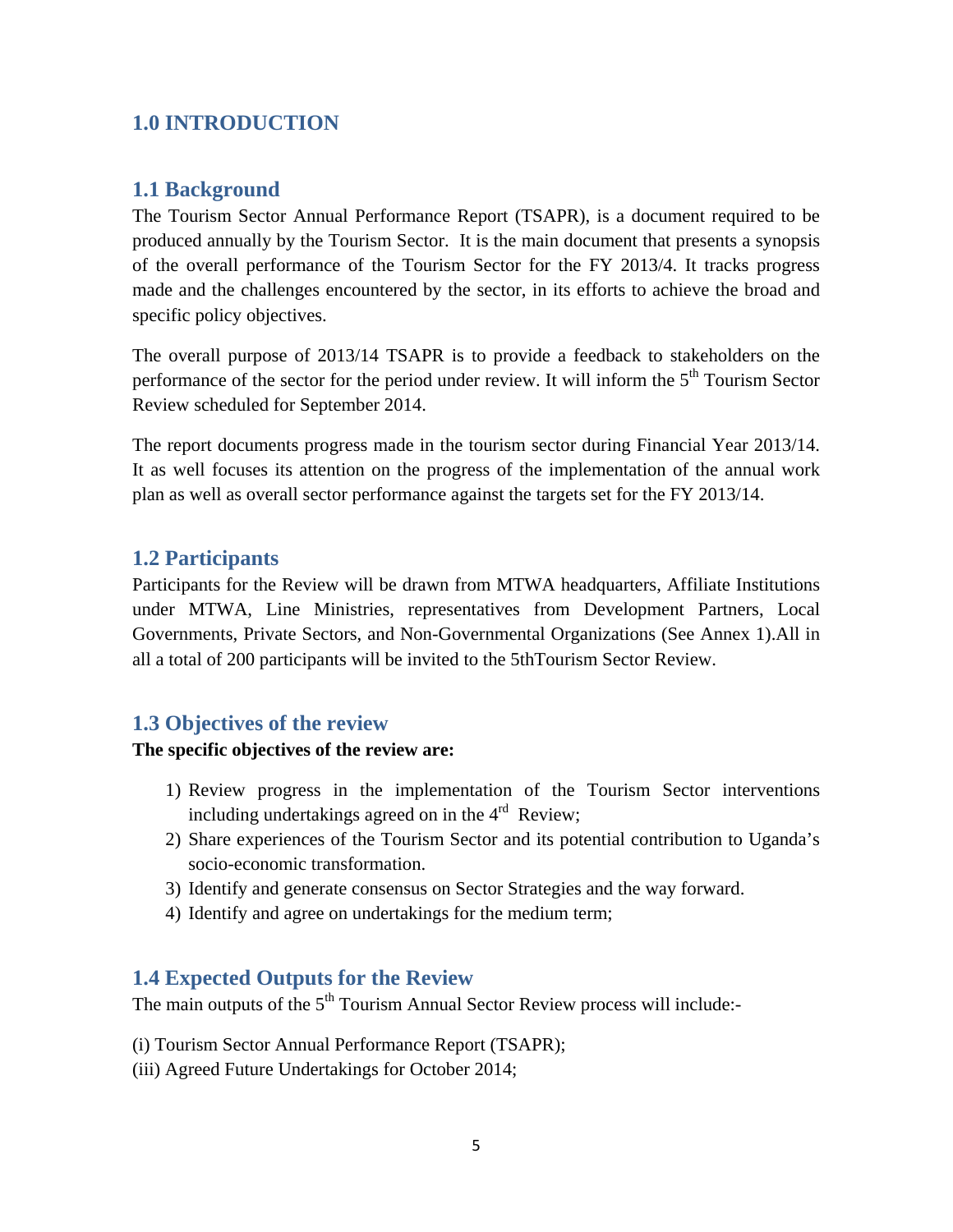# **1.5 Mandate of the Ministry**

The Mandate of the Ministry is*"To formulate and implement policies, strategies, plans and programs which promote tourism, wildlife and cultural heritage conservation for socio-economic development and transformation of the country"*

## **1.6 Strategic objectives**

In order to achieve the above mandate the following objectives are pursued;

- i. To enhance regulation, coordination and management of the tourism sector To develop and diversify the tourism products and services
- ii. To develop tourism infrastructure and facilities
- iii. To promote and market the destination in national, regional and international markets
- iv. To develop human resource and institutional capacity for the tourism sector
- v. To promote community involvement and enterprise development in the tourism economy
- vi. Promote Sustainable Development of Uganda's Wildlife resources and Cultural Heritage
- vii. Promote safety and security of tourists and tourism assets
- viii. Promote local, regional and global partnerships for tourism development

#### **1.7 Key performance indicators for the tourism sector**

This subsection summarizes progress with respect to eleven key indicators used for sector performance measurement for the tourism sector.

|    | <b>Indicator</b>                                                                      | 2009    | 2010    | 2011      | 2012      | 2013         |
|----|---------------------------------------------------------------------------------------|---------|---------|-----------|-----------|--------------|
|    | Total contribution of<br>Travel & Tourism to<br>GDP in Uganda (bn)                    | 2,796.9 | 3,233.6 | 4,387.4   | 5,176.5   | 5,495 (7.9%) |
| 2. | Direct contribution of<br>Travel and Tourism to<br>GDP in Uganda                      | 1,157.3 | 1,365.4 | 1,876.3   | 2,187.5   | 2299-(3.3%)  |
| 3. | Tourism foreign<br>exchange earnings<br>USD(million)                                  | 594     | 662     | 805       | 1,003     | 1,085        |
| 4. | Number of overnight<br>visitors                                                       | 806,658 | 945,899 | 1,151,356 | 1,196,144 | 1,206,334    |
| 5. | Number of holiday<br>and leisure visitors                                             | 126,421 | 149,249 | 75,558    | 224,436   |              |
| 6. | % age of the labour<br>force employed in the<br>tourism sector (Direct)<br>employment |         |         | 3.4       | 3.3       | 2.8          |

**Table 1: Key performance indicators of the sector**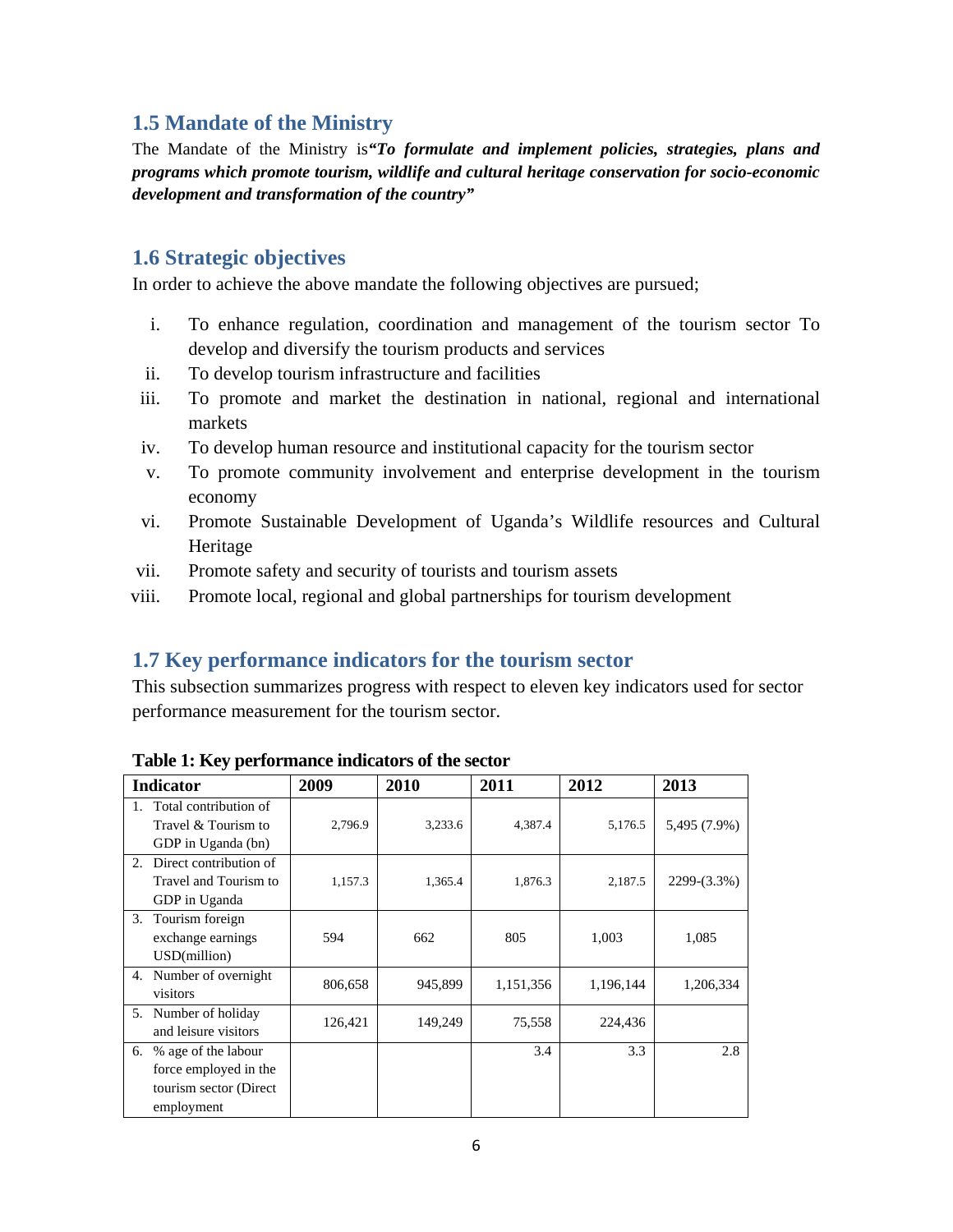| Direct number of          |            |            |            |            |            |
|---------------------------|------------|------------|------------|------------|------------|
| employees in the          |            |            |            |            |            |
| tourism sector            | 173,100    | 189,700    | 202,400    | 186,200    | 182,500    |
| 8.<br>Annual average %    |            |            |            | 38.5       | 51         |
| bedroom occupancy of      |            |            |            |            |            |
| accommodation             |            |            |            |            |            |
| 9. Average length of stay |            |            |            | 6          | 6          |
|                           |            |            |            |            |            |
| 10. Government total      | 0.11       | 0.12       | 0.14       | 0.12       | 0.12       |
| expenditure on            |            |            |            |            |            |
| tourism as % of total     | FY 2009/10 | FY 2010/11 | FY 2011/12 | FY 2012/13 | FY 2013/14 |
| budget                    |            |            |            |            |            |
| 11. Government            | 10,431     | 10,745     | 11,651     | 11,275     | 12,032     |
| expenditure per tourist   |            |            |            |            |            |
| 12. Government            |            |            |            |            |            |
| expenditure per leisure   | 66,555     | 66,555     | 66,555     | 66,555     |            |
| tourist                   |            |            |            |            |            |

# **1.7.1 Sources of information**

The Policy and Planning Division under the Department of Finance and Administration of MTWA is responsible for the operation and maintenance of the Tourism Information Management Database (TIMD). The same information is compiled in the Tourism Sector Statistical Abstract which provides information on the status of the tourism sector in Uganda. Some of the information is collected by the Policy and Planning Division through surveys. The other sources are administrative data collected by the following departments and agencies:

| <b>Department/Agency</b>                  | Data collected                                 |  |  |
|-------------------------------------------|------------------------------------------------|--|--|
| Department of migration-MoIA and Uganda   | Collect and compile data on migration          |  |  |
| <b>Bureau of Statistics</b>               | across border points                           |  |  |
| Uganda wildlife Authority                 | Collects data on arrivals in the national park |  |  |
| Uganda Wildlife Education Centre          | Collects data on arrivals at the Wildlife      |  |  |
|                                           | Education centre                               |  |  |
| United Nations World Tourism Organisation | Compiles data on contribution of Tourism to    |  |  |
|                                           | GDP, Investment, employment                    |  |  |
| Policy and Planning Division<br>Uganda    | Collects data on tourism exchange earnings     |  |  |
| <b>Bureau of Statistics</b>               | and bed occupancy, tourism labour force        |  |  |
| Museums and monument                      | Collects data on arrivals at the Uganda        |  |  |
|                                           | Museum and artifacts                           |  |  |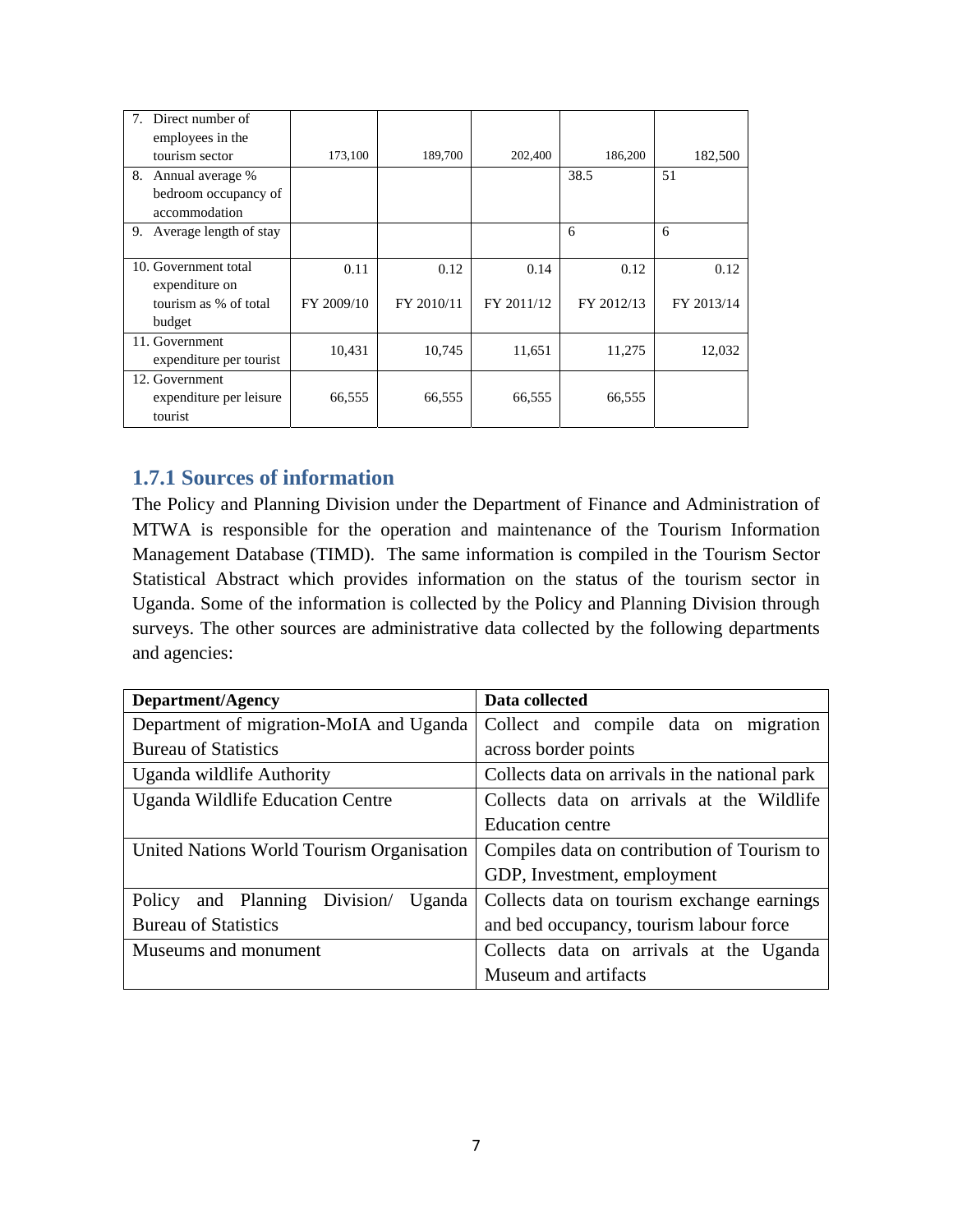# **1.7.2 Key issue of data collection**

The current data production practices are adhoc, discrete and incoherent; consequently, the basis and process for deciding what data to capture depends on the judgment of the ones in charge of the processes. Given the varied skill and knowledge endowments, resources and interest, the resulting data and statistics often do not meet international best practices or standards. Information Systems are scattered across agencies. Some of the key tourism performance indicators are not being compiled such investments in the sector, volume of domestic tourism among others.

#### **1.7.3 Way forward**

In order to address the challenges of data collection, Government of Uganda has received a credit from World Bank towards the implementation of **Competitive Enterprise Development Project (CEDP)**. The project will among other things support systems for tracking sector performance, Institutional Capacity Building to provide the Ministry of Tourism, Wildlife & Antiquities with skills and to design and implement a lodging classification/grading system

# **2.0 POLICY AND INSTITUTIONAL FRAMEWORK FOR THE TOURISM SECTOR**

This section highlights the current policy and regulatory framework as well as the institutional framework for the tourism sector.

#### **2.1 Policy and Regulatory Framework**

The current policy framework is guided by the following documents whose details are provided in Annex 2:

- 1. The 1995 Constitution of the Republic of Uganda
- 2. The acts of Tourism Act 2008, Uganda Wildlife Act, Cap 200 of 2000, Universities and other Tertiary Institutions Act 2001, The Historical Monuments Act 1967 Cap 46
- 3. The policies of Tourism Policy 2014, Wildlife Policy 2014
- 4. Regional and International instruments listed in the box below

*The Sector through the Ministry of Tourism Wildlife and Antiquities relates with other East African Community states through the established EAC Sectoral Council on Tourism and Wild Life. MTWA is also a signatory to the following international bodies: Convention on International Trade in Endangered Species of Fauna and Flora (CITES), Convention on Migratory Species of Wild Animals (CMS), Lusaka Agreement on Cooperative Enforcement Operations Directed Against Illegal Trade and African –Eurasian Water bird Agreement (AEWA), UNWTO, PAZB, and Wild Life Association of National Parks*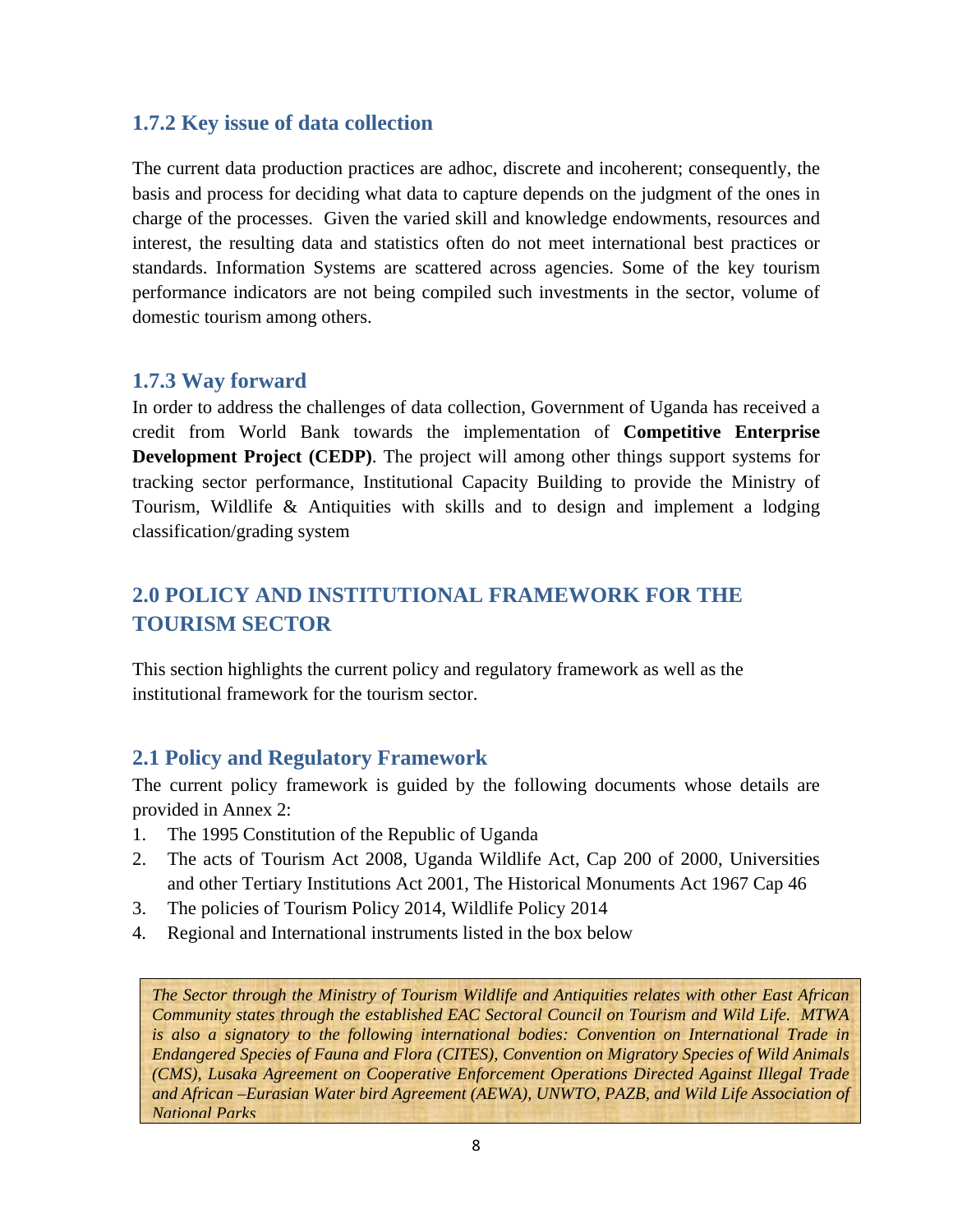The above policy framework is mainly implemented through the Annual Ministerial Policy Statements and strategic plans. Policy implementation is boosted annually by off-budget support initiatives from development partners, civil society organizations and the private sector.

## **2.2 Institutional Framework**

The tourism sector in Uganda is mainly public sector led and private sector driven. The Government of Uganda recognized the importance of tourism to the Ugandan economy, by creating a stand-alone Ministry of Tourism, Wildlife and Antiquities (MoTWA) in 2011 and by identifying tourism as a priority growth sector in the National Development Plan for 2010/11 – 2014/15. The Ministry as the lead public sector organ is responsible for formulation of tourism policies to guide the development of the sector.

The ministry is also responsible for the supervision, monitoring and coordination of the sector. In the execution of its mandate the MoTWA works through a number of Departments, Institutes and Agencies. The *departments* include: Tourism Development; Wildlife Conservation; Museums and Monuments and Finance and administration. The *institutes* are Hotel and Tourism Training Institute and Uganda Wildlife Training Institute. The *agencies* are: Uganda Tourism Board (UTB); Uganda Wildlife Authority (UWA) and Uganda Wildlife Education Centre (UWEC). MoTWA also collaborates with other ministries, organisations and associations. The roles of these departments and agencies are under the thematic areas of Tourism Development, Wildlife Conservation and Museums and Monuments.

The Tourism Development thematic areas comprises the Tourism development Department under the Ministry, Uganda Tourism Board and Hotel and Tourism Training Institute

The Wildlife Conservation thematic areas comprises the Wildife Conservation department, Uganda Wildlife Authority, Uganda Wildlife Education Centre (UWEC) and Uganda Wildlife Training Institute (UWTI)

Museums and Monuments thematic area comprises the Department of Museums and Monuments.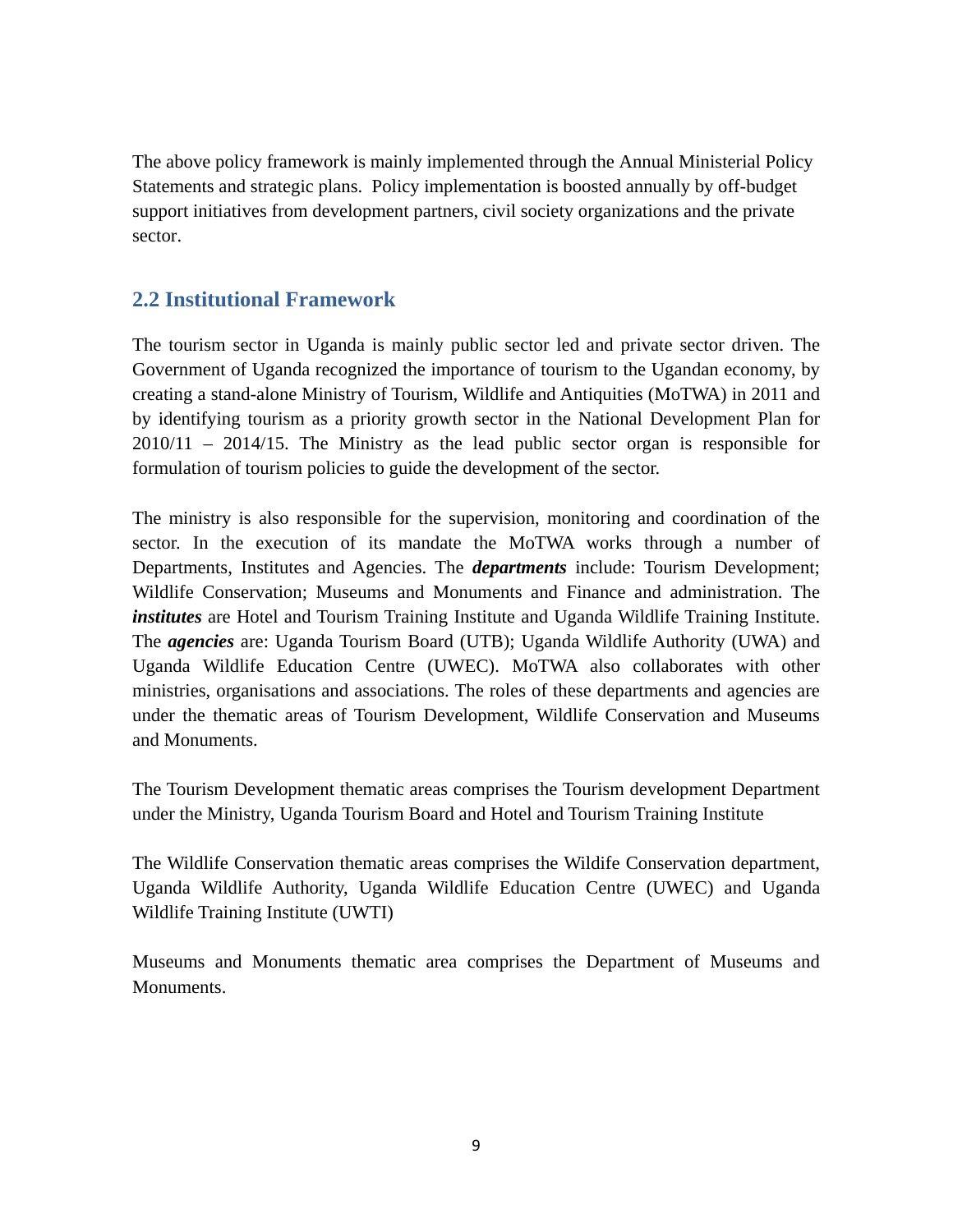#### **Organogram of the Ministry of Tourism Wildlife and Antiquities**



# **3.0 SECTOR PLANNING AND FINANCE**

#### **3.1 Introduction**

This chapter discusses the tasks, achievements and issues of concern with regard to the coordination of the broad sector planning, budgeting, monitoring and reporting processes, as required by the relevant overall government macro-economic planning and policy frameworks and supervising institutions, such as the National Planning Authority (NPA), Office of the Prime Minister (OPM), Ministry of Finance, Planning and Economic Development (MFPED) and the Ministry of Public Service (MPS).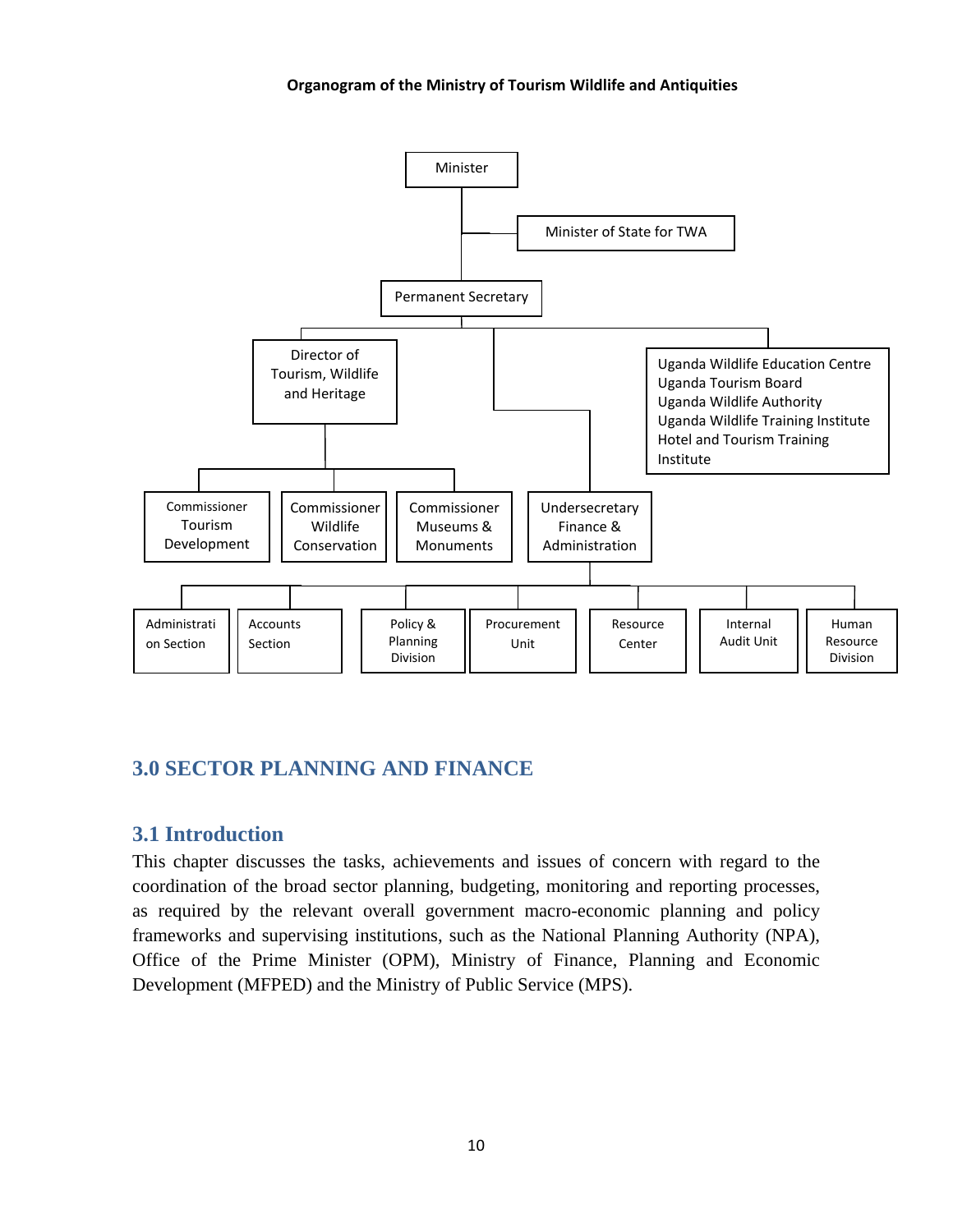#### **3.2 Sector Planning Framework**

At the Macro-economic front, the National Development Plan (NDP) is the overarching planning framework. NDP prioritizes tourism as one of the primary growth sectors with a potential to contribute significantly to the economy in terms of tourism exports, employment, inclusive growth and widening the tax base.

#### **Top management**

At the sector level, the overall planning for the Tourism subsector is overseen by the top management of the sector whose membership consists the Minister and State Minister, Permanent Secretary, Heads of Departments, and Heads of affiliated Institutions, Head of tourism Police and Representative of Ministry of Foreign Affairs. The Minister is the Chairperson of the Top management while the Policy and Planning Unit is the Secretariat.

The process begins with each department and agency making its plans at the start of the budget cycle, in September/October); the indicative sector ceilings provided by Ministry of Finance, Planning and Economic Development (MFPED) in the first Budget Call Circular (BCC).It is at this point that the sector outlines the overall priorities for the new Financial Year. This process is guided by the resolutions of last year's Joint Sector Review and government priorities as outlined in the budget call circular issued by the Ministry of Finance, Planning & Economic Development.

#### **3.2.1 Key planning outputs**

**Preparation of the Budget Framework Paper (BFP) and Ministerial Policy Statement (MPS) for FY 2013/14:**MTWA coordinated the process of preparation of the sector Budget Framework Paper and Ministerial policy Statement 2013/14FY, in a standard format issued by MFPED, with outline details of the targeted physical or other outputs and the allocated or required financial resources to achieve the outputs, under the Vote Functions of Policy, Planning and Support Services (0649) and Tourism, Wildlife conservation and Museums (0603). The Ministerial Policy Statement is a public document and can be accessed on the Ministry website (*www.tourism. go.ug*) after approval by Parliament. The approval by Parliament is vital to ensure that the voices of their constituents are somehow reflected in the planning process. Issues raised by Members of Parliament are incorporated as much as possible in the final Ministerial Policy Statement.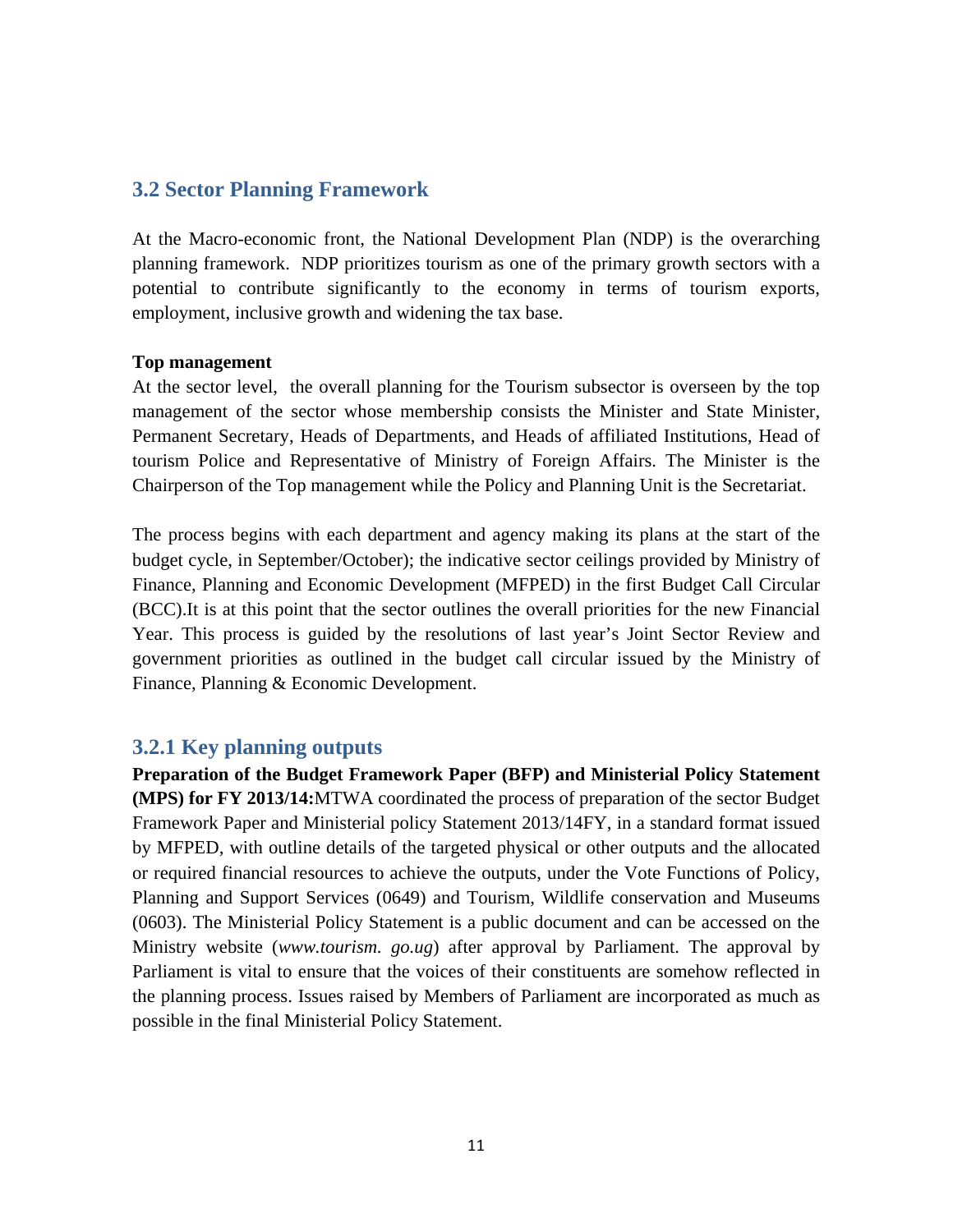# **3.2.2 Main policy challenges**

During the period under review, policy implementation in the sector encountered a number of challenges among others included the obsolete policy framework, budget constraints, the dynamic environment which necessitates frequent policy reviews which the sector is unable to undertake), capacity gaps.

This was compounded by glaring gaps such as lack of a Tourism Management Information System that have resulted in poor funding of data collection, lack of M&E sector policy has led to creation of parallel systems that are not synergistic and duplicate efforts.

# **3.2.3 Sector Wide Approach**

In addressing the above challenges, the sector recently launched the sector-wide approach to foster holistic and forward- looking policy development, planning and management as well as enhanced participation by stakeholders. The stakeholders comprise of key Ministries, Development Partners, Private Sector and Development Partners. The structure includes: The Steering committee assisted by the following working groups; Marketing, Quality Assurance and Regulation, Investment and Infrastructure, Conservation , Human Resource Development and Product Development.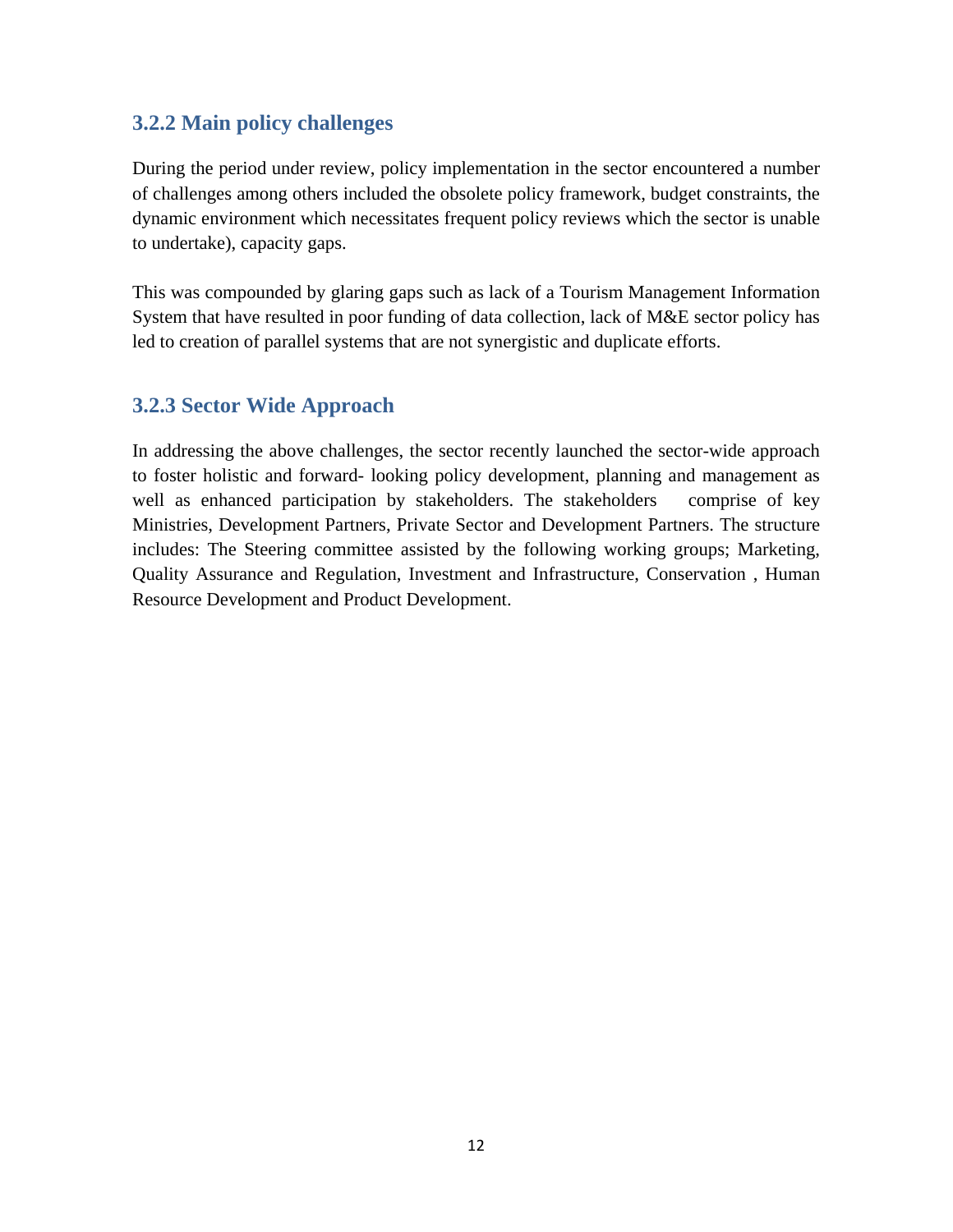# **Tourism Sector Working Group Framework**

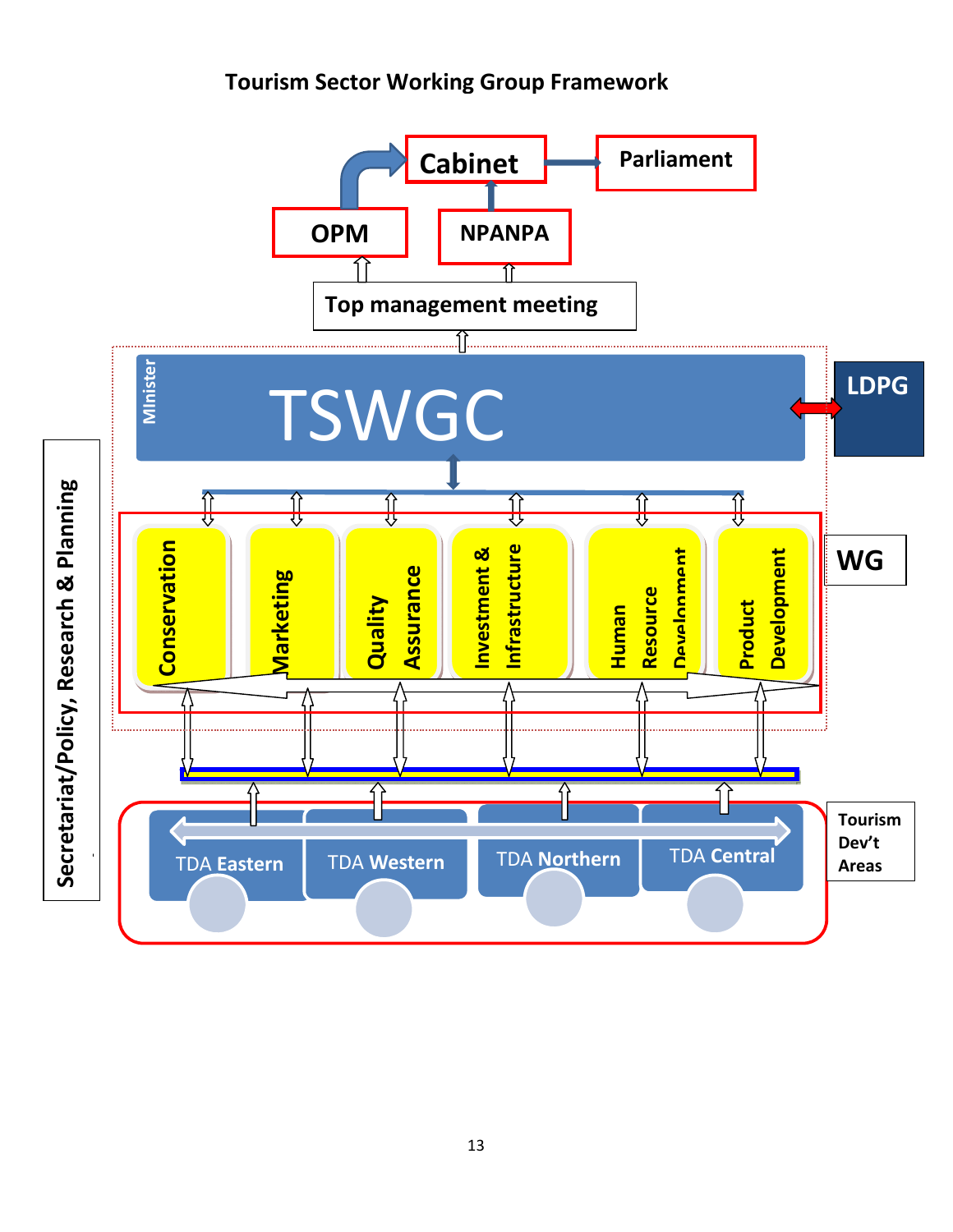# **3.3. Monitoring and reporting process**

**Quarterly performance reports** were prepared and submitted to the MFPED and the Office of the Prime Minister which feed into the Government Performance Reports at half year and annual.

# **3.4 Sector Budget performance.**

This section analyses the planned resources, the funds available and actual expenditures for the FY 2013/14.The analysis highlights both "**on-budget**" and "**off-budget**" financial support to the sector. "On-budget funds "refers to financial resources reflected in the Government's "Estimates of Revenue and Expenditure Book for the FY", while "off-budget funds" are the resources outside Government (GoU)'s sector ceiling and Medium Term Expenditure Framework (MTEF).

Off-budget funds, mainly comprises donor funds independently accessed by Ministry and Agencies, CSOs, and the private sector associations. It also includes funds generated at source by the agencies involved.

In the FY 2013/14, the overall approved sector budget was UGX 64.7 billion comprising UGX 14.817 billion (23%) on budget and UGX 50.2billion (77%) off-budget. Compared to FY 2012/13, the overall sector budget increased by 7% (from UGX 60.498 bn). The increase in funding is reflected under the on-budget component by Shs. 1.74bn and the off-budget component, which rose by UGX 2.477bn from UGX 47.4billion (in 2012/13 to UGX 50.2billion (2013/14).

| <b>MDA</b>              | <b>Approved</b>  | <b>Approved</b> | <b>Actual budget</b>    |
|-------------------------|------------------|-----------------|-------------------------|
|                         | <b>Budget FY</b> | <b>Budget</b>   | F <u>Y 2013/14</u> (bn) |
|                         | 2012/13(bn)      | FY              |                         |
|                         |                  | 2013/14(bn)     |                         |
| Ministry of Tourism     |                  |                 |                         |
| Wildlife and            | 11.668           | 13.112          | 12.413                  |
| Antiquities (MTWA       |                  |                 |                         |
| Uganda Tourism          | 1.409            | 1.403           | 2.482                   |
| Board (UTB)             |                  |                 |                         |
| Uganda Wildlife         | 44.139           | 46.25           | $39.360^2$              |
| <b>Authority (UWA</b>   |                  |                 |                         |
| Uganda Wildlife         | 2.331            | 2.457           | 2.119                   |
| <b>Education Centre</b> |                  |                 |                         |

**Table 2: Overall budget of the tourism sector FY 2013/14** 

 <sup>2</sup> **Actual budget up to End of March 2014**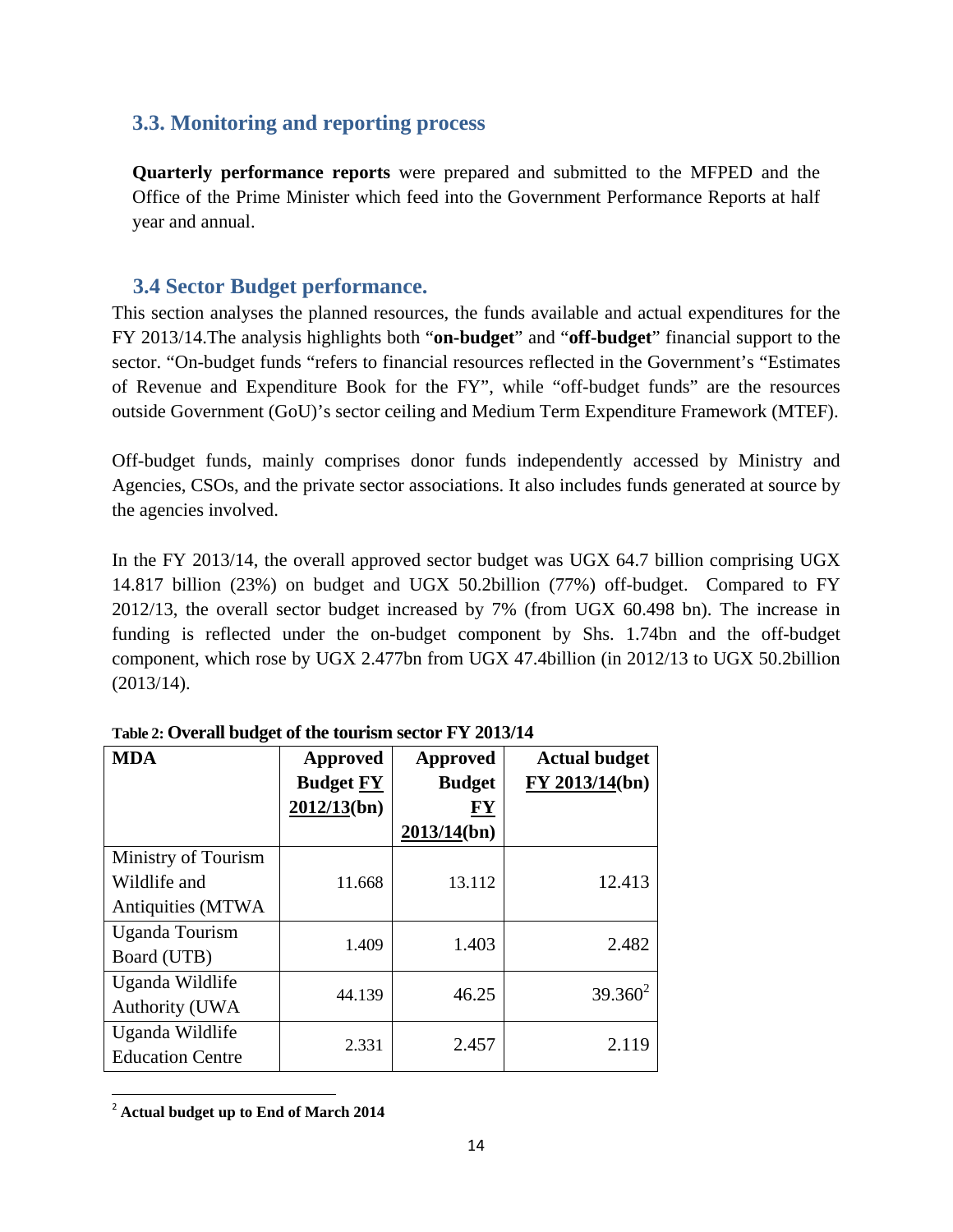| (UWEC)                 |        |        |        |
|------------------------|--------|--------|--------|
| <b>Hotel Tourism</b>   | 0.881  |        |        |
| & Training Institute ( |        | 1.408  | 1.191  |
| Uganda Wildlife        | 0.07   | 0.082  | 0.125  |
| Training I             |        |        |        |
| <b>Total</b>           | 60.498 | 63.304 | 56.499 |

# **3.4.1 On-budget performance**

|              | Table 3: Off budget performance FY 2013/14 |                |                        |                       |  |  |  |
|--------------|--------------------------------------------|----------------|------------------------|-----------------------|--|--|--|
| <b>MDA</b>   | <b>Approved</b>                            | Approved       | <b>Released by End</b> | Spent by end          |  |  |  |
|              | <b>Budget FY</b>                           | <b>Budget</b>  | <b>June FY</b>         | <b>June 2014 (bn)</b> |  |  |  |
|              | 2012/13(bn)                                | FY 2013/14(bn) | 2013/14(bn)            |                       |  |  |  |
| <b>MTWA</b>  | 11.668                                     | 13.112         | 12.413                 | 12.335                |  |  |  |
| <b>UTB</b>   | 1.819                                      | 1.403          | 2.482                  | 2.482                 |  |  |  |
| <b>Total</b> | 13.3487                                    | 14.515         | 14.895                 | 14.817                |  |  |  |

# **Table 3: Off budget performance FY 2013/14**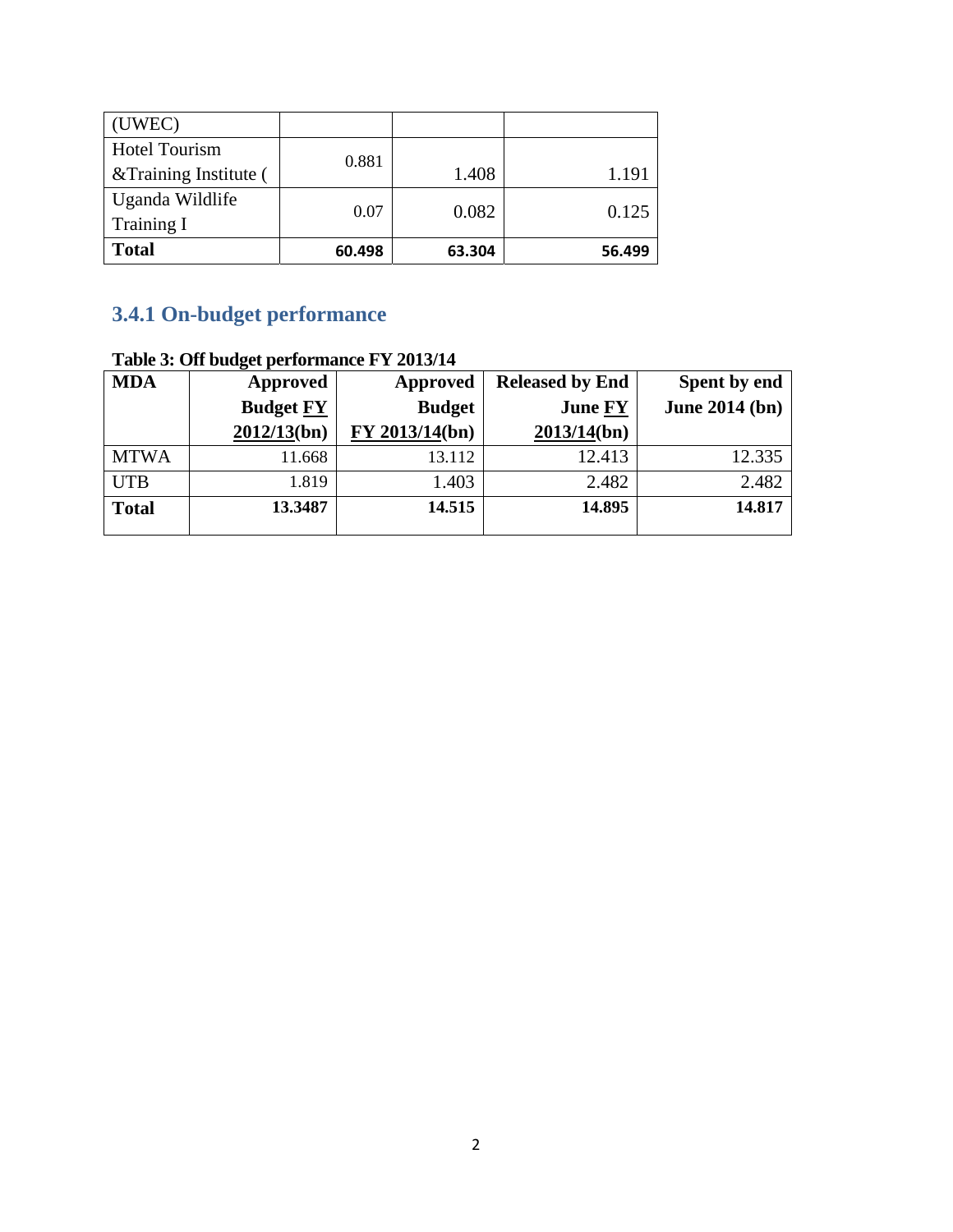|                                    |               | <b>Cash limits</b> | <b>Released</b> |                |                              |        |              |
|------------------------------------|---------------|--------------------|-----------------|----------------|------------------------------|--------|--------------|
| <i>(i)Excluding Arrears, Taxes</i> | Approved      | by End             | by End          | Spent by       | % Budget % Budget % Releases |        |              |
|                                    | <b>Budget</b> | Jun                | Jun             | <b>End Jun</b> | <b>Released</b>              | Spent  | <b>Spent</b> |
| Wage                               | 1.332         | 1.332              | 1.196           | 1.119          | 89.8%                        | 84.0%  | 93.6%        |
| Non Wage<br>Recurrent              | 7.706         | 8.206              | 8.206           | 8.205          | 106.5%                       | 106.2% | 100.0%       |
| GoU                                | 2.774         | 2.774              | 2.761           | 2.761          | 100.0%                       | 99.5%  | 100.0%       |
| Development                        |               |                    |                 |                |                              |        |              |
|                                    | 0.000         | N/A                | 0.000           | 0.000          | N/A                          | N/A    | N/A          |
| GoUTotal                           | 11.812        | 12.812             | 11.993          | 12.415         | 104.2%                       | 103.0% | 99.4%        |
| talGoU+ExtFin. (MTEF)              | 11.812        | N/A                | 11.993          | 12.415         | 101.5%                       | 105.1% | 99.4%        |
| Arrears<br>( <i>ii</i> )Arrears    | 0.000         | N/A                | 0.000           | 0.000          | N/A                          | N/A    | N/A          |
| andTaxes                           | 1.300         | N/A                | 0.250           | 0.250          | 19.2%                        | 19.2%  | 100.0%       |
| <b>Total Budget</b>                | 13.112        | 12.812             | 12.413          | 12.335         | 93.9%                        | 94.7%  | 99.4%        |

**Table 4: Budget performance for Vote 022: Ministry of Tourism Wildlife and Antiquities, FY 2013/14** 

The approved budget for the Ministry was Shs.13.112 bn including taxes. At the end of the FY 2013/14, Shs. 12.413bn had been released (93.9%). Of the released Shs. 12.413bn 99.4% of it was spent.



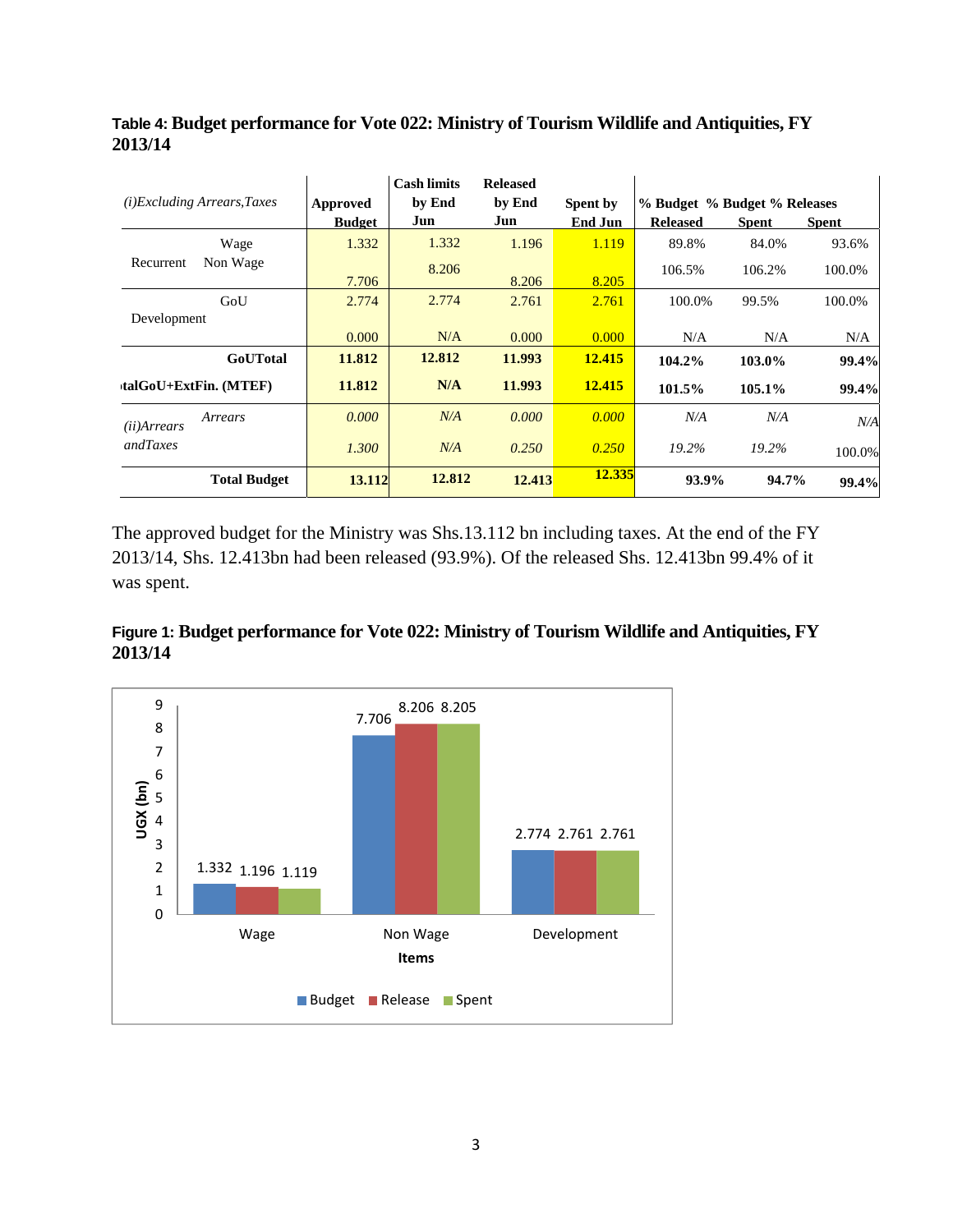| (i)Excluding Arrears, Taxes   | <b>Approved</b>                                                   | <b>Cashlimits</b> | <b>Released</b> | <b>Spentby</b> | % Budget         | % Budget % Releases |         |
|-------------------------------|-------------------------------------------------------------------|-------------------|-----------------|----------------|------------------|---------------------|---------|
|                               | $\mathbf{p}_{\mathbf{u}\mathbf{d}\boldsymbol{\alpha}\mathbf{d}t}$ | hy End            | hyEnd           | <b>Fnd Iun</b> | <b>D</b> ologood | $Grant$             | $Ononf$ |
| Wage                          | 0.390                                                             | 0.969             | 0.969           | 0.969          | 100.0%           | 100%                | 100%    |
| Recurrent<br>Non Wage         | 0.920                                                             | 1.270             | 1.270           | 1.270          | 100%             | 100%                | 100     |
|                               |                                                                   | $\Omega$          |                 |                |                  |                     |         |
| GoU                           | 0.093                                                             | 0.243             | 0.243           | 0.243          | 1000%            | 100%                | 1000%   |
| Development                   | 0.000                                                             | N/A               | 0.000           | 0.000          | N/A              | N/A                 | N/A     |
| <b>GoUTotal</b>               | 1.403                                                             | 2.482             | 2.482           | 2.482          | 100%             | 100%                | 100%    |
| <b>Total GoU+Donor (MTEF)</b> | 1.403                                                             | N/A               | 2.482           | 2.482          | 100%             | 100%                | $100\%$ |
| Arrears<br>$(ii)$ Arrears     | 0.000                                                             | N/A               | 0.000           | 0.000          | N/A              | N/A                 | N/A     |
| $and TaxesTaxes**$            | 0.000                                                             | N/A               | 0.000           | 0.000          | N/A              | N/A                 | N/A     |
| <b>Total Budget</b>           | 1.403                                                             | 2.482             | 2.482           | 2.482          | 100%             | 100%                | 1009%   |
|                               |                                                                   |                   |                 |                |                  |                     |         |
| <i>(iii)NonTax Revenue</i>    | 0.000                                                             | N/A               | 0.000           | 0.000          | N/A              | N/A                 | N/A     |
| <b>Grand Total</b>            | 1.403                                                             | 2.482             | 2.482           | 2.482          | 100%             | 100%                | 1009%   |
| ExcludingTaxes, Arrears       | 1.403                                                             | 2.482             | 2.482           | 2.482          | 100%             | 100%                | 100%    |

**Table 5: Budget performance for Vote 117: Uganda Tourism Board FY 2013/14** 

# **3.4.2 Off-Budget performance for FY 2012/13 and 2013/14**

| Table 6: Off budget performance for the Tourism Sector r FY 2012/13 and 2013/14 |  |
|---------------------------------------------------------------------------------|--|
|---------------------------------------------------------------------------------|--|

| <b>MDA</b>              | <b>Approved</b>  | <b>Approved</b> | $%$ age |
|-------------------------|------------------|-----------------|---------|
|                         | <b>Budget FY</b> | <b>Budget</b>   | change  |
|                         | 2012/13(bn)      | FY 2013/14(bn)  |         |
| Wildlife<br>Uganda      |                  |                 | 5%      |
| Authority               | 44.139           | 46.25           |         |
| Wildlife<br>Uganda      |                  | 2.457           |         |
| <b>Education Centre</b> | 2.331            |                 | 0%      |
| Tourism<br>Hotel        | 0.881            | 1.408           |         |
| &Training Institute     |                  |                 | 25%     |
| Wildlife<br>Uganda      | 0.07             | 0.082           |         |
| <b>Training I</b>       |                  |                 | 71%     |
| <b>Total</b>            | 47.421           | 48.789          | 5%      |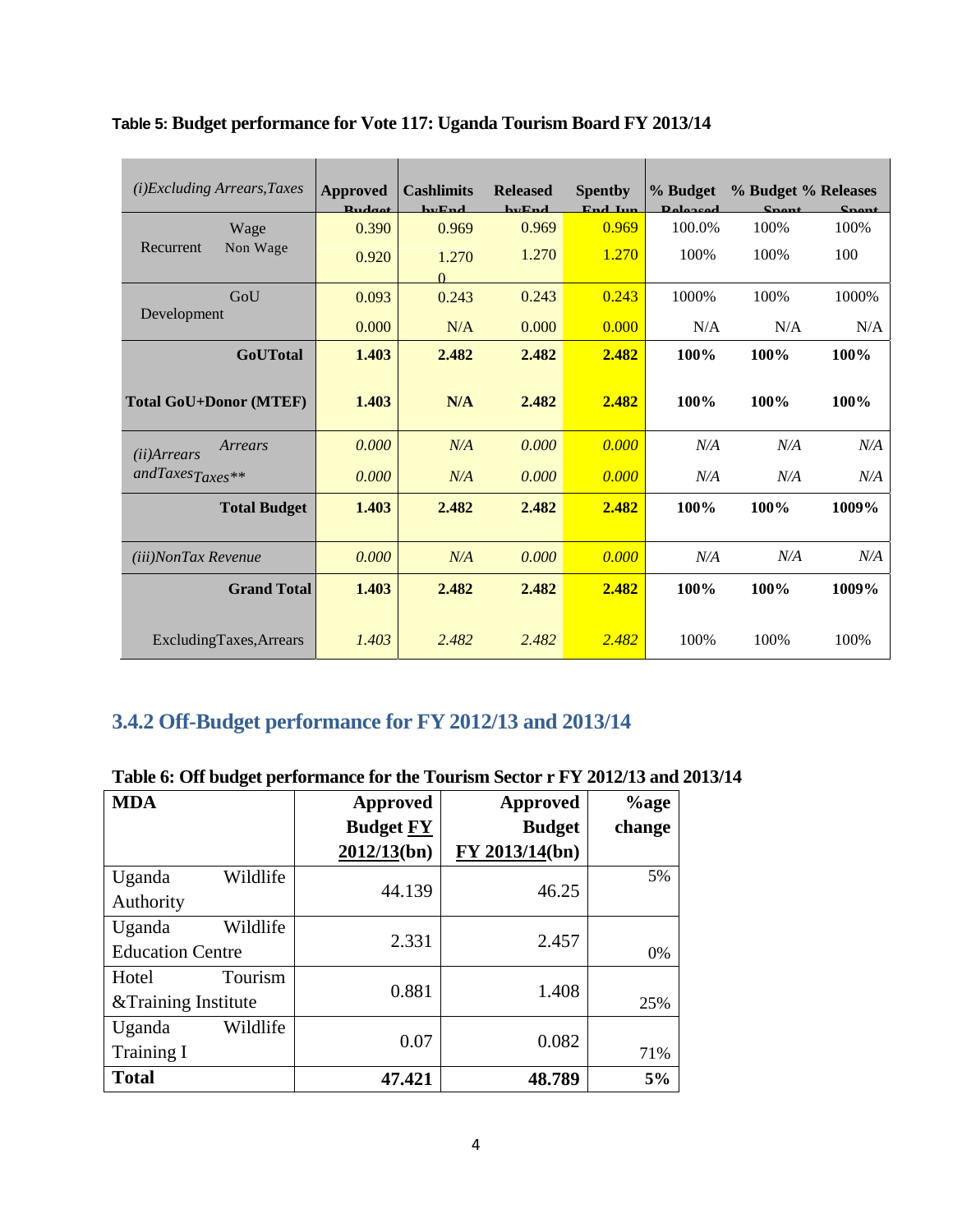| <b>Item</b>                 | <b>Budget</b> | <b>Actual Income</b> | $\frac{0}{0}$     |
|-----------------------------|---------------|----------------------|-------------------|
|                             | (Shs,bn)      | <b>July-March</b>    | <b>Collection</b> |
|                             |               | (Shs.bn)             |                   |
| Income                      | 2013/2014     | 2013/2014            | 2013/2014         |
| PA Entry and                | 38.97         | 35.57                |                   |
| Recreational                |               |                      |                   |
| Activities                  |               |                      | 91                |
| Concessions Income          | 2.84          | 1.49                 | 53                |
| Other Internally            | 4.44          | 2.30                 | 52                |
| Generated Income            |               |                      |                   |
| <b>Internally Generated</b> | 46.25         | 39.36                | 60                |
| <b>GOU</b> Subvention and   | 0.70          | 2.46                 | 353               |
| <b>Donors</b>               |               |                      |                   |
| <b>Total Income</b>         | 46.95         | 41.82                | 89                |

**Table 7: Source of revenue for UWA in the Financial Year 2013/14**

The projected revenue collection for the financial year 2013/14 was 46.95 bn. In the nine months of July to March 2014 UWA collected Shs. 41.82bn which represents 89% of the projected revenue for the FY 2013/14. The sources of this revenue are further analyzed in the table below:

|  | Table 8: Financial performance for UWEC 2013/14 |  |
|--|-------------------------------------------------|--|
|--|-------------------------------------------------|--|

|                       | <b>Approved</b>     | <b>Actual</b> | Approved     | <b>Actual</b> |
|-----------------------|---------------------|---------------|--------------|---------------|
| <b>ITEM</b>           | 2012/13<br>$600 \,$ | 2012/13 '000  | 2013/14 '000 | 2013/14 '000  |
| Government subvention | 65,700              | 208,056       | 650,000      | 650,000       |
| Internally generated  | 2,331,401           | 2,134,753     | 2,457,268    | 2,119,601     |
| Donor contribution    |                     |               |              |               |
| <b>Total</b>          | 2,397,101           | 2,342,809     | 3,107,268    | 2,769,601     |

#### **Table 9: Financial performance for HTTI 2013/14**

|                       | Approved | <b>Actual</b> | Approved | <b>Actual</b> |
|-----------------------|----------|---------------|----------|---------------|
| <b>ITEM</b>           | 2012/13  | 2012/13       | 2013/14  | 2013/14       |
| Government subvention | 0.892    | 0.892         | 1.100    | 1.100         |
|                       |          |               |          |               |
| Internally generated  | 1.000    | 0.991         | 1.408    | 1.191         |
| Donor contribution    |          |               |          |               |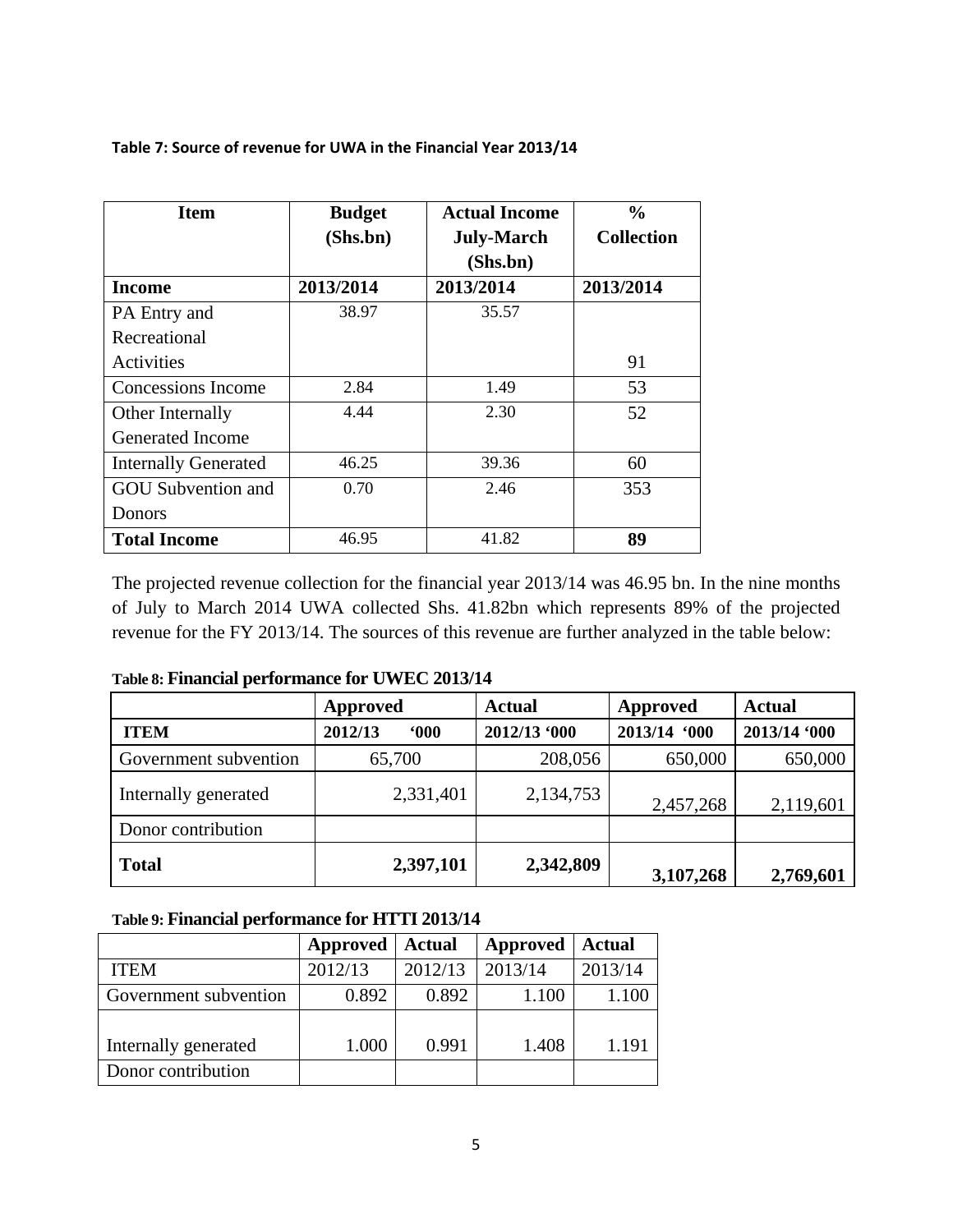|              | 1.892 | 1.884 | 2.508 | 2.291 |
|--------------|-------|-------|-------|-------|
| <b>Total</b> |       |       |       |       |

| <b>REVENUE</b>             | Approved<br><b>Budget 2013/2014</b> | 30TH JUNE<br>$2013 - \text{Actual}$ |
|----------------------------|-------------------------------------|-------------------------------------|
| <b>Government Grants</b>   | 670,000,000                         | 670,000,000                         |
| <b>Local Contributions</b> | 82,000,000                          | 125,723,500                         |
| <b>TOTAL REVENUE</b>       | 752,000,000                         | 795,723,500                         |

**Table 10: Financial performance for UWTI 2013/14** 

# **3.5 Human resources development**

- i. **Refresher Training**: UWTI conducted refresher training to UWA staff. A total of 115 UWA lower and middle cadres were trained to provide basic wildlife management knowledge and skills this has improved UWTI relationship with UWA at all managerial levels in MTWA. Also this has increased visibility of the UWTI to the inside and outside community.
- ii. **Regularization of Teaching Staff**: Recruitment of four (4) Instructors into the public service in April, 2013. This has increased staff motivation and reduced on the onsite expenditures of UWTI.
- iii. **Industrial Training Placement:** A total of 131 students participated in industrial training and placed in various Protected and Conservation Areas of UWA and other government agencies/departments in the country. This has enabled the students to appreciate the ideal working environment in relation to their expectations in real life.
	- **Field Practical Studies:** UWTI conducted field studies for both diploma and certificate students in and outside the classroom environment. This helped the students to add value to the theoretical studies in the class. This has enhanced the students' skills, knowledge and experience.
- **iv.** UWEC provided training opportunities to its staff both in Uganda and abroad. This is aimed at giving our staff the required skills to perform at the highest possible level. The staff were trained in the fiends of Balance Score Card for Performance Management, Monitoring and Evaluation, Stores Management, Indigenous knowledge in medicinal plants, Basic Records Management, Education for Sustainability, Animal Husbandry, Continuous Professional Development, PAAZAB Audit, Continuous Professional Development, Wetland Eco-Tourism Conservation, Zoo Education, Marketing and PR, Best Practices in Animal Husbandry, Captive Elephant Husbandry and Management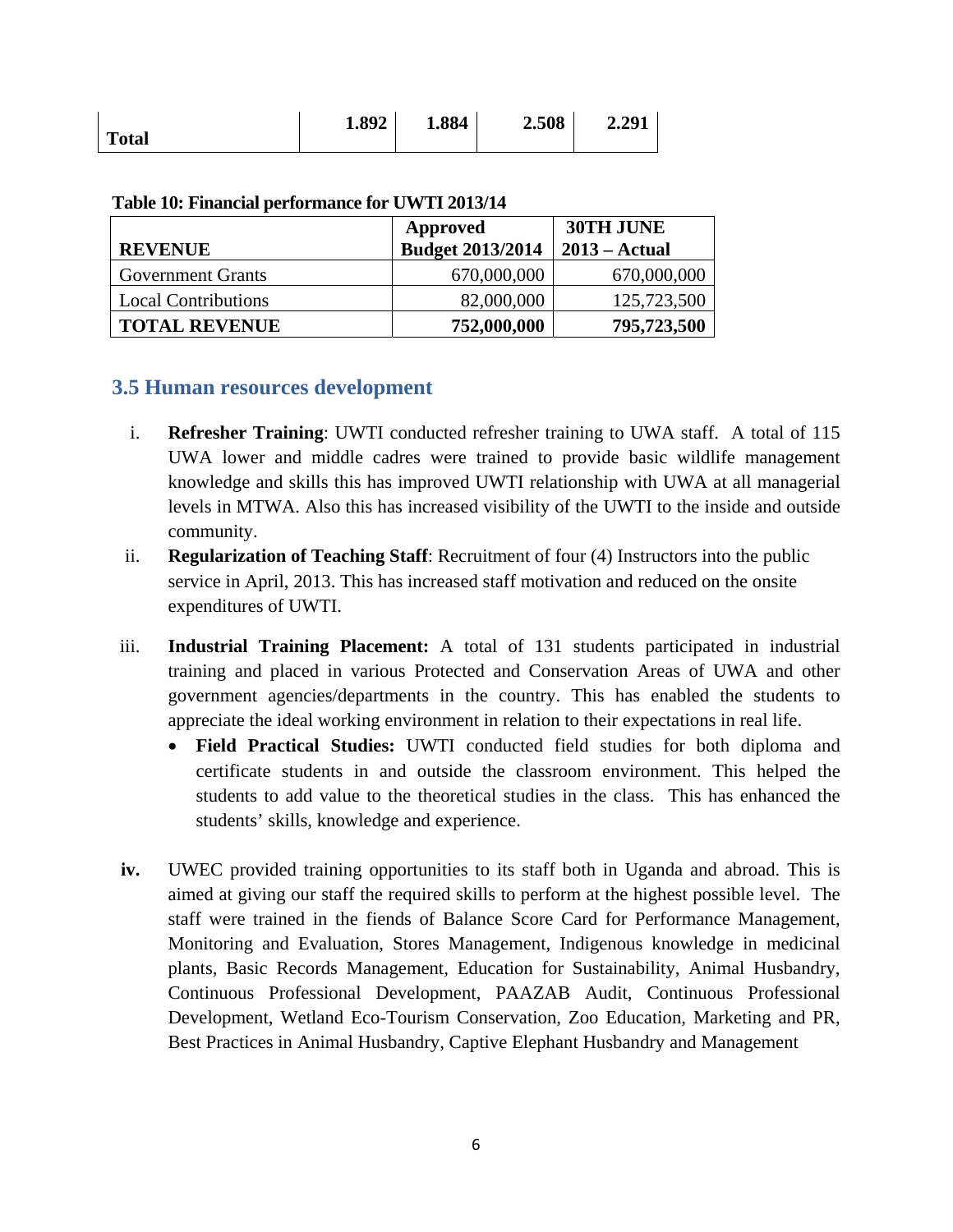- v. 250 schools benefited from our outreach program at UWEC, in which we conduct interpretation talks, screen wildlife videos and documentaries and inspire the participants to adapt positive environmental actions such as tree planting, proper waste management, reporting wildlife offenders among others.
- vi. 13 community conservation education programs were conducted by UWEC. The strategy of using a mobile zoo, with live animals helped draw members of the public to listen to our educators and keepers.
- vii. 1 Rhino conservation camp was held at the Centre. The three day training and awareness camp benefited 40 pupils and 11 teachers from the districts of Nwoya and Oyam. These are possible release sites for the rhinos that got extinct in the 1980s.
- viii. UWEC continues to provide quality environmental education and guiding services to visitors. In order to accomplish this, the following activities were undertaken;
	- $\geq$  85 educator guides were trained in interpretation skills and guiding. These work with private tour operators, hotels and other tourism facilities.
	- $\geq 120$  students from high institutions of learning offered internship placements. These were exposed to hands on training in animal handling, guiding, food and beverage, horticulture, accounts management among other routine operations.
	- ix. UTA partnered with UNDP and UNWTO to train over 100 tour operators in product packaging and marketing.
	- x. UTA trained 40 guides in tourist driving, 100guides in bird guiding, 30 community guides in Rubirizi district, 20 tour guides in cultural guiding in Kable town
- xi. A tourist guide office was opened. It serves DRC, Rwanda and internal arrivals
- xii. UTA launched Bishop Hanington site targeting British travellers in Uganda

#### **3.5.1 Number of graduates of tourism related courses**

The Ministry carried out a census of graduates in tourism related courses from institutions of higher learning for the last 5 years. Uganda has 32 training institutions that are offering hospitality training, and on average 2,200 graduates are churned out to the hospitality industry every year. The challenge has been the quality of graduates. The focus is now on reviewing the tourism training curriculum, and assessing the training needs for the staff of HTTI, MTWA, UTB and UWTI.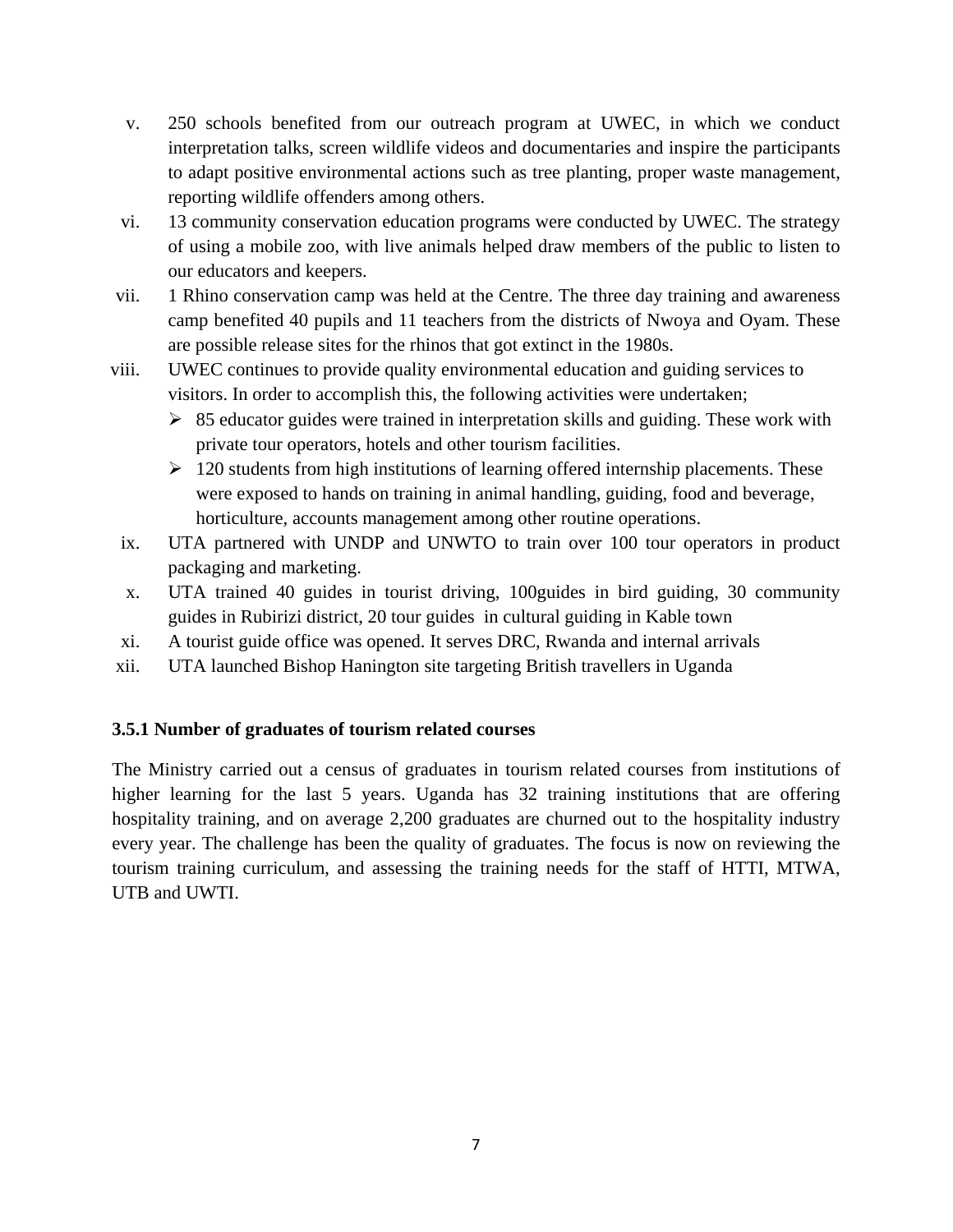| <b>Institution</b>                                                            |                  | <b>Year of Graduation</b> |                          |       |       | <b>Total</b> | $\frac{0}{0}$ |
|-------------------------------------------------------------------------------|------------------|---------------------------|--------------------------|-------|-------|--------------|---------------|
|                                                                               | 2009             | 2010                      | 2011                     | 2012  | 2013  |              |               |
| <b>YMCA</b>                                                                   | 358              | 442                       | 499                      | 621   | 651   | 2571         | 24.1          |
| Jimmy Sekasi Institute of Catering                                            | 221              | 148                       | 407                      | 420   | 506   | 1282         | 12            |
| Makerere University                                                           | 171              | 253                       | 362                      | 172   | 216   | 1174         | 11            |
| Hotel & Tourism Training Institute (HTTI)                                     |                  |                           | 456                      |       | 281   | 737          | 6.9           |
| <b>YWCA</b>                                                                   | 143              | 120                       | 124                      | 145   | 140   | 672          | 6.3           |
| Tourism & Hotel Training Institute-Kabale                                     | 207              | 102                       | 180                      | 112   | 61    | 662          | 6.2           |
| Career Institute - Kampala                                                    | 70               | 85                        | 127                      | 165   | 146   | 593          | 5.6           |
| African International Christian Ministry<br><b>Vocational Training Centre</b> | 56               | 126                       | 89                       | 129   | 88    | 488          | 4.6           |
| Buganda Royal Institute of Business &<br><b>Vocational Studies</b>            | $\boldsymbol{0}$ | 218                       | $\overline{0}$           | 131   | 119   | 468          | 4.4           |
| <b>CCP Vocational Training-Mbale</b>                                          | 49               | 91                        | 67                       | 96    | 104   | 407          | 3.8           |
| <b>UCC-Tororo</b>                                                             | 55               | 90                        | 77                       | 50    | 36    | 308          | 2.9           |
| Shoa Institute Of Hotel Management &<br><b>Business Studies-Soroti</b>        | 22               | 40                        | 80                       | 84    | 68    | 294          | 2.8           |
| Nkumba University                                                             | 23               | 48                        | 93                       | 49    | 56    | 269          | 2.5           |
| UCC-Aduku                                                                     | 31               | 15                        | 57                       | 26    | 28    | 157          | 1.5           |
| UCC-Kabale                                                                    | 29               | 36                        | 27                       | 20    | 12    | 124          | 1.2           |
| Victoria Business Institute-Tororo                                            | 18               | 28                        | 27                       | 20    | 22    | 115          | 1.1           |
| <b>MUBS</b>                                                                   | 22               | 32                        | 17                       | 14    | 10    | 95           | 0.9           |
| <b>Nile Vocational</b>                                                        | 15               | 28                        | 16                       | 11    | 15    | 85           | 0.8           |
| Kabale University                                                             | 11               | 11                        | 10                       | 20    | 28    | 80           | 0.7           |
| <b>UCC-Soroti</b>                                                             |                  |                           |                          | 35    |       | 35           | 0.3           |
| African College of Commerce-Kabale                                            |                  |                           | $\overline{\mathcal{A}}$ | 6     | 24    | 34           | 0.3           |
| Uganda Wildlife Training Institute (UWTI)                                     |                  |                           |                          |       | 14    | 14           | 0.1           |
| Muteesa I Royal University                                                    |                  |                           |                          |       | 15    | 15           | 0.1           |
| <b>UCC-Pakwach</b>                                                            |                  |                           |                          |       |       | $\bf{0}$     | $\bf{0}$      |
| <b>Total</b>                                                                  | 1,501            | 1,913                     | 2,719                    | 2,326 | 2,667 | 11,126       | <b>100</b>    |

**Table 11:** T**otal number of graduates per institution over a 5 year period**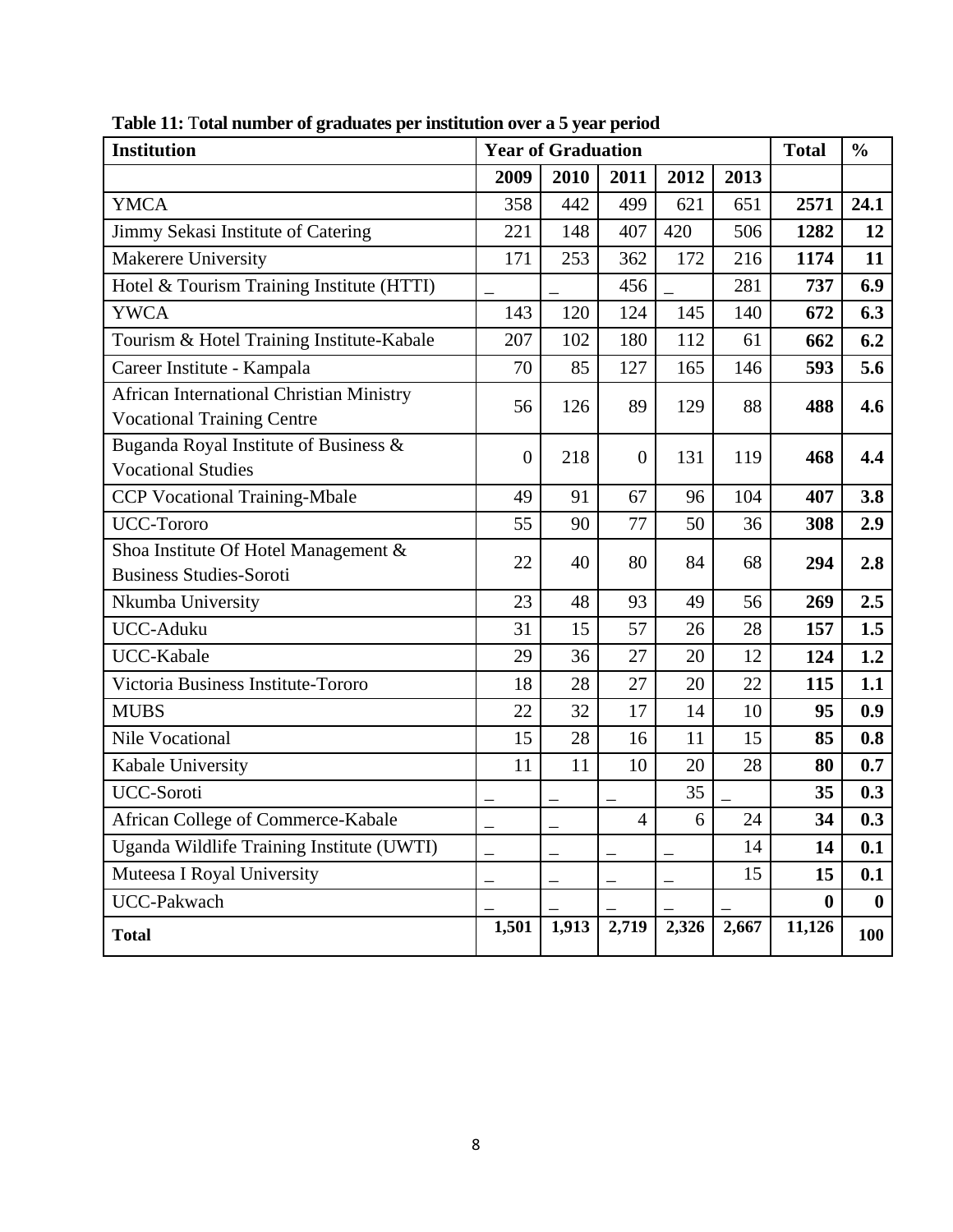# **4.0 STATUS OF IMPLEMENTATION OF THE 4th SECTOR REVIEWUNDERTAKINGS**

4.1 A total of 13 undertakings were adopted at the 4<sup>th</sup> Joint Sector Review. To implement the undertakings, thematic groups and subgroups were formed and formally charged with responsibility for implementation of the undertakings. This section presents the progress made on implementation of undertakings:

|                | <b>Policy and management</b>                                                                                                                                                 | <b>Status</b>                                                                                                                                                                                                                                                                                                                                 |
|----------------|------------------------------------------------------------------------------------------------------------------------------------------------------------------------------|-----------------------------------------------------------------------------------------------------------------------------------------------------------------------------------------------------------------------------------------------------------------------------------------------------------------------------------------------|
| i.             | There is need for increased funding for the<br>sector                                                                                                                        | There was an increase of Shs. 3.29bn for the<br>marketing functions under Uganda Tourism<br>Board. UWA budget also increased from Shs.<br>44.139bn to Shs 46.25bn due to<br>their<br>increased revenue                                                                                                                                        |
| ii.            | Harmonize<br>and<br>review<br>relevant                                                                                                                                       | Tourism policy 2014 and Wildlife Policy                                                                                                                                                                                                                                                                                                       |
|                | government policies and Acts                                                                                                                                                 | 2014 were approved by Cabinet.                                                                                                                                                                                                                                                                                                                |
|                | <b>Wildlife</b><br>conservation<br>tourism<br>and                                                                                                                            |                                                                                                                                                                                                                                                                                                                                               |
|                | development                                                                                                                                                                  |                                                                                                                                                                                                                                                                                                                                               |
| $\mathbf{i}$ . | Fast track the amendment of Uganda<br>Wildlife Act to take care of human<br>wildlife conflicts and emphasis should be<br>on compensation of crop damage and loss<br>of lives | The principles for the amendments of the<br>Uganda Wildlife Act were approved by<br>Cabinet and Uganda Wildlife Bill 2014 is<br>under formulation by the First Parliamentary<br>Counsel.                                                                                                                                                      |
| ii.            | Increase revenues trickling to communities<br>near protected areas for them to appreciate<br>the value of protecting these resources                                         | Amendment to the Wildlife Act will provide<br>for rationalization of use of revenue sharing<br>funds and other resource access programs. We<br>also have draft Revenue sharing regulations<br>finalized following the<br>which will be<br>amendment of the Act. This will effectively<br>guide and streamline the revenue sharing<br>program. |
|                | iii. Strengthen laws regarding poaching to<br>make it an extremely risky venture                                                                                             | The Draft Uganda Wildlife Bill 2014 is<br>proposing tougher penalties for<br>wildlife<br>offenders.                                                                                                                                                                                                                                           |
|                | iv. Work with schools in conserving protected<br>areas                                                                                                                       | benefited<br>$-250$<br>schools<br>from<br>UWEC's<br>outreach program on wildlife conservation<br>and environment management in general.<br>-UWA undertakes projects in schools as part<br>of its CSR; conservation education in schools<br>by UWEC; Wildlife clubs in schools to be<br>revitalized in partnership with Wildlife Clubs         |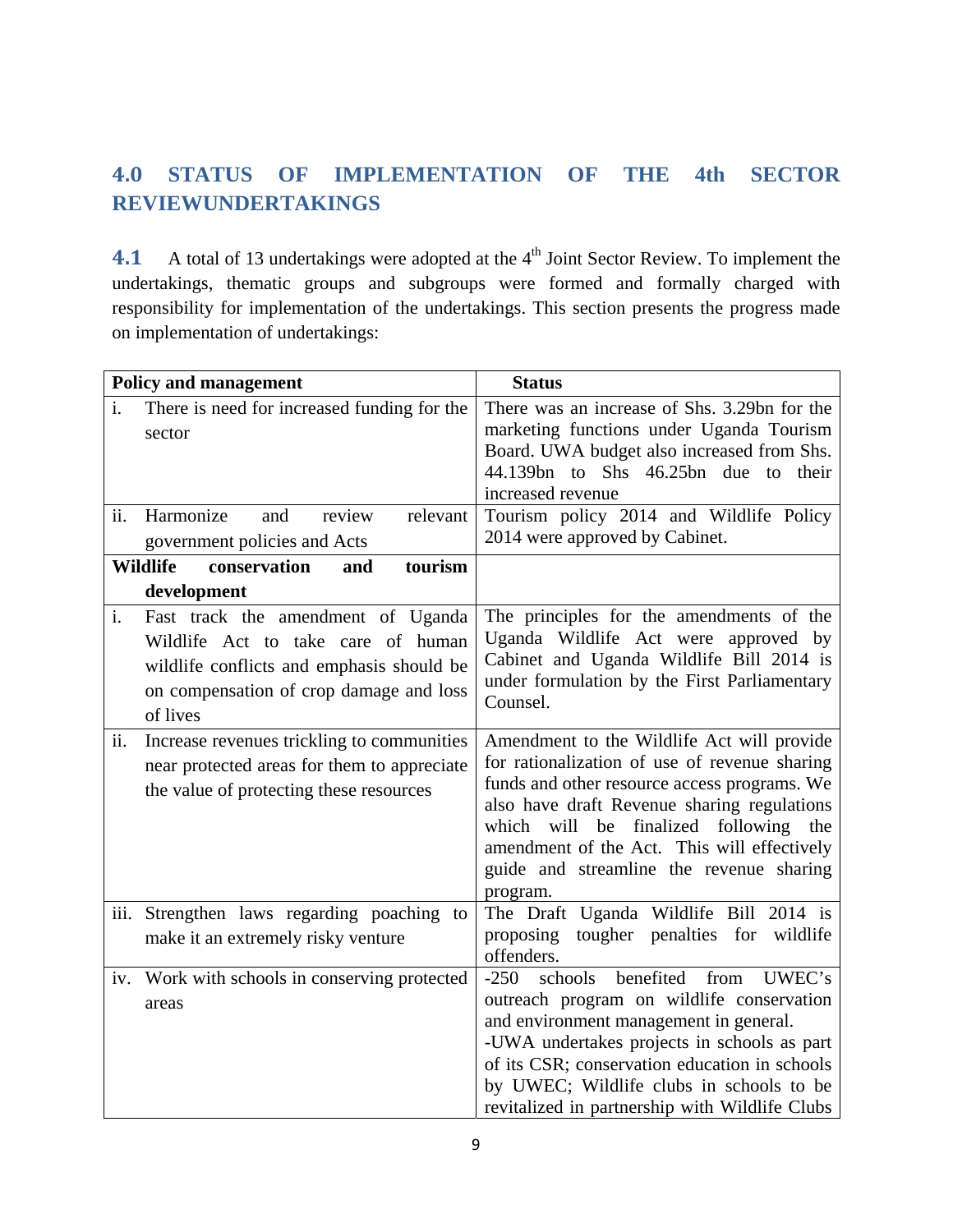|                                                                                                              | of Uganda                                                                                                                                                                                                                                                                                                                                                                                                                                                                                                                                                                                                                                                                              |
|--------------------------------------------------------------------------------------------------------------|----------------------------------------------------------------------------------------------------------------------------------------------------------------------------------------------------------------------------------------------------------------------------------------------------------------------------------------------------------------------------------------------------------------------------------------------------------------------------------------------------------------------------------------------------------------------------------------------------------------------------------------------------------------------------------------|
| Carry out more reforestations to increase<br>V.<br>habitat for wildlife animals.                             | a) UWA restored 105 ha of formerly<br>degraded/encroached area in Mount Elgon<br>National<br>Park<br>that<br>planted<br>with<br>was<br>indigenous trees.<br>b) Over 194.1ha of degraded land in Kasese,<br>Rubirizi and Mitooma districts have been<br>by WWF's<br>restored<br>Strengthening<br>Sustainable<br>Environment<br>And<br>Natural<br>Resource Management, Climate<br>Change<br>Adaptation And Mitigation In Uganda (SS-<br>ENRM CCA) project<br>c) Planting of trees and reforestation<br>programme around chimpanzee habitats in<br>under Payment for Ecosystem<br>Hoima<br>Services (PES) by our affiliate institution of<br><b>CSWCT</b>                                 |
| vi. Provide<br>alternative<br>livelihood<br>to<br>communities around wildlife protected<br>areas             | We<br>continue<br>alternative<br>to<br>support<br>livelihoods. Under revenue sharing scheme<br>community Park resource<br>and<br>access,<br>community alternative livelihoods projects<br>are supported. Under Bwindi Trust, the<br>livelihoods of communities are also being<br>supported. Including provision of gravity<br>water, supporting Batwa education, among<br>others.                                                                                                                                                                                                                                                                                                      |
| <b>Marketing and promotion</b>                                                                               |                                                                                                                                                                                                                                                                                                                                                                                                                                                                                                                                                                                                                                                                                        |
| i.<br>Work with Private sector and foreign<br>mission to market Uganda as a preferred<br>tourist destination | $\bullet$<br>Uganda embassy in Denmark<br>The<br>organized a series of road shows in the<br>Nordic countries (Sweden, Denmark and<br>Norway). UTB attended these road shows<br>and was joined by Ugandan<br>tour<br>operators. The objectives of UTB's<br>participation included the following;<br>To increase tourism awareness and<br>highlight investment opportunities in<br>the Nordics.<br><b>To</b><br>$\checkmark$<br>showcase<br>Uganda's<br>diverse<br>cultural experience<br>Align key strategic partners<br>$\checkmark$<br>and<br>stakeholders<br>with<br>the<br>Ugandan<br>Embassies in Denmark & Belgium to<br>grow tourism traffic into Uganda from<br>these countries |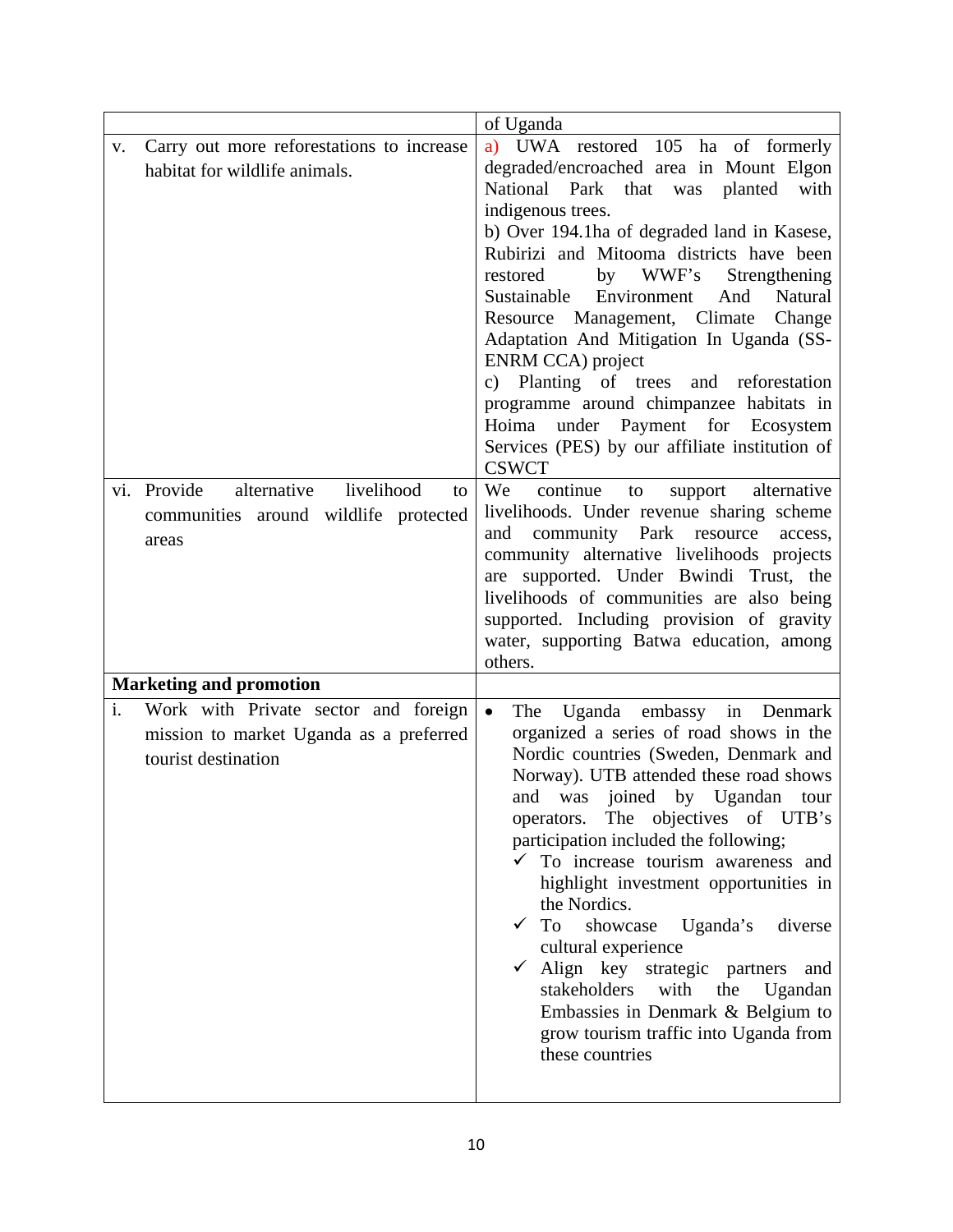| ii. | Work on a policy to compel all              | Not done. Consultations are ongoing                  |
|-----|---------------------------------------------|------------------------------------------------------|
|     | international conferences in the country to |                                                      |
|     | include a component on tourism              |                                                      |
|     | iii. Promote domestic tourism               | sector promoted regional tourism<br>The              |
|     |                                             | clusters; organized miss tourism and world           |
|     |                                             | tourism day.                                         |
|     | iv. Boost the 9% of visitors who come for   | The number of holidays and leisure visitors          |
|     | holidays and leisure                        | has increased from 9% to 16% for 2013                |
|     | v. Increase our presence on the web.        | The websites of UTB, UWA, MTWA have                  |
|     |                                             | been enhanced. There are over 10,000                 |
|     |                                             | average website visits<br>per month<br><sub>on</sub> |
|     |                                             | www.visituganda.com                                  |

# **5.0 OVERVIEW OF THE SECTOR PERFORMANCE, FY 2013/14**

This chapter discusses the performance of the tourism sector in four thematic areas of Tourism development, Wildlife conservation, Museums and monuments.

The tourism thematic area gives the performance of the tourism department at the Ministry of Tourism Wildlife and Antiquities, Uganda Tourism Department, Hotel Tourism Training Institute and off budget performance (achievements made with assistance of development partners, private sector and civil society organizations).

The Wildlife conservation thematic area gives the performance of the Department of Wildlife conservation at the Ministry of Tourism Wildlife and Antiquities, Uganda Wildlife Authority (UWA), Uganda Wildlife Education Centre (UWEC), Uganda Wildlife Training Institute (UWTI) and off budget performance.

 The Museums and Monument thematic area gives the performance of the Department of Museums and Monuments and off budget performance.

# **5.1 TOURISM DEVELOPMENT**

#### **5.1.1Context**

According to World Tourism Travel Council, the total contribution of Travel & Tourism to GDP in Uganda was UGX 5,495bn (7.9% of GDP) in 2013 up from UGX4, 993.6bn (8.8% of GDP and 11% of the Services sector) in 2012, and is forecast to rise by 6.4% in 2014. Visitor exports generated UGX 2,767bn equivalent to  $$1,085$ million<sup>3</sup> (19.6% of the total exports) in 2013 increasing from \$1,003m in 2012. This is forecast to grow by 5.8% from 2014-2024.

 3 World Travel and Tourism Council, Travel & Tourism Economic impact 2014, Uganda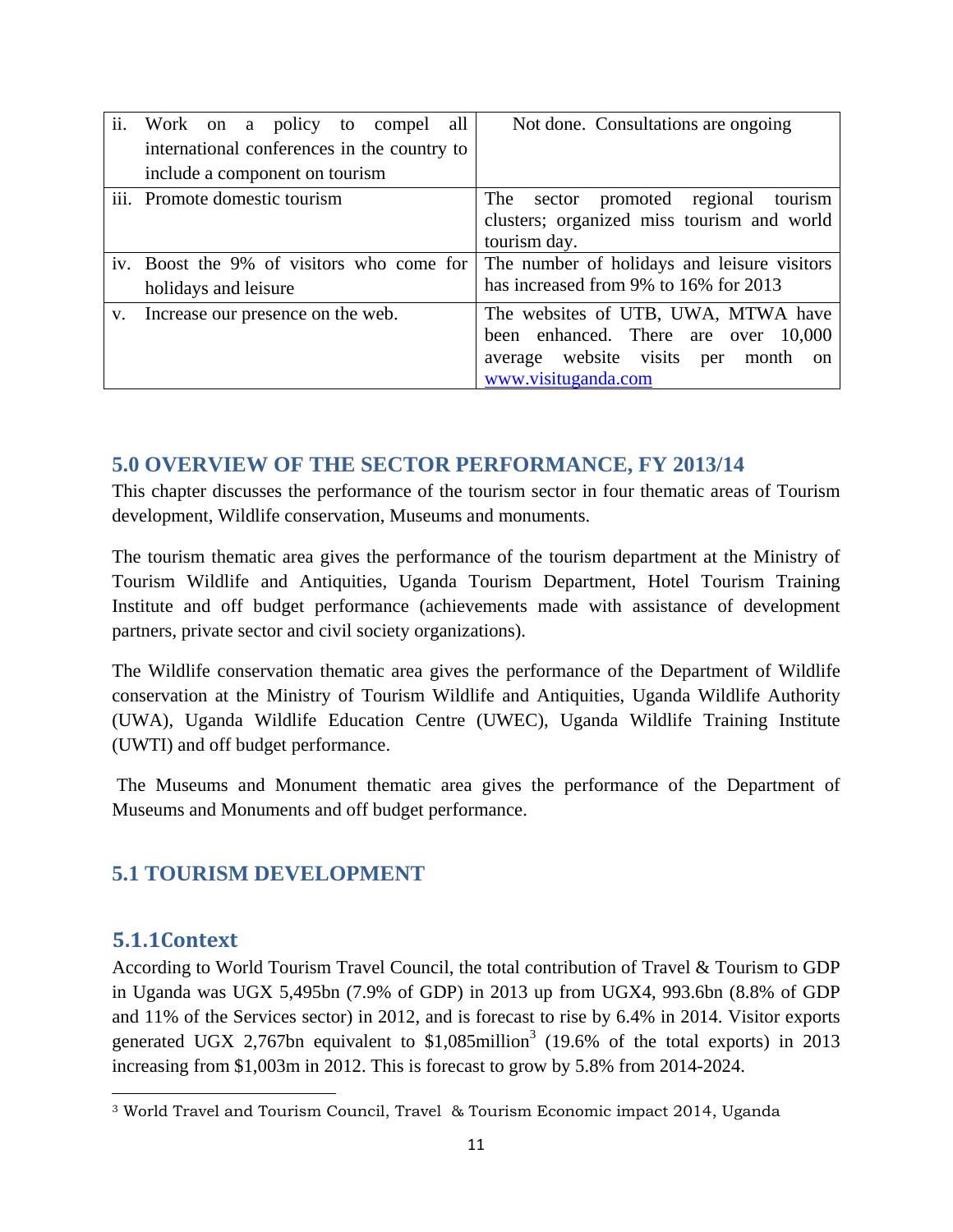Uganda received 1,206,334 visitor arrivals in the year 2013 up from 1,196,000 in the year 2012 representing an increase of 1%. Of the total visitors, 16% came for leisure and holiday; second to those visiting friends and relatives at 44%. Another upcoming category is that of conference visitors (4%).

The number of visitors to national parks made a remarkable rebound from 182,000 in 2012 to 213,949 in 2013 compared to decrease of 12.5% made between 2011 (208,000 visitors) and 2012.

The tourism development is managed through the Ministry of Tourism, Wildlife and Antiquities that offers political supervision. The Ministry of Tourism, Wildlife and Antiquities offers political supervision guided by the Department of Tourism Development and Statutory Agencies i.e. Uganda Tourism Board (UTB) and Hotel and Tourism Training Institute (HTTI)

#### **Department of Tourism Development**

The core mandate of the Department of Tourism Development is to determine, formulate and implement appropriate policies, coordinate with relevant stakeholders and develop strategies for the sustainable development of tourism in the country.

#### **Uganda Tourism Board (UTB)**

UTB is a statutory organization established by the Uganda Tourist Board Statute 1994 with the mandate of promoting and popularizing Uganda as a viable holiday destination.

#### **Hotel and Tourism Training Institute (HTTI)**

HTTI was established under the Universities and other Tertiary Institutions Act 200, and was transferred from Ministry of Education and Sports following a Cabinet directive in November 2007 to the Ministry of Tourism, Trade and Industry and now under the Ministry of Tourism, Wildlife and Antiquities.

#### **5.1.2 Policies, legal framework and strategies**

Tourism development is guided by a number of policies, legal framework and strategies. These include the Constitution of Uganda tourism policy 2014, Tourism Act 2008, Master Plan 2014- 2024. The relevance of these documents is spelt out in Annex 2

#### **5.1.3 Programmes, projects and initiatives**

The major programmes, projects and initiatives under tourism department are: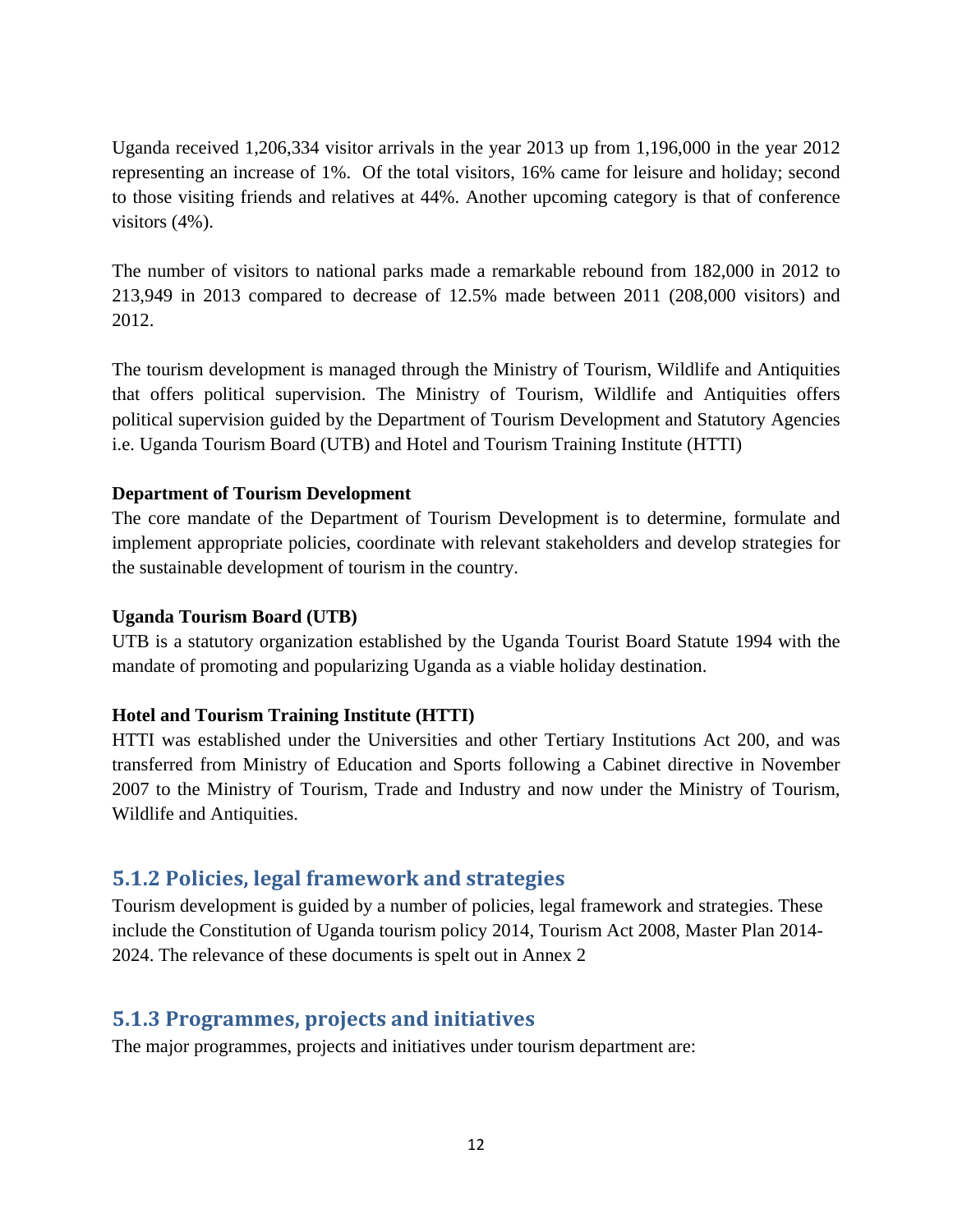**Support to Tourism Development**: This project supports the development of tourism infrastructure. During the FY 2013/14 the project supported the development of architectural plans for the development tourism stop overs along major road high ways.

**Support for the Development of Inclusive Markets in Tourism in Uganda:** This project funded by UNDP and it is intended to support the government of Uganda in the development of markets in tourism, focusing on participation of the poor and local communities in the tourism sector as entrepreneurs, employees and customers. This project has contributed to increased benefits for the poor in terms of improved access to labor and markets and increased opportunities for descent work and incomes.

# **5.1.4 Performance of Tourism Department**

- i. The Bill to establish the Hotel and Tourism Training Institute (HTTI) developed and before Committee of Parliament
- ii. 53Accommodation establishments out of 100 planned were graded and classified in greater Kampala. Certificates were printed and results are waiting to be released. This is expected to improve on quality of performance in hotels
- iii. Tourism sector regulations printed and ready for dissemination.
- iv. Physical plans to develop tourism stop over centres and hot springs were developed for Muko, Busitema, Kafu and Corner Kamdini stop overs and Kitagata and Kibirohotprings
- v. Architectural designs and BOQs for cultural centre in Fortportal developed.
- vi. During the solar eclipse event, a bore hole, 2 toilet facilities were constructed in Owiny Primary school, Pakwach. Classrooms were also renovated as well as installing of a water tank.
- vii. Ministry together with UTB and UWA participated in a number of marketing and promotional events i.e World Travel Market in London, ITB Berlin and for the first time in Indaba South Africa to showcase Uganda's tourism resources and investment opportunities
- viii. Six (6) regional tourism clusters supported to identify, develop and market tourism their products.
- ix. Events to promote domestic tourism supported e.g Bull fighting in the Eastern Tourism Forum, Mbale, Kagulu hill climbing challenge in Busoga, Uganda Matrys celebrations, World Tourism Day celebrations, the Buganda Tourism Expo and Miss Tourism Uganda.
- x. Tourism Promotional maps produced and ready for dissemination for both domestic and foreign markets.
- xi. A single tourism visa was launched to ease visitor access to the three East African Countries of Kenya, Rwanda and Uganda.
- xii. Uganda's tourism sector represented at EAC Sectoral meetings in Arusha.
- xiii. Ministry's membership and subscriptions to international bodies paid. i.e, UNWTO Membership Fees and ATA subscription fees paid as per the payment plan.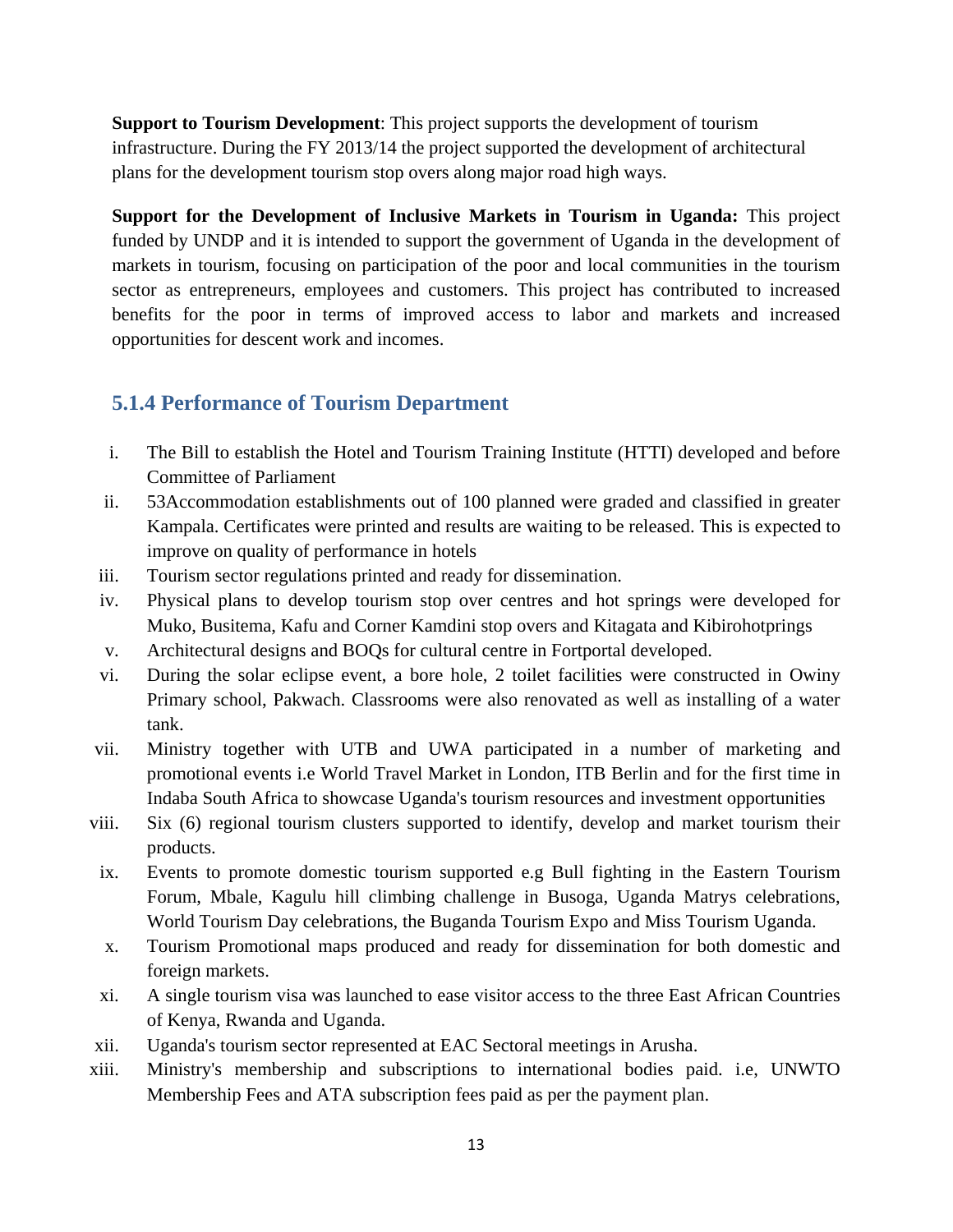xiv. Skills enhancement programs conducted for Private sector. AUTO, UHOA, USAGA, TUGATA and airport Drivers trained in various disciplines.

# **5.1.5 Performance of Uganda Tourism Board**

**Achievements for FY 2013/14** 

#### **Function 1: Formulate, in cooperation and in consultation with the private sector and relevant entities, a marketing strategy for tourism in Uganda**

 **Tourism Stakeholders' Forum;** UTB constituted a stakeholders platform for purposes of consultation with the private sector. The tourism forum, which is supported by Trademark, meets monthly and had first meeting on  $15<sup>th</sup>$  April 2014 at Protea Hotel.

#### **Function 2: Implement the Marketing Strategy and promote Uganda as an attractive and sustainable tourist destination**

**World Travel Market 2013:** UTB coordinated Uganda's participation in World Travel Market 2013 in London from  $4<sup>th</sup>$  to  $7<sup>th</sup>$  November 2013. There was 647 main stand holders compared to 620 during the previous year, with about 216 new exhibitors. Uganda secured a space of 108sqm. The objective of UTB's participation was to increase Uganda's visibility and showcase Uganda's tourism products. The Uganda delegation held a series of meetings with international tourism operators and investors to interest them to work in Uganda. UTB had an opportunity to distribute 350 destination Uganda brochures, 80 branded Ugandan bags, 180 branded Ugandan coffee, 100 tourism posters and over 200 hotel guide books all in the name of promoting the "Pearl of Africa" brand.

Uganda Tourism Board showcased Uganda tourist attractions at *Indaba Fair from 10th-12th May 2014*. This was the first time UTB was participating in the Indaba Fair. The Fair was attended by 8 Ugandan tour companies and 30 contracts were signed**.** UTB had a presentation to South African tour wholesalers in partnership with the Ugandan Embassy.

**UTB emerged 5<sup>th</sup> Best African Exhibitor at the ITB Berlin**  $5<sup>th</sup> - 9<sup>th</sup>$  **March 2014; Uganda** showcased her products and services in 21 designated African countries. A total of 19 local tour operators co-exhibited with government agencies on the Uganda stand. A successful post-ITB Berlin cocktail was held to communicate results from the expo.

 The Uganda embassy in Denmark organized a series of road shows in the Nordic countries (Sweden, Denmark and Norway). UTB attended these road shows and was joined by Ugandan tour operators. The objectives of UTB's participation included the following;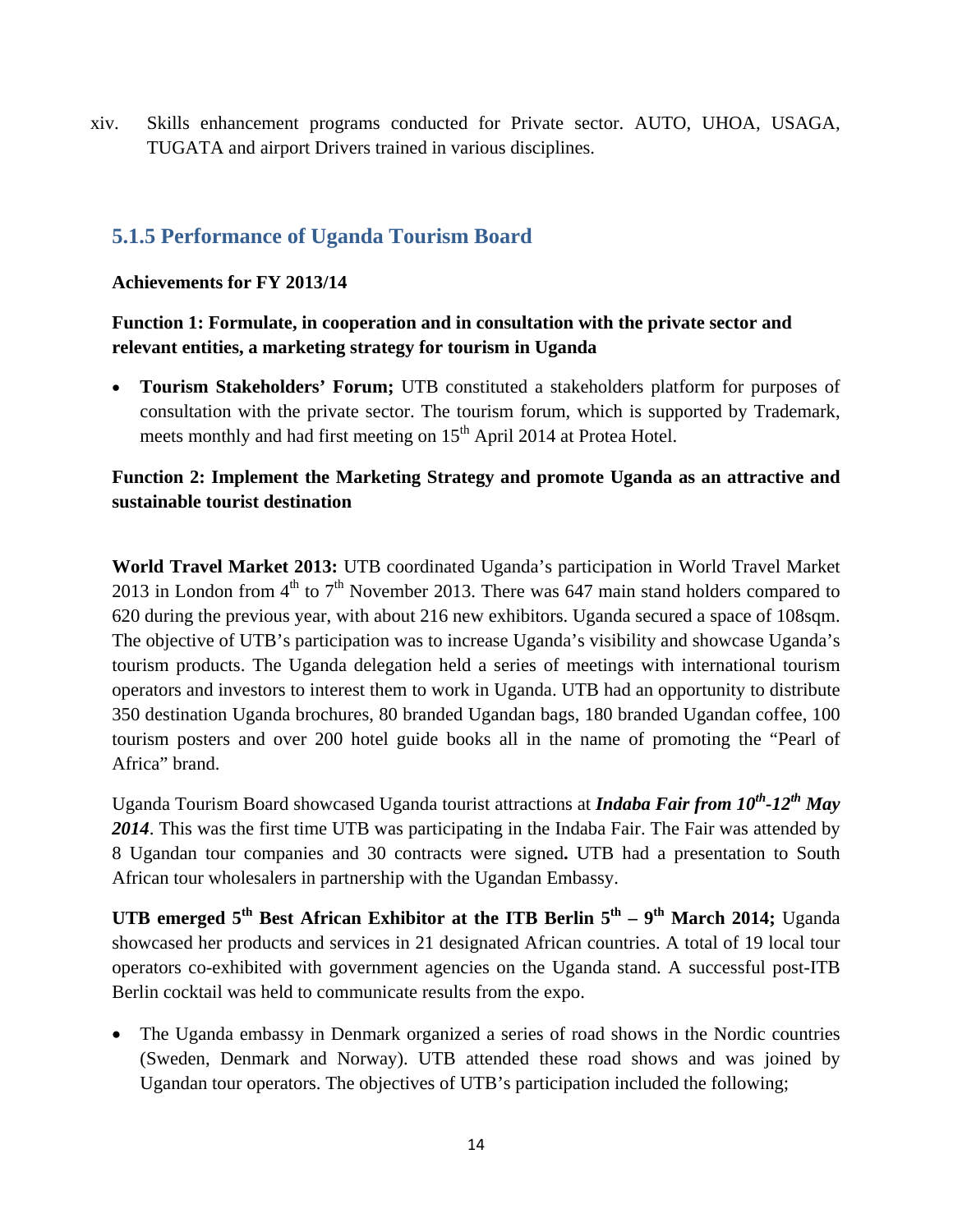- $\checkmark$  To enhance Uganda's competitiveness on the international tourism market
- $\checkmark$  To increase tourism awareness and highlight investment opportunities in the Nordics.
- $\checkmark$  To showcase Uganda's diverse cultural experience
- $\checkmark$  Align key strategic partners and stakeholders with the Ugandan Embassies in Denmark & Belgium to grow tourism traffic into Uganda from these countries
- UTB participated in the UK-Uganda Business forum which provided a platform to showcase Uganda as a rich tourism destination and also attract investors into the sector. During this event, Uganda Tourism Board got an opportunity to meet with several foreign delegates to excite them about Uganda and the opportunities available. Some of the key meetings held included a meeting with; the publisher of the magazine discover Uganda, meeting with high commission staff, meeting with Quality Assurance experts and a meeting with Mr. Kenneth Kirenga who wants to invest in Uganda.
	- **UTB and Aljazeera agreed to a promotional package for Uganda's hotels;** at ITB Berlin 2014, UTB met with Mr. Hussein, the senior Executive – Public Viewing Section Distribution Department of Aljazeera Network who offered to work with UTB to upload Uganda's hotels on the Aljazeera online hotel partners' portal (http://partners.aljazeera.net/services/hotelfinder.aspx). UTB worked closely with the Uganda Hotel Owner's Association and compiled a list of top hotels and lodges in Uganda (with their details) that were forwarded to Aljazeera.
	- **UTB strengthened its participation in the joint marketing of East Africa Tripartite states as a single destination;**

UTB participated in a series of activities and meetings aimed at fostering the East Africa joint marketing efforts as a single destination. Among these activities included the launch of the Single East Africa Tourist Visa on February  $20<sup>th</sup>$  2014. UTB was also part of the tripartite initiatives that helped to start the Joint Tourism Marketing Committee (JTMC). In a Kigali meeting attended by the CEO in March, the JTMC, sought among other initiatives, to market and promote the region as a single tourist destination**,** have joint pavilions at international expos, develop an East Africa Tourism Portal, East Africa Destination Website, Destination Logo and Tagline, et al, all done in a bid to propel the regions' competitiveness.

• **Canadian FAM Trip;** UTB hosted 11 American and Canadian travel wholesalers to a well-attended dinner on  $7<sup>th</sup>$  April 2014. Promotional materials were provided to the wholesalers who in turn, pledged to sell Uganda as one of Africa's key destinations.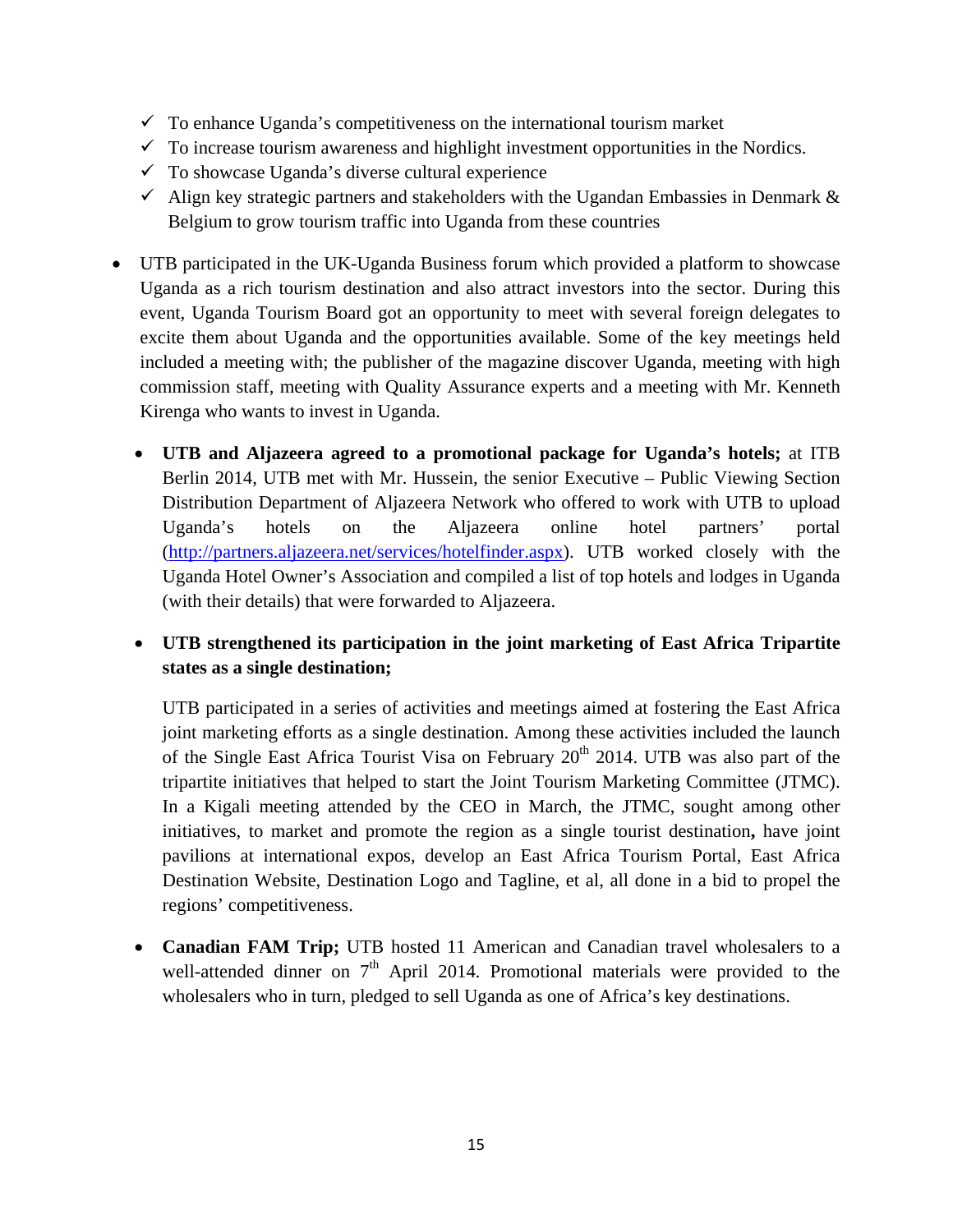#### **Online Tourism Marketing**

**Online tourism promotion partnerships**. UTB has entered into partnership as highlighted below;

- SMS Media (a mobile Bulky SMS service provider) is partnering with UTB to send out tourism offers and information via SMS to the public. This move is expected to go a long way in promoting domestic tourism by providing regular information to the public about the tourism offers and deals available from service providers.
- UTB signed an M.O.U with Jovago.com (an international online hotel booking site), to market hotels and accommodation facilities in Uganda. The jovago partnership adds to the recently conclude partnership with Aljazeera Network who offered to work with UTB to upload Uganda's hotels on the Aljazeera online hotel partners' portal. Uploading Uganda's hotels to as many reputable international companies is expected to boost Uganda as a top tourism destination on the global market. Jovago.com can be accessed on www.jovago.com

# **Function 3 and Function 5: Encourage and promote domestic tourism within Uganda, and Promote and sponsor educational programmes and training in the tourism sector including schools, in consultation and cooperation with appropriate entities**

#### **Martyrs Walk**

Every  $3<sup>rd</sup>$  June, over a million pilgrims travel to Namugongo to honor Ugandans that sacrificed their lives for their faith. This year, Uganda Tourism Board wished to attract at least 10,000 pilgrims to these sites within Kampala away from the usual Namugongo and create strong linkages between the site owners and Uganda Martyrs day celebration.

UTB organized a walk under the theme "**Walk in the Footsteps of the Uganda Martyrs**" along the Martyrs Trail that took place on  $1<sup>st</sup>$  June 2014 to publicize the largely unknown sites. This walk raised 25 Million Shillings to help meet the cost for operation of children with Congenital Heart Disease.

**Uganda Martyrs Day Celebrations:** UTB joined the rest of the country to celebrate the Uganda Martyrs on 3<sup>rd</sup> June in Namugongo. Among the activities of UTB during the event included; tourism branding, dissemination of tourism material and offering advisory services to visitors. UTB also hosted the Kenya Tourism Board and Rwanda Tourism Officials during the event.

 **Promotion of tourism through a regional approach.** One of UTBs new strategies aimed at promoting domestic tourism is through supporting regional tourism clusters so that they can enforce UTB's tourism development plans in their respective regions. This approach is envisaged to have a wider impact on the communities so that they can benefit more from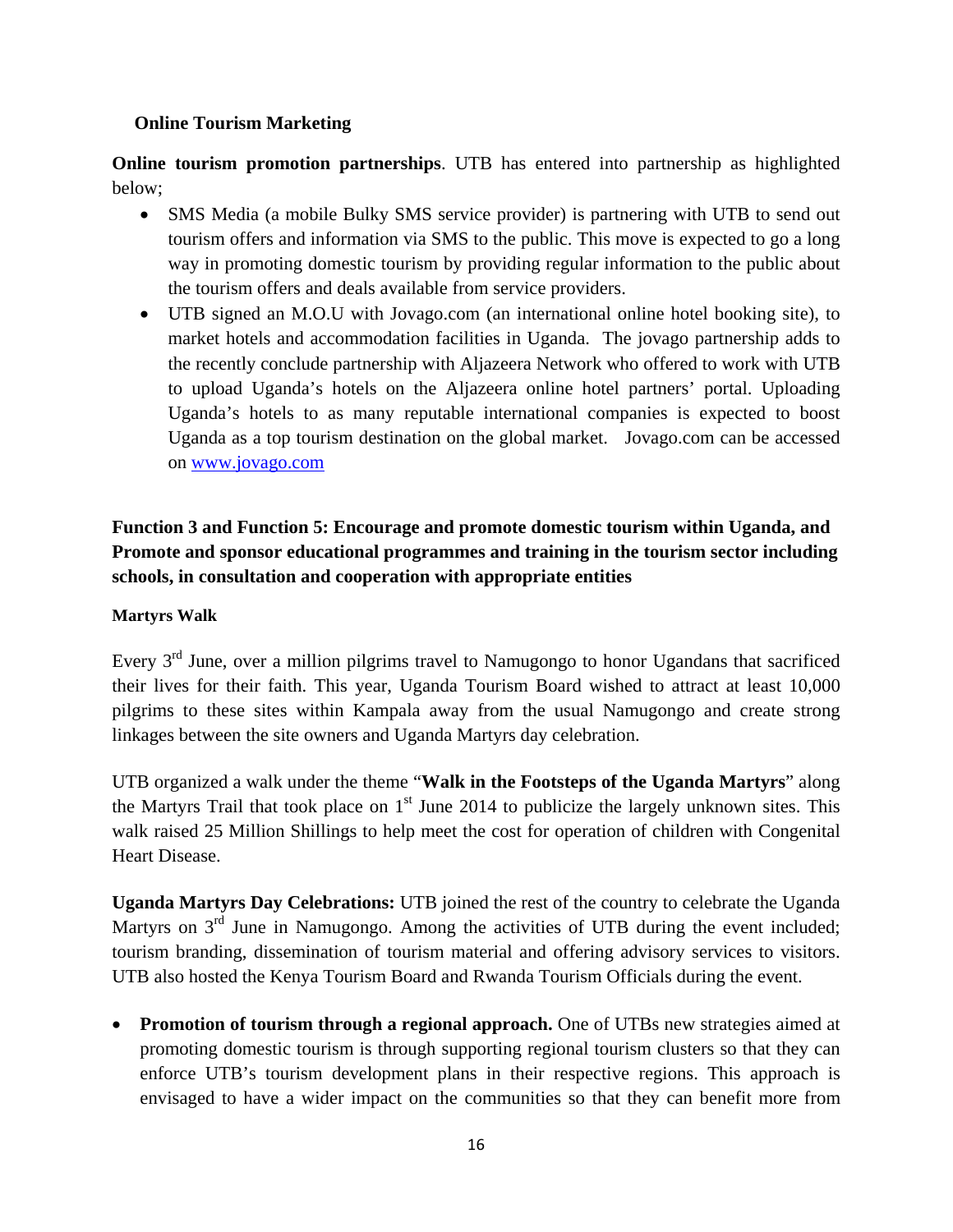tourism. Some of the key activities that UTB supported through regional clusters include the following;

**West Nile 100 year celebrations:** West Nile celebrated 100 years since it was added to be a part of Uganda. The celebrations took place in Arua with H.E Yoweri Kaguta Museveni being the chief guest. UTB was part of the celebrations and its contribution included the following;

- $\checkmark$  Co-funded the workshop on Tourism Opportunities in West Nile that was attended by over 50 participants at Desert Breeze Arua.
- $\checkmark$  Co-funded the field trip on 30<sup>th</sup> April 2014 to key sites in Arua and Maracha District.
- $\checkmark$  UTB exhibited at the venue as well as being part of the construction of Monument to commemorate the 100 years.
- $\checkmark$  UTB had tourism promotional talk shows on Radio Pacis and Arua One

**West Nile Tourism Initiative Workshop:** Funded by Ministry, UNDP and UTB, the workshop aimed at highlighting tourism potential and opportunities in West Nile.

- (i) **Participation in the Bunyoro Tourism and Agricultural expo.** This expo spanned from  $9<sup>th</sup>$  to  $14<sup>th</sup>$  June at the Hoima District Boma grounds. UTB exhibited at the expo and also used the platform to showcase Uganda as a wonderful destination to not only foreign visitors but domestic travelers as well. Tourism promotional materials were disseminated to schools and the local community as part of domestic tourism promotion campaign.
- (ii) **Participation in Buganda Tourism Expo.** This is one of the biggest annual tourism events in Uganda and this year it ran from  $27<sup>th</sup>$  June to  $1<sup>st</sup>$  July 2014. UTB exhibited at the expo and was also part of the cultural dinner which was organized by the Buganda Kingdom.

Supporting cluster activities like these open up opportunities to host communities to showcase what they can offer the market, find market linkages for their produce and services and also find out the opportunities available in the sector.

 **World Tourism Day Celebrations:** Uganda joined the rest of the world to celebrate the 2013 World Tourism Day under the theme; "Tourism and Water; protecting our common future". The function was held at Boma grounds in Fort Portal and was presided over by a number of dignitaries including the Hon. Minister of Tourism, Maria Mutagamba and the Omukama of Tooro Oyo Nyimba Iguru IV among others. The objective of the celebrations was (i) to reflect and create awareness on the importance of tourism to national development and (ii) to celebrate Uganda's tourism's role in water conservation.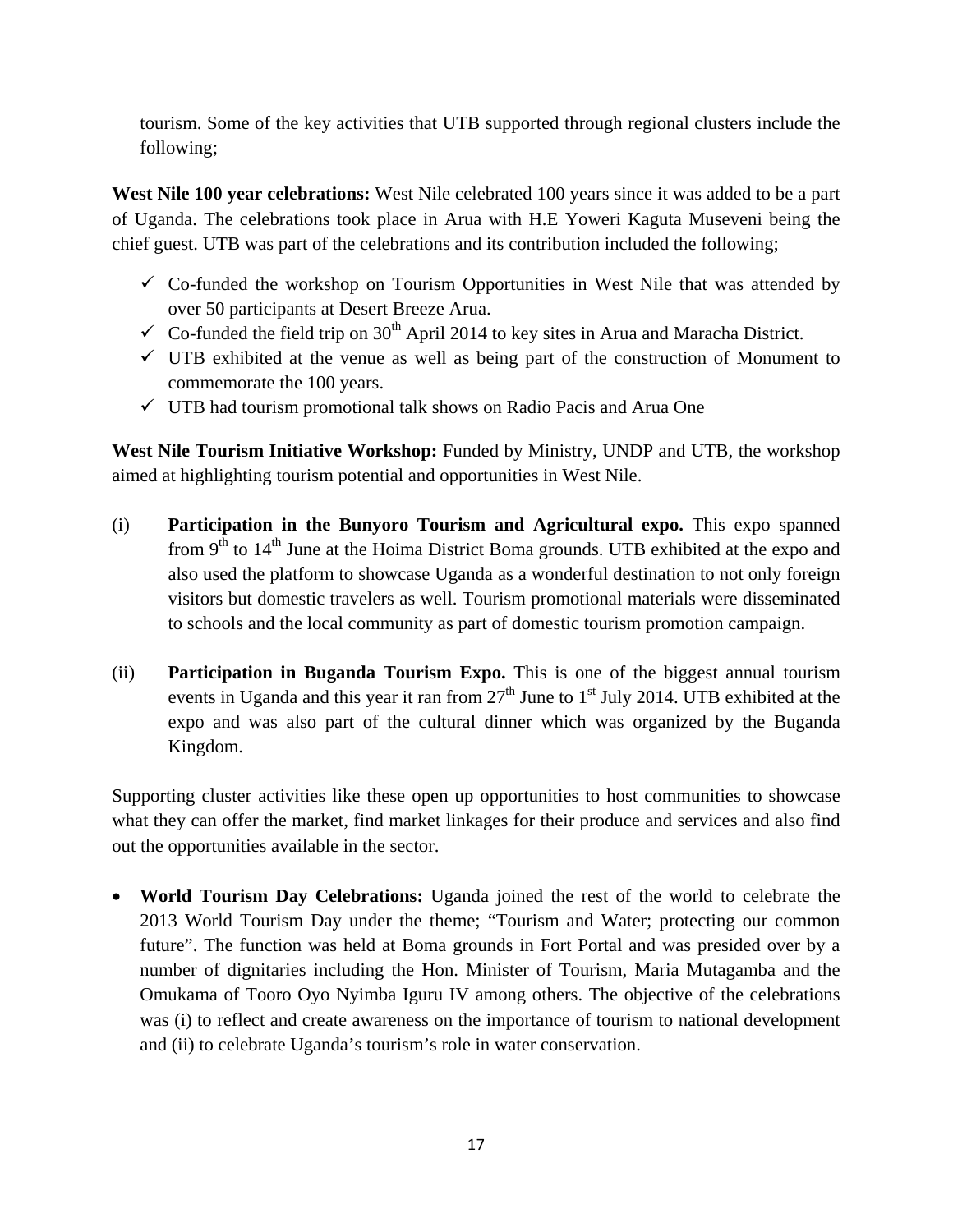**Function 4: Encourage investment in the tourism sector and wherever possible, to direct such investment to the less developed tourism areas.** 

 **UIA Investment Forum:** UIA organized a tourism investment breakfast in February where UTB participated. On April 3, 2014, UTB CEO presented a paper on Tourism Opportunities in Uganda at UIA Investment forum in Munyonyo. Investors already expressed immediate interest in marine tourism, Agro Tourism, Tour operations and services and Hot air balloons. The investment promotion desk continues to make follow-ups.

## **Function 10 and 11: Enforce, and monitor standards in the tourism sector; and Inspect, register, license and classify tourist facilities and services**

- **Training of Tour Guides;** UTB in partnership with Uganda Tourism Association (UTA) and Kampala City Council Authority (KCCA) trained over **50** city guides. The training focused on the site guides from Kampala's top sites such as Kasubi tombs, Uganda Martyrs Shrine, Bulange, Uganda Museum etc. The training sought to professionalize site tour guides, disseminate tour guide regulations and initiate a tour guides' databank.
- **Printing of regulations and sensitization of stakeholders:** Four regulations were printed and only one is still pending (classification guidelines  $\&$  rules). These regulations guide the UTB quality assurance activities and their enforcement ensures that the Uganda tourism sector adheres to the regional east African standards. Before the regulations are enforce, UTB is undertaking a series of stakeholder sensitization campaigns to ensure smooth and effective enforcement. So far UTB has sensitized several groups of stakeholders including tour operators and tour guides
- **Media Activations;** UTB has been actively featuring on various media platforms showcasing and discussing about Tourism and Investment opportunities in the Country. Since February, UTB has had 7 radio interviews including BBC and numerous quotations and story updates, 9 TV appearances (NTV, UBC); 18 newspaper story appearances and pictorial in most of Uganda's major newspaper platforms.
- **Social media:** UTB is actively promoting Uganda as a preferred destination on social media.
	- $\checkmark$  Website likes of www.visituganda.com (via Facebook social plugin) increased by over 20%, from 1560 to 1,927 between January and June 2014.
	- $\checkmark$  Over 10,000 average website visits per month on www.visituganda.com website.
	- An average of over 7,000 likes on Facebook pages; @visitinguganda, @tourismuganda& @Uganda Tourism Board
	- $\checkmark$  An increase in twitter followers from 1,800 to over 2,300 on Uganda Tourism Board twitter handle (@UgTourism Board) and from 400 to over 710 on Visit Uganda handle (@visit\_uganda)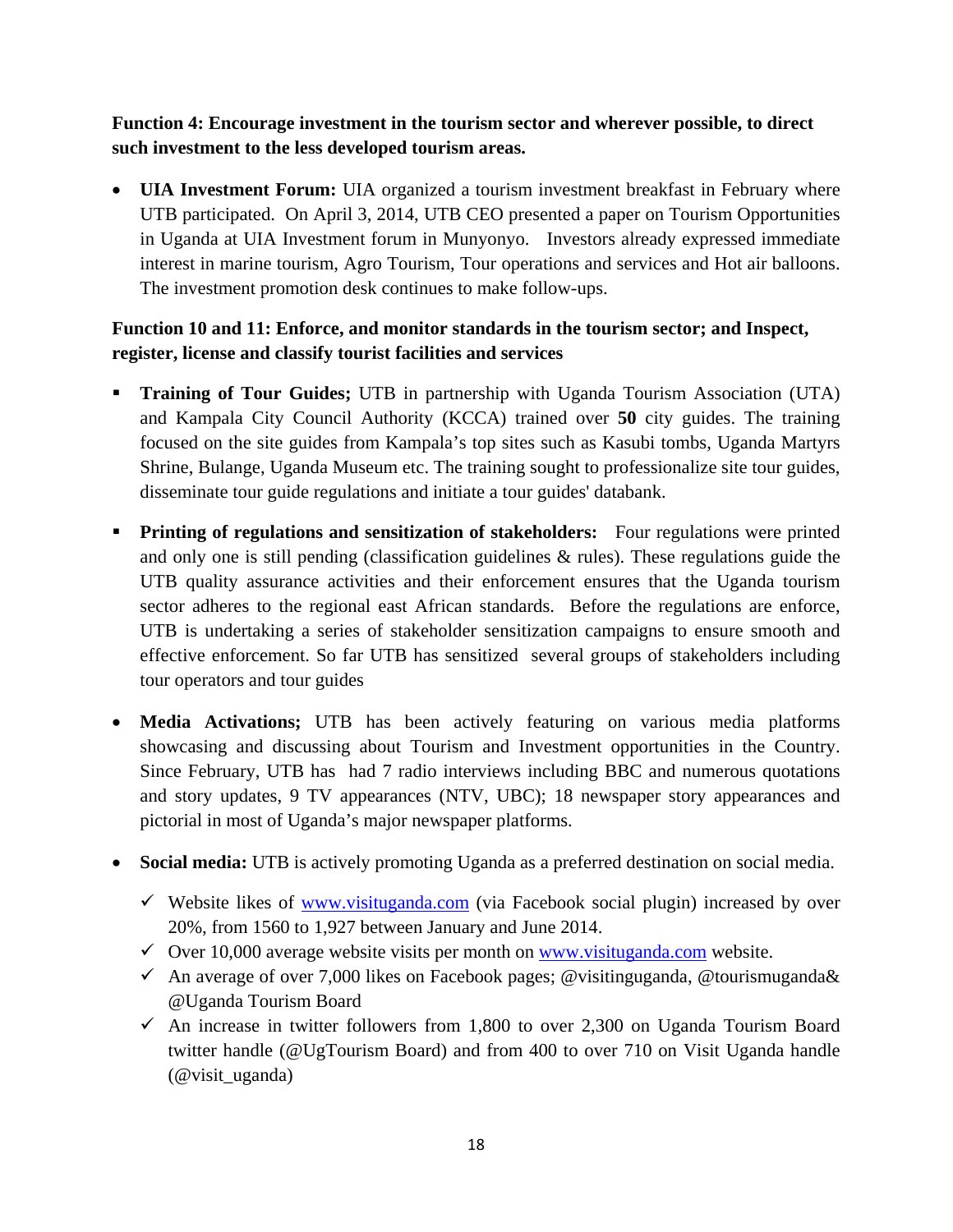$\checkmark$  A newsletter distribution list of over 400 subscribers, more than 50% subscribed via the online subscription platform (www.visituganda.com/newsletter/signup).

### **Key achievements under support for development of inclusive markets in tourism project**

Uganda Tourism Board (UTB) with support of the United Nations Development Programme (UNDP) is implementing a project: "Support for the Development of Inclusive Markets in Tourism in Uganda".

This project funded by UNDP and it is intended to support the government of Uganda in the development of markets in tourism, focusing on participation of the poor and local communities in the tourism sector as entrepreneurs, employees and customers. This is expected to contribute to increased benefits for the poor in terms of improved access to labor and markets and increased opportunities for descent work and incomes. Some of the key achievements of the project included the following;

- Organization and implementation of a Tour Operators Familiarization trip to Gorilla Highlands (May  $7<sup>th</sup> -11<sup>th</sup> 2014$ )
- Organization and implementation of training of Ugandan tourism journalists and familiarization trip (May  $20^{th}$  -28<sup>th</sup> 2014) to the West (Rwenzori, Semliki, tea estates) and East (Mbale and Bududa);
- Participation at the Arabian Travel Marketing Dubai (May  $5<sup>th</sup> 8<sup>th</sup>$  2014);
- Finalization of the UTB marketing strategy and communications plan;
- The project also conducted the following trainings to tourism associations:
	- $\checkmark$  Business Management, Functions and Organization (4 April 2014)
	- $\checkmark$  Strategic Planning for Tourism Business Associations and Institutions (5 April 2014)
	- $\checkmark$  Tourism and Consumer Behaviour (9 April 2014)
	- $\checkmark$  Delivering and Improving Customer Service (10 April 2014)
	- $\checkmark$  Membership Development, Lobbying and Advocacy (14 April 2014)
	- $\checkmark$  Facilitated the design of an interactive, multi-lingual national tourism information web portal with appropriate security architecture. This project is still ongoing but will soon be completed and launched.

### **Summary of the UTB planned activities versus performance 2013/2014**

| <b>Planned activities</b> | Achievement                                                                                        |
|---------------------------|----------------------------------------------------------------------------------------------------|
|                           | Indaba Tourism Fair-10 <sup>th</sup> -   Uganda Tourism Board organized and attended for the first |
| $12^{th}$ May 2014        | time the Indaba Fair.                                                                              |
|                           | ITB Berlin $5th - 9th$ March   UTB coordinated Uganda's participation at ITB Berlin from           |
| 2014;                     | $5^{\text{th}} - 9^{\text{th}}$ March 2014. Uganda showcased her products and                      |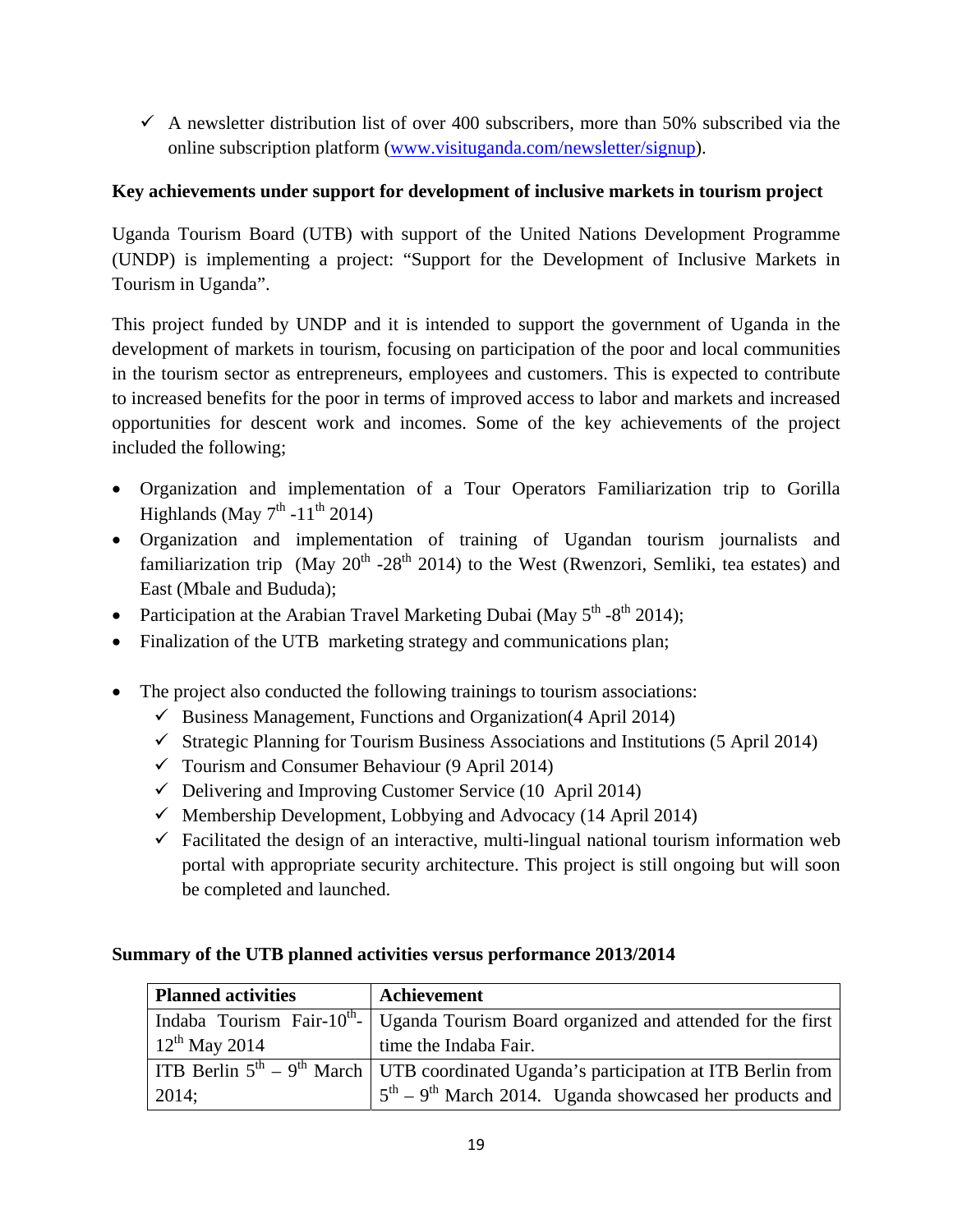|                                  | services in 21a designated for African countries. A total of   |  |  |
|----------------------------------|----------------------------------------------------------------|--|--|
|                                  | 19 local tour operators co-exhibited with government           |  |  |
|                                  | agencies on the Uganda stand.                                  |  |  |
| World Travel Market 2013:        | UTB coordinated Uganda's participation in WTM 2013 in          |  |  |
|                                  | London from $4th$ to $7th$ November 2013. This increased       |  |  |
|                                  | Uganda's visibility and showcased Uganda's tourism             |  |  |
|                                  | products.                                                      |  |  |
| Development<br>of<br>the         | The National Tourism Portal development is currently in        |  |  |
| National Tourism Portal          | advanced stages and is now approaching completion. The         |  |  |
| (NTP) is in advanced             | portal development which is supported by UNDP can              |  |  |
|                                  | currently be accessed on a Current beta version at             |  |  |
| stages.                          | www.visituganda.com/beta.                                      |  |  |
|                                  |                                                                |  |  |
| Uganda Martyrs<br>Day            | UTB participated in the Uganda Martyrs' celebrations on $3rd$  |  |  |
| Celebrations:                    | June in Namugongo. UTB used the event to do tourism            |  |  |
|                                  | branding, disseminate tourism material and offering            |  |  |
|                                  | advisory services to visitors. UTB also hosted the Kenya       |  |  |
|                                  | Tourism Board and Rwanda Tourism Officials during the          |  |  |
|                                  | event.                                                         |  |  |
| Participation<br>in<br>the       | This expo spanned from $9th$ to $14th$ June at the Hoima       |  |  |
| <b>Bunyoro</b><br>Tourism<br>and | District Boma grounds. UTB exhibited at the expo and also      |  |  |
| Agricultural expo.               | used the platform to showcase Uganda as a wonderful            |  |  |
|                                  | destination to not only foreign visitors but domestic          |  |  |
|                                  | travelers as well.                                             |  |  |
| Participation in Buganda         | This is one of the biggest annual tourism events in Uganda     |  |  |
| Tourism Expo.                    | and this year it ran from $27th$ June to $1st$ July 2014. UTB  |  |  |
|                                  | exhibited at the expo and was also part of the cultural dinner |  |  |
|                                  | which was organized by the Buganda Kingdom.                    |  |  |
| Tourism<br>World<br>Day          | UTB joined the rest of the world to celebrate the 2013         |  |  |
| Celebrations:                    | World Tourism Day under the theme; "Tourism and Water;         |  |  |
|                                  | protecting our common future".                                 |  |  |
| Implementation<br>of<br>the      | UTB trained two Quality Assurance Officers along<br>$\bullet$  |  |  |
| Quality<br>Assurance             | EAC requirements and standards                                 |  |  |
| function(Registration,           | In partnership with MTWA, UTB classified 70<br>$\bullet$       |  |  |
| licensing and classification     | hotels using East African community classification             |  |  |
| tourism<br>of<br>service         | criteria.                                                      |  |  |
| providers)                       |                                                                |  |  |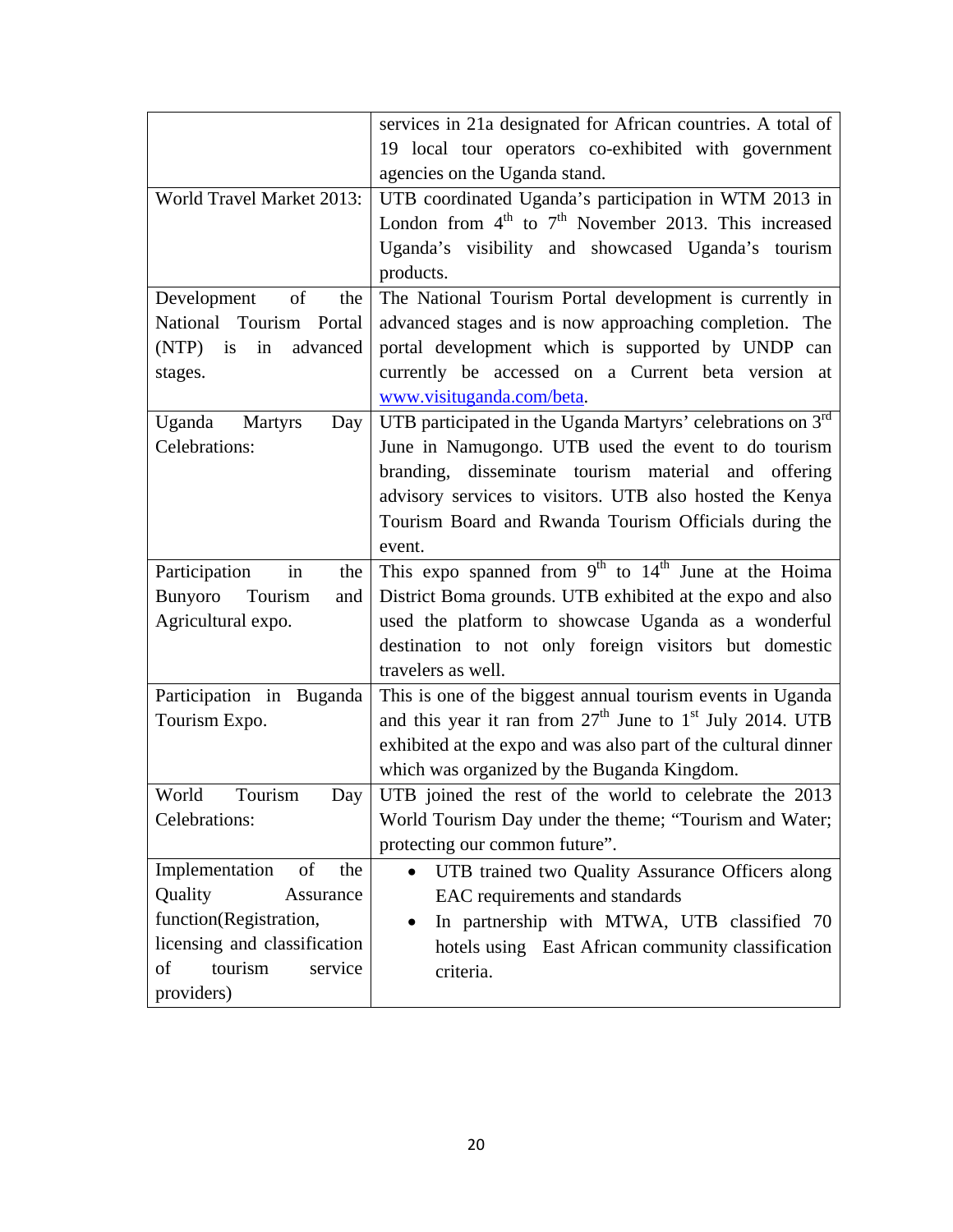### **Operational Challenges**

- The effective implementation of the UTB strategic plan and marketing strategy was hamprered by insufficient funding. Though UTB recieved a supplementary budget, it was still not enough to fully implement the UTB mandate
- UTB staff, compared to other statutory bodies, are very lowly remunerated. This has made it impossible for UTB to attract a competent and well experienced workforce.
- The delayed finalization of the Tourism Regulations delayed all processes under the quality assurance function including licensing and classification of facilities.

# **5.1.6 Performance of Hotel Training and Tourism Institute**

|    | <b>On budget</b> |                               |                               |                   |
|----|------------------|-------------------------------|-------------------------------|-------------------|
|    | Output           | <b>Target 2013/14</b>         | <b>Achievement 2013/14</b>    | <b>Comment</b>    |
|    | 2013/14          |                               |                               |                   |
| 1. | Equip            | Equip students with           | 90% of the planned            |                   |
|    | <b>Students</b>  | requisite skills in hotel and | practical lessons were        |                   |
|    | with             | tourism operations and        | covered                       |                   |
|    | Hands-on         | management through hands      |                               |                   |
|    | skills           | on Practical training,        | All Hotel and Tourism         |                   |
|    |                  | attachments and study tours   | students on Diploma and       | Achieved          |
|    |                  | and industrial training.      | Certificate programs          |                   |
|    |                  |                               | were taken for exposure       |                   |
|    |                  |                               | trips.                        |                   |
|    |                  |                               |                               |                   |
|    |                  |                               | 142 students were sent        |                   |
|    |                  |                               | for three months              |                   |
|    |                  |                               | internship to various         |                   |
|    |                  |                               | hotels in Uganda              |                   |
| 2. | Enrollmen        | Enroll a total of 280         | 170 diploma student and       | Facilities and    |
|    | t of             | students in both September    | 60 certificate students       | staffing levels   |
|    | students         | 2013 and April 2014           | were Enroled; <i>i.e.</i> 230 | could not allow a |
|    | for              |                               | students.                     | bigger intake.    |
|    | Academic         |                               | This reflects 82%             |                   |
|    | year             |                               | achievement.                  |                   |
|    | 2013/14          |                               |                               |                   |
|    | (Septembe        |                               |                               |                   |

#### **Achievements for FY 2013/2014**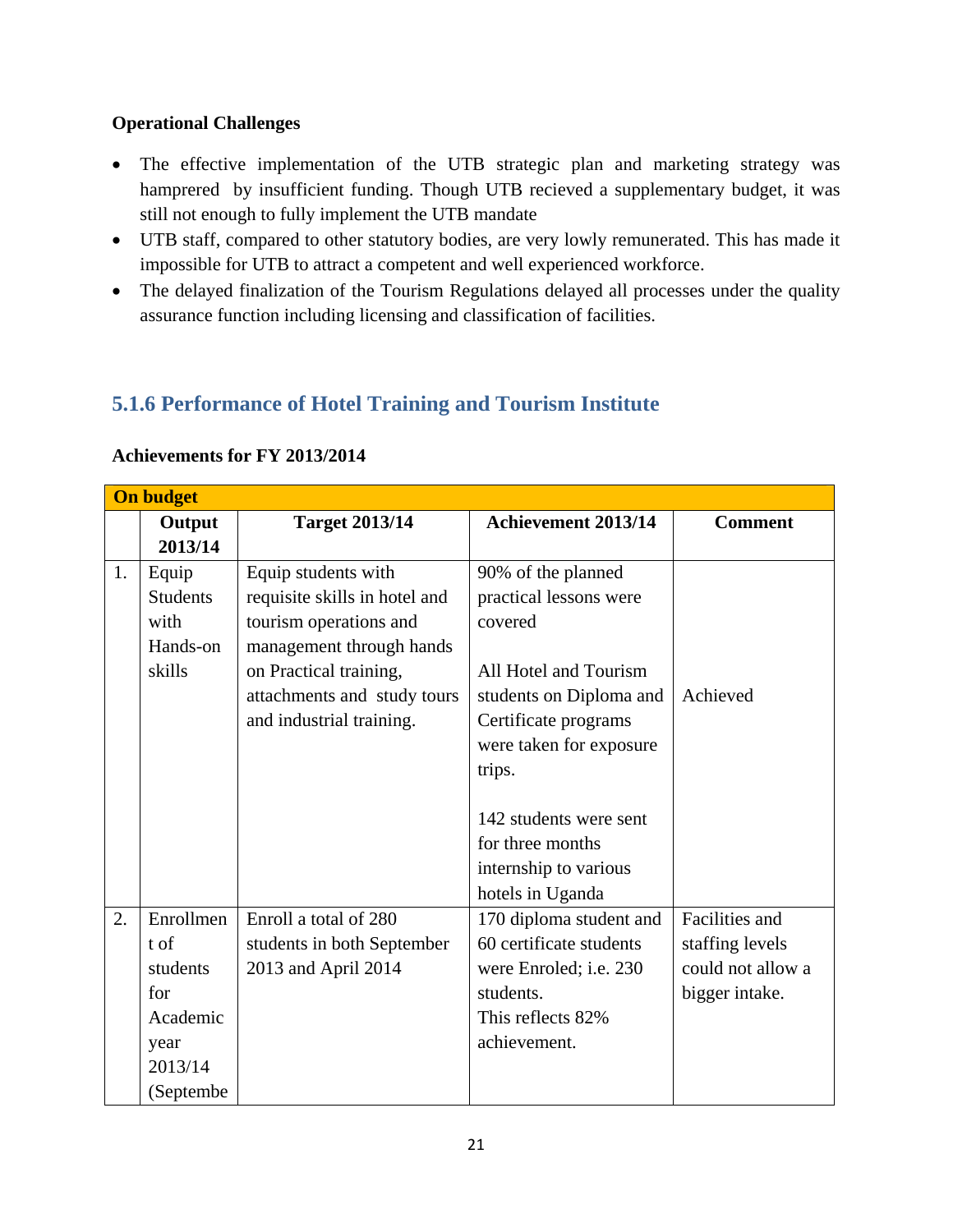|    | r 2013 and   |                                     |                              |                    |
|----|--------------|-------------------------------------|------------------------------|--------------------|
|    | April        |                                     |                              |                    |
|    | 2014)        |                                     |                              |                    |
| 3. | Introduce    | <b>Introduce Pramilitary skills</b> | Paramilitary skills          | Partially achieved |
|    | new          | training for tourism                | introduced and 28            |                    |
|    | courses      | Students.                           | students underwent           |                    |
|    |              |                                     | training.                    |                    |
|    |              | Start a Certificate course in       |                              |                    |
|    |              | pastry and Bakery.                  | Certificate in pastry and    |                    |
|    |              |                                     | bakery Introduced and        |                    |
|    |              |                                     | 19 students undergoing       |                    |
|    |              | Start Certificate course in         | the course                   |                    |
|    |              | museums and antiquities             |                              |                    |
|    |              |                                     | Certificate in museums       |                    |
|    |              |                                     | and antiquities not          |                    |
|    |              |                                     | achieved                     |                    |
| 4. | Improved     | Pay salaries by every $10^{th}$     | Not achieved                 | Limited funds      |
|    | and timely   | day of the following month          |                              |                    |
|    | payment      |                                     |                              |                    |
|    | of salaries  |                                     |                              |                    |
|    |              | Reduce salary backlog to            | Reduced from three           |                    |
|    |              | zero months.                        | months backlog to one        |                    |
|    |              |                                     | month.                       |                    |
| 5. | Review       | Review the final draft of the       | HR Manual approved           | Achieved           |
|    | and          | manual and present it for           | with minor amendment         |                    |
|    | present      | approval.                           | by the Interim technical     |                    |
|    |              |                                     |                              |                    |
|    | Human        |                                     | <b>Supervisory Committee</b> |                    |
|    | resource     |                                     | and it awaits signing.       |                    |
|    | manual       |                                     |                              |                    |
|    | for          |                                     |                              |                    |
|    | approval     |                                     |                              |                    |
| 6. | Improved     | Streamlining systems,               | Management staff and         | Achieved           |
|    | service      | processes and procedures in         | supervisors were             |                    |
|    | delivery     | the Procurement systems.            | training in procurement      |                    |
|    |              |                                     | guidelines and systems       |                    |
|    |              |                                     | for three days               |                    |
| 7. | <b>Staff</b> | Recruit;                            | • All staff on HTTI          |                    |
|    | recruitmen   | - Two instructors in core           | payroll were recruited       | Achieved           |
|    | t            | subject of F&B and FP               | • The accountant was         |                    |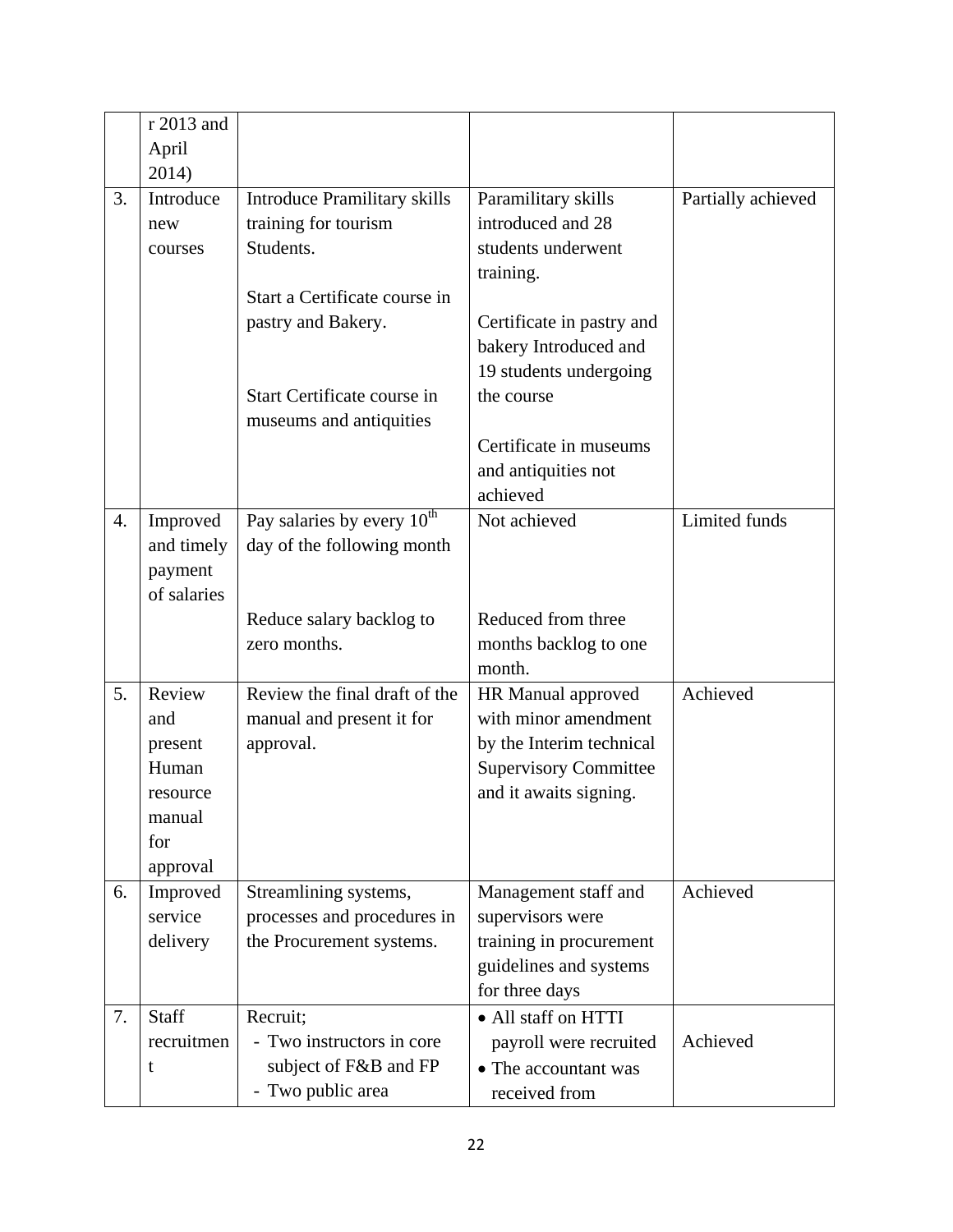|     |              | attendants                   | <b>MoFPED</b>               |                    |
|-----|--------------|------------------------------|-----------------------------|--------------------|
|     |              | - Recommend more staff       | • Four staff were sent      |                    |
|     |              | for absorption on public     | for interviews              |                    |
|     |              | service payroll              |                             |                    |
| 8.  | Enhancing    | Equip all Instructors with   | Not done                    | Lack funds         |
|     | Instructors  | Pedagogical skills           |                             |                    |
|     | teaching     | Partially finance at least 4 | One Instructor was sent     |                    |
|     | abilities/st | Instructors to go for        | to Austria for a nine       |                    |
|     | aff          | exposure and/or training     | months course               | Partially achieved |
|     | developm     | abroad                       | One instructor was sent     | due to limited     |
|     | ent          |                              | to Thailand to one          | funds              |
|     |              |                              | month exposure training     |                    |
| 9.  | Collaborat   | Benchmark from at least      | One Hospitality school      | Achieved           |
|     | ion with     | one International            | in Denmark was visited      |                    |
|     | other        | <b>Hospitality Training</b>  | by the Principal            |                    |
|     | Institution  | Institutions                 |                             |                    |
|     | S,           |                              | One administrator from      |                    |
|     | Organizati   |                              | the Hotel school in         |                    |
|     | ons and      |                              | Belgium visited HTTI        |                    |
|     | Individual   |                              | on our invitation           |                    |
|     | S            |                              |                             |                    |
| 10. | Improved     | Participate in at least two  | Participated in the         | Achieved           |
|     | publicity    | exhibitions/expos.           | following exhibitions;      |                    |
|     |              |                              | - National Council for      |                    |
|     |              |                              | Higher Education in         |                    |
|     |              |                              | March 2014 in               |                    |
|     |              |                              | Kampala                     |                    |
|     |              |                              | - World Tourism day in      |                    |
|     |              |                              | Fort portal.                |                    |
|     |              |                              | Total Eclipse in Nebbi      |                    |
| 11. | Repair       | Institute buildings and      | Three Cookers/ovens in      | Partially achieved |
|     | and          | equipment maintained every   | student's demonstration     | due to limited     |
|     | Maintenan    | three months so as to keep   | kitchen were repaired.      | funds              |
|     | ce           | them in good/usable state of |                             |                    |
|     |              | repair                       | Two fridges were            |                    |
|     |              |                              | repaired                    |                    |
| 12. | Renovate     |                              |                             |                    |
|     | the hotel    | Get BOQs for renovation of   | <b>BOQs</b> developed       | Achieved           |
|     | building     | Hotel building               | <b>Administration block</b> |                    |
|     | and          |                              | renovated and Externall     | Partially achieved |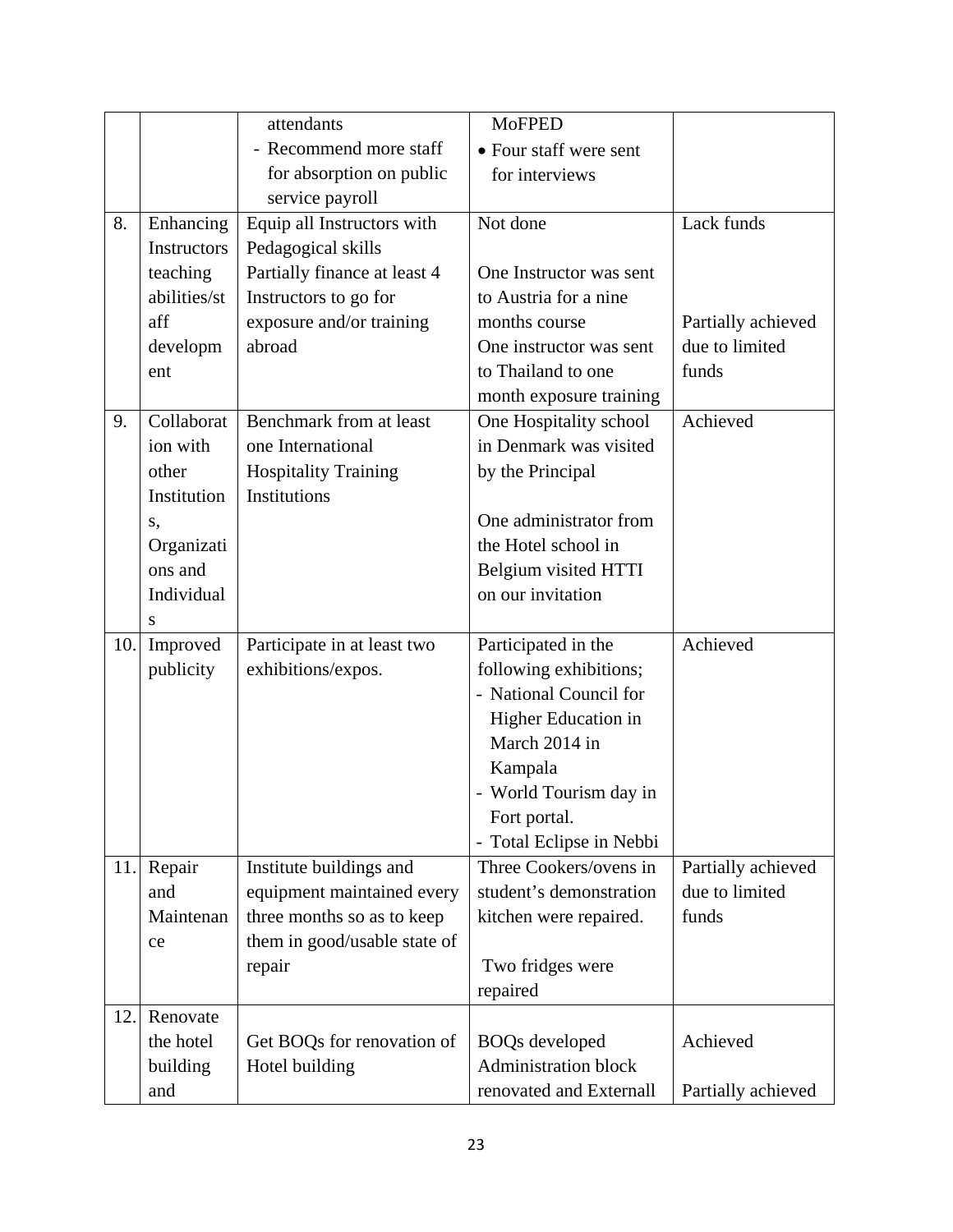| Administr   | Renovate the hotel and  | of hotel facing Bujagali    | due to limited     |
|-------------|-------------------------|-----------------------------|--------------------|
| ation       | administration block    | gardens painted and         | funds              |
| block       |                         | cracks filled               |                    |
| Reduce      | Reduced NSSF arrears by | <b>Reduced NSSF</b> arrears | Partially achieved |
| <b>NSSF</b> | 47%                     | by about 35%                | due to limited     |
| arrears     |                         |                             | funds              |
|             |                         |                             |                    |

### **Operational Challenges**

1. Delayed passing of the bill re-establishing HTTI under the Ministry of Tourism Wildlife and antiquities has affected the Institute in the delivery its mandate because without the Bill the Institute cannot have a substantive board of governors to provide oversight and policy frame work for sound management and running of the Institute

#### *Solution:*

Fast track the passing the HTTI Bill by Parliament

2. Inadequate training facilities:

 Despite the increase in enrollment from 109 students in 2005/2006 to 450 students in 2012/13 ; a 312% increase in enrolment little has been done to match the growth in terms of facility tools and equipment for training students.

- a. Application hotel which is the foundation for hands on training is old and in a poor state of repair and outdated.
- b. Demonstrational labs, equipment and tools are severely inadequate
- c. Library ill stocked
- d. Classrooms and classroom furniture not enough
- e. Computer lab inadequately equipped
- f. Student's hostels nonexistent.
- g. No recreational facilities for the students
- h. All but one of the vehicles have been recommended for boarding off.

### *Solution:*

*As a stop gap measure during the implementation period of the World Bank (CEDP) project (estimated at 5years), the Management of Institute needs to be supported to be able to continue delivering on its mandate by providing funding;* 

- *i. For modest renovation and equipping of the existing application hotel.*
- *ii. To stock the existing library with at least 1000 assorted text books.*
- *iii. For additional 20 computers in the existing computer lab*
- *iv. For additional 100 classroom chairs*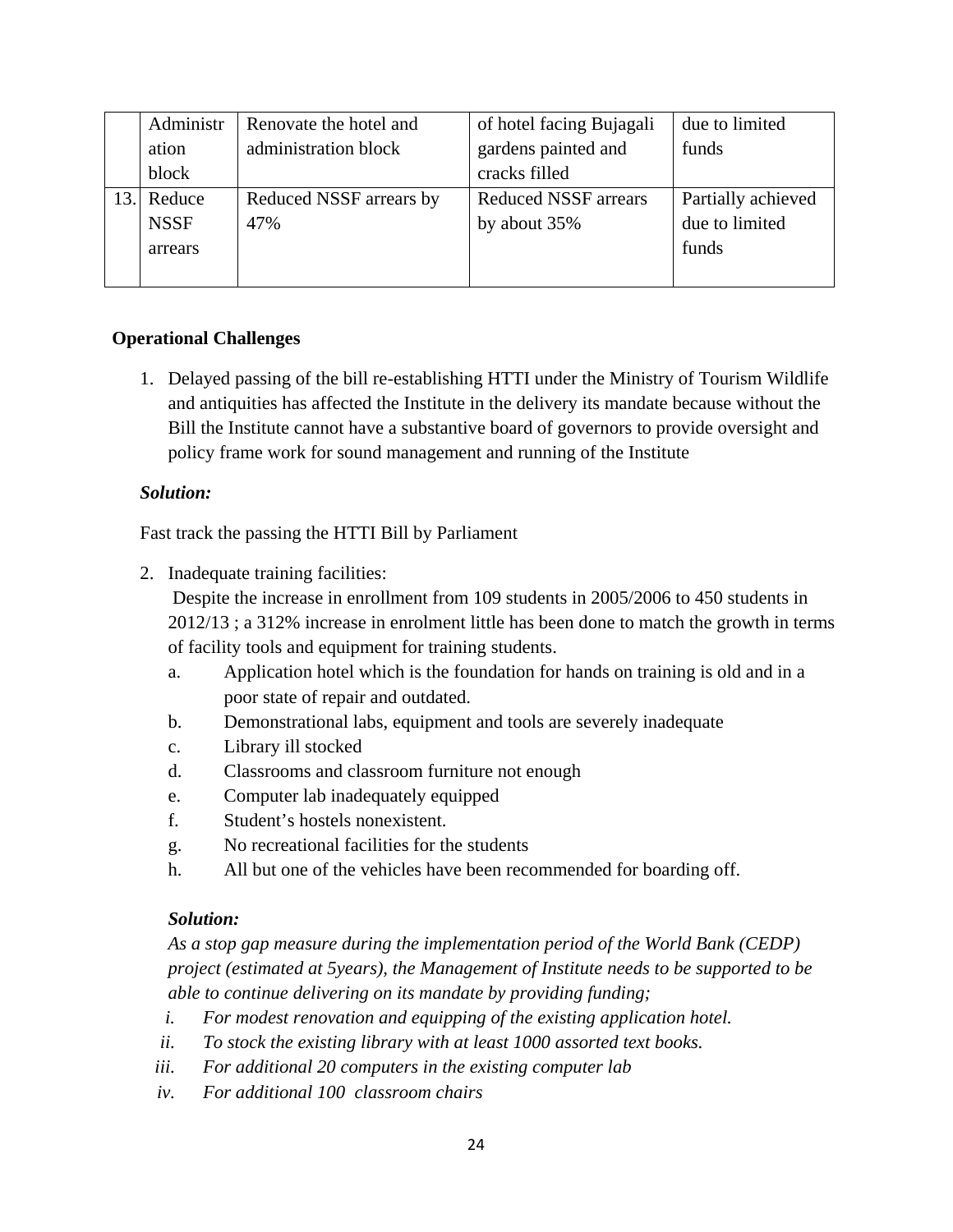- *v. To equip existing demonstration restaurant with 10 tables and 40 chairs.*
- *vi. To equip existing demonstration kitchens.*
- *vii. Provide at least 02 vehicles i.e.(1) 14 seater van to ease operations and (1) Pickup truck for training of driver guides.*
- 3. Inadequate funding of government students: It is a government policy to provide funding for government students admitted through Joint admissions Board (JAB). However, students admitted to HTTI through JAB do not receive adequate funding

### *Solution:*

## *Provide adequate funding for government students as a matter of policy and the necessary infrastructure tools and equipment.*

- 4. Inadequate funding over the years from Government in terms of; operational activities. This has resulted into;
	- (a) Accumulated domestic arrears especially; utilities
	- (b) Delayed payment of staff salaries
	- (c) Inability to carryout market research on the market needs and trends

#### *Solution:*

- *i. Increased funding to the Institute.*
- *ii. Absorb all Institute employed onto government payroll* 
	- 5. Lack of funds to for comprehensive appropriate human resource development in terms of refresher and upgrade training and international exposure

### *Solution:*

*Provide funding to conduct a training Needs Assessment and the corresponding training.* 

# **5.1.7 Off‐ budget achievements**

- i. **Development of the Tourism Policy 2014 and Tourism Master Plan 2014-20124**: With financial support of UNDP and technical expertise of UNWTO, the sector developed the Tourism Policy 2014 and Tourism Master Plan 2014-2024
- ii. **The National Tourism Portal (NTP):** The UNDP project supported NTP is currently in advanced stages and is now approaching completion. Some of the new developments including; tourism activities, destinations and tourism products and a UTB corporate website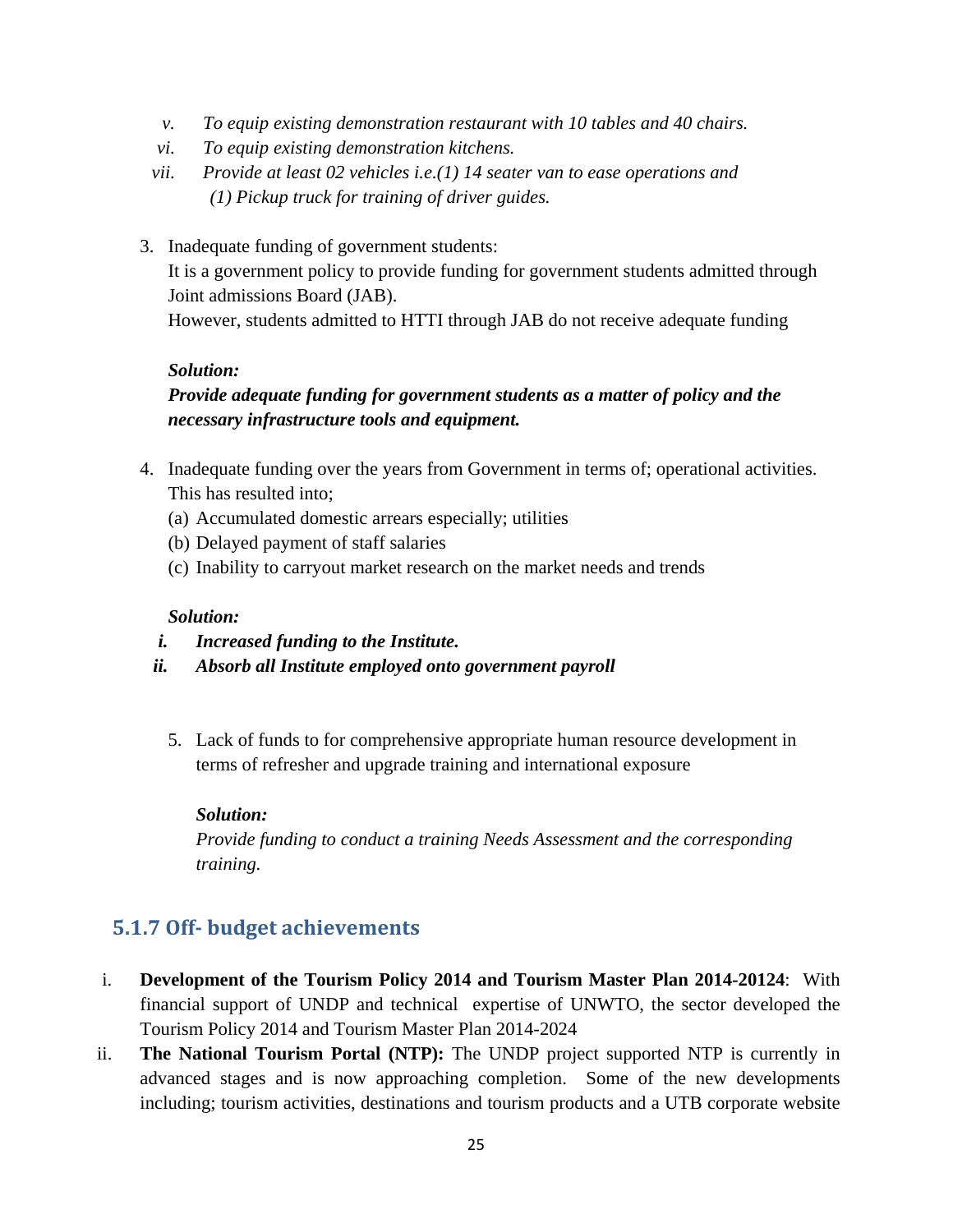is to be incorporated within the Tourism Portal. The portal can currently be accessed on a Current beta version at www.visituganda.com/beta.

- iii. **Production of the UTA Strategic Plan:** UTB with support of the UNDP Project; "Support for the Development of Inclusive Markets in Tourism in Uganda". Enhanced the skills of UTA in development of its strategic plan and business plan development and facilitated the development of the first ever UTA strategic plan and business plan.
- iv. **UTB supported the Tourism Night (10<sup>th</sup> April 2014):** UTB in partnership with Association of Uganda Tour Operators organized the Tourism night under the theme "Cultural development, a strong foundation to sustainable growth" aiming at promoting Uganda's culture. The night was well attended with over 300 guests.
- v. Ministry of Education and Sport sponsored the training of 28 youth at HTTI in food production , pastry and bakery.
- vi. **A stronger Uganda Tourism Association (UTA):** UTA as an apex body was revamped and with united membership of USAGA, AUTO, TUGATA, UCOTA and UHOA. UTA is now a member of East African Tourism Platform where Uganda holds the vice chair.
- vii. UTA partnered with UNDP and UNWTO to train over 100 tour operators in product packaging and marketing.
- viii. UTA trained 40 guides in tourist driving, 100 guides in bird guiding, 30 community guides in Rubirizi district and 20 tour guides in cultural guiding in Kable town
- ix. A tourist guide office was opened. It serves DRC, Rwanda and internal arrivals
- x. UTA launched Bishop Hanington site targeting British travellers in Uganda

# **5.2 WILDLIFE CONSERVATION**

### **5.2.1 Context**

The wildlife sub sector is key in the overall development of the tourism sector. The country boasts of 10 national parks, 12 wildlife reserves, 5 community wildlife areas and 10 wildlife sanctuaries. The country's wide range of habitats that includes 506 central forest reserves and 191 local forest reserves supports a very rich diversity of both plant and animal species. With a recorded 18,783 species of fauna and flora so far recorded (NEMA, 2009), Uganda ranks among the top ten most bio diverse countries globally. Uganda is host to 53.9% of the global population of mountain gorillas; 11% of global recorded species of birds (50% of Africa's bird species richness); 7.8% of global mammal richness (39% of Africa's mammal richness); 19% of Africa's amphibian species richness and 14% of Africa's reptile species richness. It is also host to 1,249 recorded species of butterflies and 600 species of fish.

The key wildlife protected areas in Uganda include Bwindi Impenetrable National Park, Kibale National Park, Kidepo Valley National Park, Lake Mburo National Park, Mountain Elgon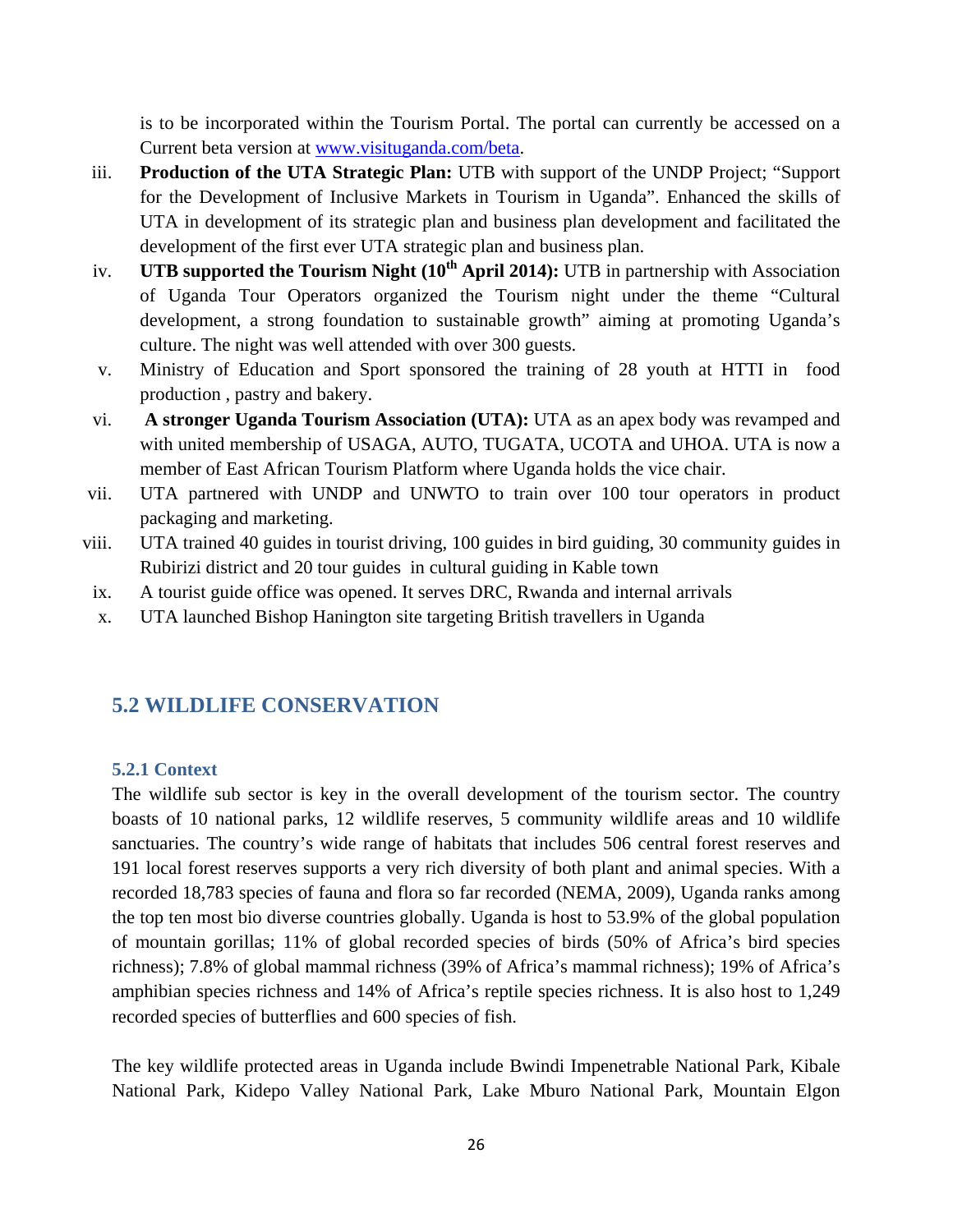National Park, Murchison Falls National Park, Queen Elizabeth National Park, Rwenzori Mountains National Park, Semliki National Park, and Mgahinga Gorilla National Park. Kidepo Valley National Park was listed by CNN as one of the top 10 National Parks in Africa in 2013 while Queen Elizabeth National Park earned 2013 Trip advisor Certificate of Excellence. Bwindi Impenetrable and Rwenzori Mountains National Parks are the two natural heritage properties inscribed on the prestigious UNESCO Word Heritage List. Mgahinga Gorilla National Park is on the tentative list for inscription as a world heritage site. The key wildlife reserves include Ajai, Bokora Corridor, Bugungu, East Madi, Katonga, Kabwoya, Karuma, Kigezi, Kyambura, Matheniko, Pian-Upe, and Toro-Semuliki

The sub sector is managed through the Government MDA (Ministry, Department and Agency) approach. The Ministry of Tourism, Wildlife and Antiquities provides political supervision, guided by Department of Wildlife Conservation, to statutory agencies of Uganda Wildlife Authority, Uganda Wildlife Education Centre and Uganda Wildlife Training Institute. The roles of each player are:

#### **Department of Wildlife Conservation**

The core function of the Wildlife Department is to initiate, coordinate, and oversee development and implementation of national policies on wildlife conservation and to offer technical guidance to the political leadership on matters relating to wildlife conservation.

#### **Uganda Wildlife Authority**

This is a statutory body established by the Uganda Wildlife Act Cap. 200 of 2000. It is mandated with conservation and sustainable management of wildlife and the protected areas of Uganda in partnership with neighbouring communities and other stakeholders for the benefit of the people of Uganda and the global community.

### **Uganda Wildlife Education Centre (UWEC)**

This is a programme institution created by a Trust Deed in accordance with the laws of Uganda in 1994 inheriting property and functions of former Entebbe Zoo. It is mandated with provision of wildlife conservation education and awareness and also serves as the CITES' wild animals rescue centre for Uganda. A Bill to transform the centre to a fully- fledged statutory body is now before Parliament.

### **Bwindi and Mgahinga Conservation Trust (BMCT)**

This was established in March 1995 under the Uganda Trustees Act with a capita endowment of US \$ 4.3 million from Global Environment Facility (GEF), administered by the World Bank. It is mandated with ensuring that the biodiversity and ecosystem of Mgahinga Gorilla National Park and Bwindi Impenetrable National Park, renowned for their most captivating gorilla trekking safaris, are conserved in harmony with development needs of the surrounding communities. The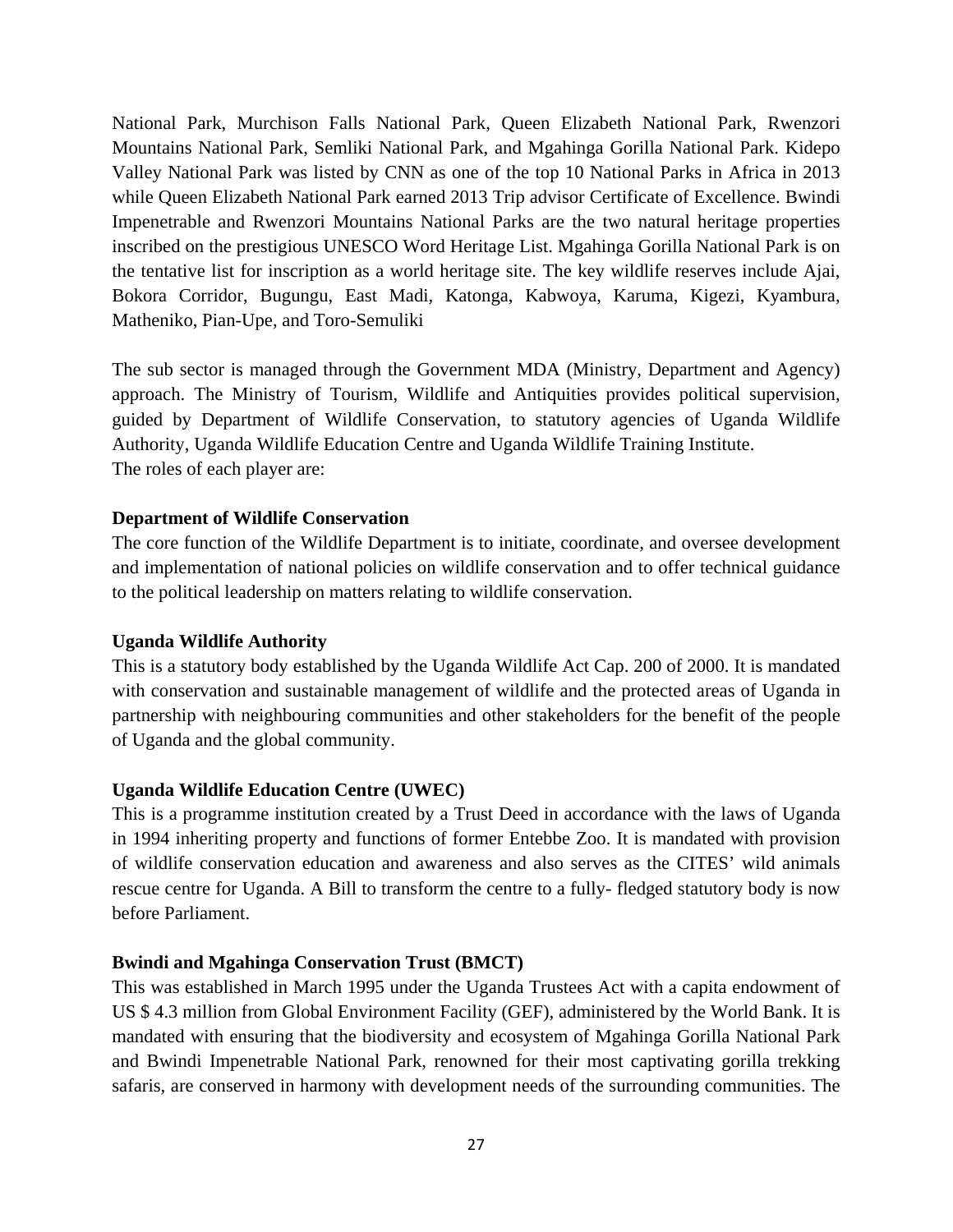Trust Management Board has the legal and fiduciary responsibility to ensure that proceeds of the Trust are used to meet the objectives articulated in the Trust Deed.

### **Uganda Wildlife Training Institute (UWTI)**

This was established by the Uganda Wildlife Training Institute Statute 1996 under the former Ministry of Tourism, Wildlife and Antiquities. UWTI was subsequently transferred to Ministry of Education and Sports in August 1998. Subsequently, the UWTI Statute was repealed by the Universities and Other Tertiary Institutions Act 2001 under the Ministry of Education and Sports. Recently, the Presidential Investors Round Table (PIRT) recommended the transfer of UWTI back to Ministry of Tourism, Trade and Industry (MTTI) now MTWA where it belongs today.

### **Chimpanzee Sanctuary and Wildlife Conservation Trust (CSWCT)**

This is a programme institution that was established as a combined national and international initiative and a globally recognized conservation effort geared towards developing and implementing a long term strategy for conservation of chimpanzees and their habitats.

### **The Rhino Fund Uganda**

This was established as a public private partnership initiative with the overall aim of reintroducing Rhinos in Uganda. The Fund manages the sanctuary which is undertaking breeding for re-introduction of rhinos into the wild.

### **Specific issues in the wildlife sub sector**

The sub sector is a key base of natural capital that can be harnessed for development hence contributing to the transformation and overall prosperity of Uganda. To develop and promote the sector, the following key issues will be the focus of the sector players in the medium and long term:

- a. Protection of areas with high levels of biological diversity that are representative of the major habitats of Uganda.
- b. Sustainable management of Uganda's wildlife populations and protection of threatened and endangered species and their habitats.
- c. Mitigating human wildlife conflicts and enhancing positive attitude towards conservation of wildlife resources.
- d. Ensuring effective public private partnerships in wildlife resources management and conservation policy development
- e. Realising Sustainable management of trans-boundary wildlife resources
- f. Management of wildlife resources outside protected areas, with district authorities and rural communities playing a pivotal role.
- g. Management of wildlife populations and conservation areas in accordance with sound conservation principles and standards.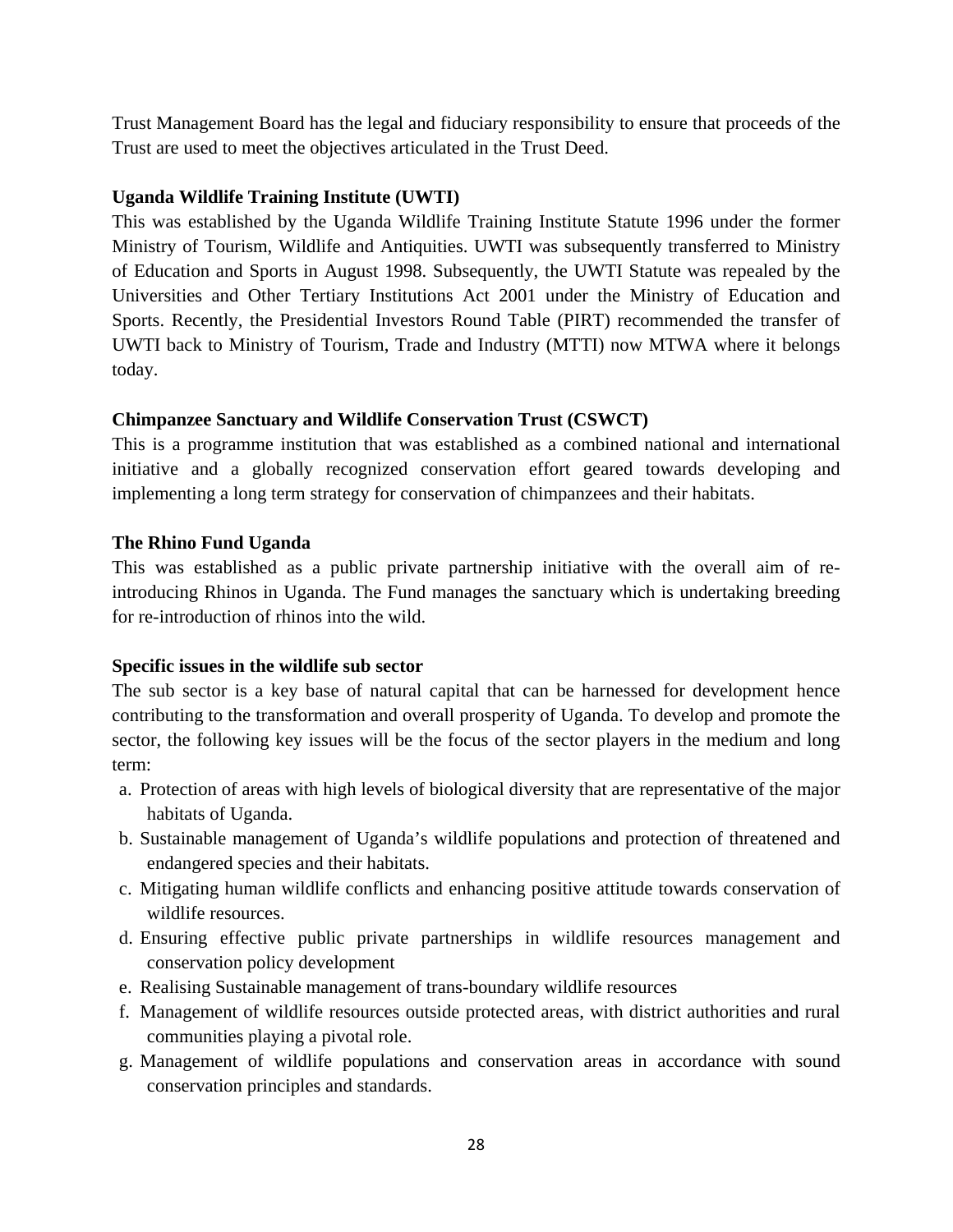- h. Limited applied wildlife research that directly contributes to wildlife management and conservation policy development.
- i. Ensuring sustainable utilization of wildlife resources for livelihood improvement, conservation and poverty reduction.
- j. Limited awareness of wildlife conservation issues among policy makers, local communities and general public.
- k. Combating poaching, illegal wildlife trade and trafficking of wildlife species and or products.
- l. Inadequate laws and cultural practices that promote the wildlife resource conservation.
- m.Stiff competition between wildlife conservation as a form of land use and other forms of land use
- n. Minimizing negative impacts of oil and gas, mining and tourism development activities on wildlife.
- o. Seeking alternative funding sources to finance wildlife sector policies, plans and programs.



**Figure 2: Trend of total number of visitors to national parks**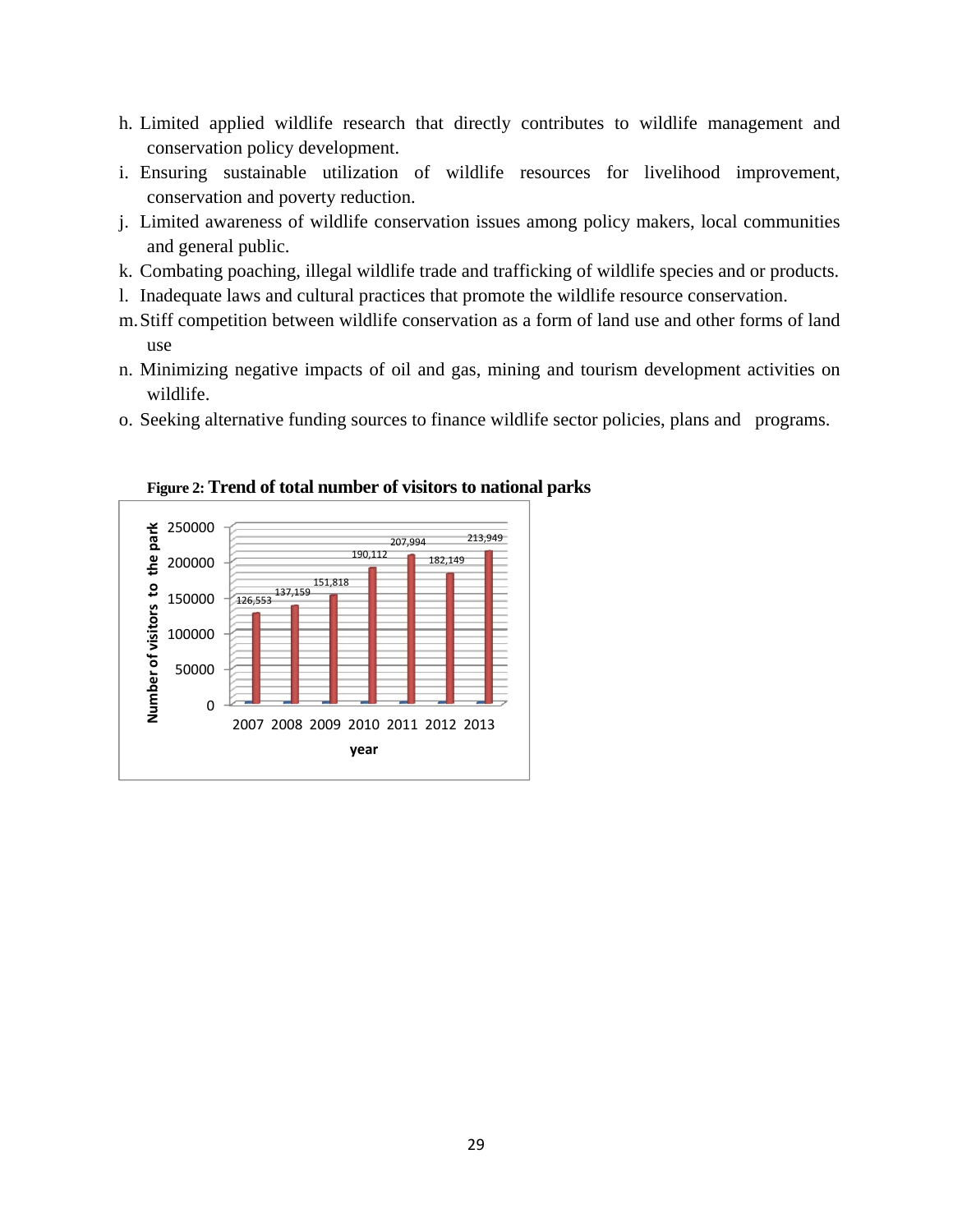| Category                     | 2012 Totals             | 2013<br><b>Totals</b> | <b>Vage Change</b> |
|------------------------------|-------------------------|-----------------------|--------------------|
| Foreign Non Residents        | 81,580                  | 99,621                | 22%                |
| <b>Foreign Residents</b>     | 17,133                  | 16,871                | $-2\%$             |
| <b>East African Citizens</b> | 43,696                  | 52,169                | 19%                |
| <b>Students</b>              | 37,822                  | 42,363                | 12%                |
| <b>VIPs/UWA</b>              | 2,083                   | 144                   | $-93%$             |
| Transit                      | Not Captured in<br>2012 | 2,781                 | N/A                |

**Table 12: Category of visitors to the National park** 

### **5.2.2 Policies, legal framework and strategies**

The wildlife sub sector is guided by the following documents whose relevance is spelt in *Annex* 1: The 1995 Constitution of the Republic of Uganda; Uganda Wildlife Act, Cap. 200 of 2000; the National Environment Act Cap.153 of 2000; Wildlife Policy 2014; Uganda Wildlife Education Centre Trust Deed, 1994; Universities and Other Tertiary Institutions Act of 2001 together with relevant international laws to which Uganda is a party.

#### **5.2.3 Programes, Projects and strategies**

The major programs under wildlife conservation include:

Mitigating Human Wildlife Conflicts Project- This is the major project under the Department of Wildlife Conservation. It was initiated in FY 2011/12 to respond to the escalating problem of human wildlife conflicts arising mainly from crop raiding by wild animals, livestock predation by wild predators (eg lions, and leopards,), illegal activities by local people in protected areas (poaching, grazing, encroachment etc) and loss of human life and other properties occasioned by wild animals. In FY 2013/14, the project supported digging of trenches in Murchison Falls National Park, capacity development for vermin guards to manage human wildlife conflicts and formation of local government wildlife committees.

### **5.2.4 Performance of Wildlife Department**

In the period under review, the Department of Wildlife Conservation carried out several activities. Below is a report on the key output (s) of each activity delivered.

i. **Wildlife Policy 2014**: From the time of its formulation in 1999, the Uganda Wildlife Policy necessitated review to ensure consistency with other Government policies, programmes and plans such as the Oil and Gas policy, National Development Plan, and Land Use Policy. In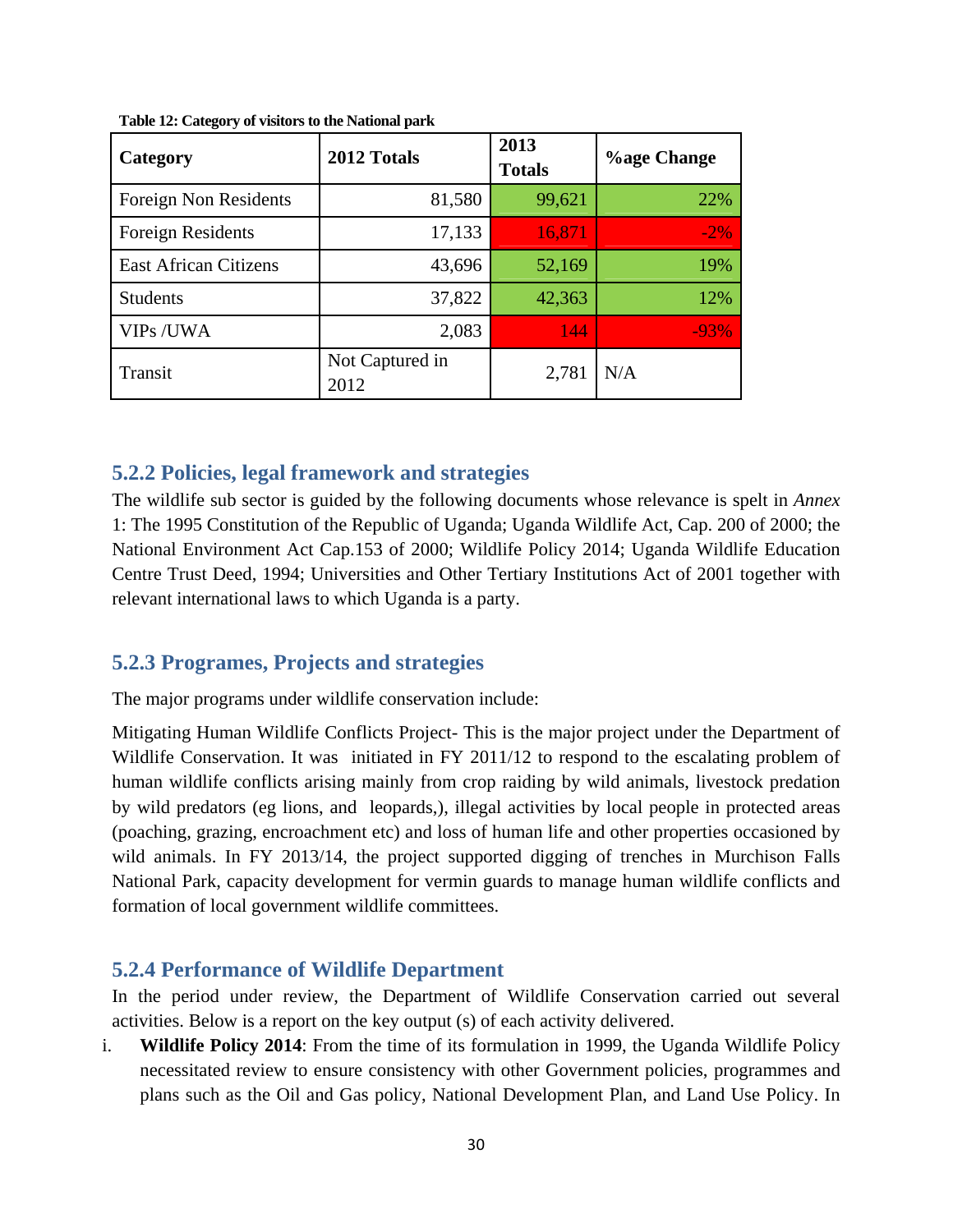addition, emerging issues such as oil and gas, invasive species, and climate change that impact negatively on wildlife conservation need to be addressed. The formulation of Uganda Wildlife Policy was completed and the policy approved by Cabinet in 2014 and disseminated by the Ministry. The policy is expected to align wildlife conservation and management with other government policies, laws and including international treaties and protocols.

- ii. **Review of Uganda Wildlife Act**: Since its enactment in 1996, the Uganda Wildlife Act Cap.200 required to be reviewed to address emerging issues and re-alignment with other Government policies and laws. The principles for the amendments of the Uganda Wildlife Act were approved by Cabinet and Uganda Wildlife Bill 2014 is under formulation by the First Parliamentary Counsel.
- iii. **Development of wildlife Regulations**: In order to ensure consistent application of the laws in wildlife sub sector,Draft Revenue sharing, Fire arms,Userights, Concessions and Sport hunting regulations were finalized and now await finalization of the Wildlife Act review for them to be moved forward.
- iv. **Accession to Gorilla Agreement**: With 53.9 % of the global Mountain Gorilla population, it is only natural that Uganda demonstrated further commitment to the conservation and protection of this flagship species, hence fostering the visibility of Uganda's species richness and natural wonders to the outside world. Consequently, Uganda acceded to the UNEP-Gorilla Agreement following Cabinet's approval and issuance of instruments of accession by the Ministry of Foreign Affairs and thus becomes the  $7<sup>th</sup>$  party to the Agreement on 1 October 2014. In addition to boosting gorilla tourism, Uganda will be positioned amongst a strong partnership of experts, governmental and non-governmental organisations, range states, donor countries, law enforcement agencies and UN agencies assuring the best knowledge, support, multiple conservation efforts and cooperation in conservation of gorillas.
- v. **Domestication of CITES**: Illicit cross border wildlife crime, trade and trafficking has persists in East and Central Africa. Curtailing such wildlife crime requires a strong legal regime. As a result the CITES domestication Order was finalized and submitted to Cabinet for consideration. This order will give force of law to and align the domestic laws to the relevant international treaty.
- vi. **Community Capacity Development**: Vermin guards and park rangers are often deployed to do scare shooting and control problem animals and vermin from entering community areas. In the period under review, the Department in partnership with UWA trained 170 Vermin Scouts in human wildlife control skills. The scouts were drawn from human wildlife conflict hotspots around, Bwindi -Mgahinga, Murchison Falls and Queen Elizabeth Conservation Areas.
- vii. **Deterrent measures against problem animas and vermin**: In order to further mitigate human wildlife conflicts, 16kms of trenches were dug around Murchison Falls National Park to act as barrier to big game such as elephants stopping them from incursions into community areas.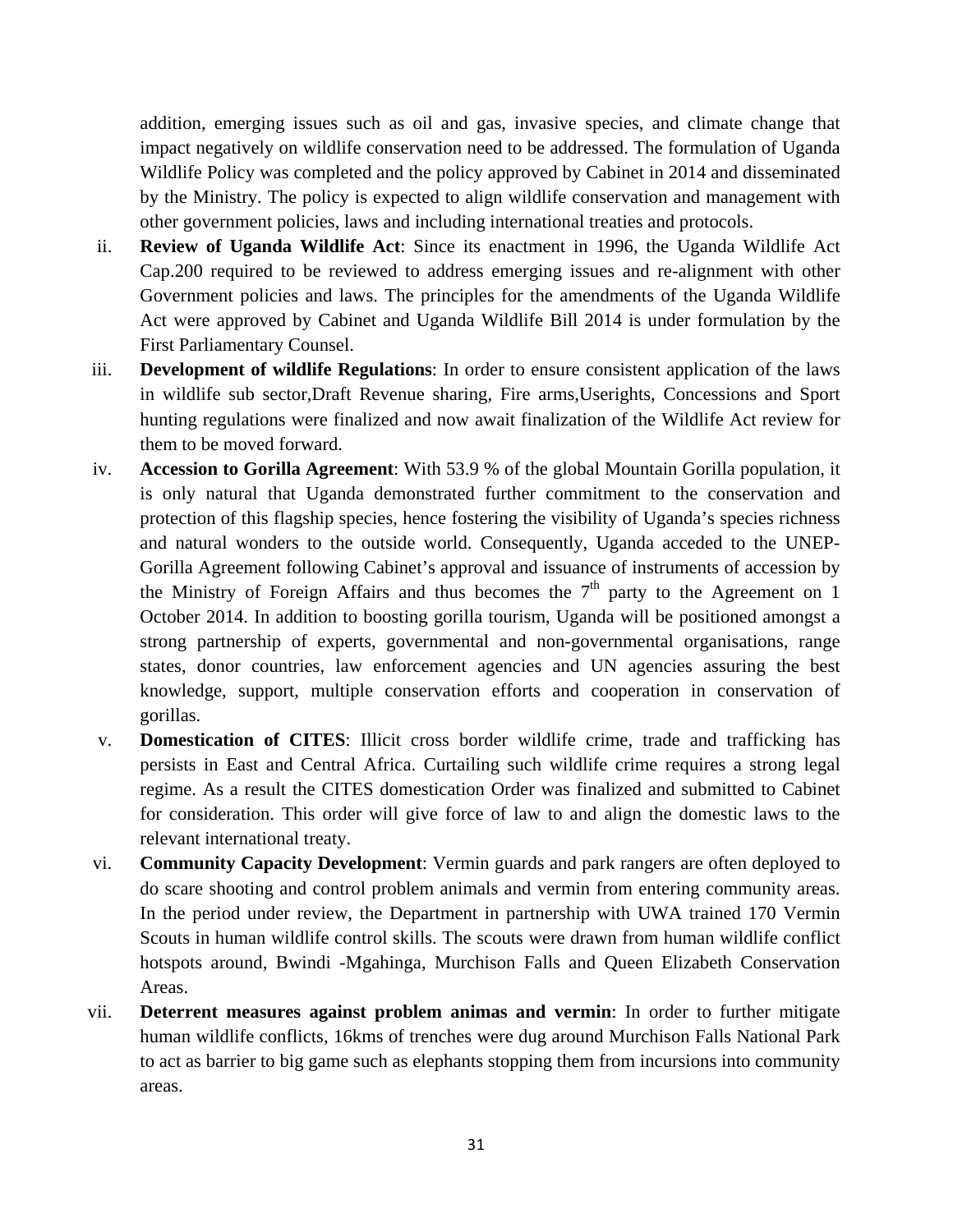- viii. **Local Government Wildlife Committees**: District local governments as mandated under section 12 of the Uganda Wildlife Act advise Uganda Wildlife Authority on wildlife issues within the local jurisdiction. In order to operationalize this provision of the law, 15 Districts around Bwindi and Mgahinga, Lake Mburo, Queen Elizabeth and Murchison Falls Conservation Areas were facilitated to formulate Wildlife Committees to coordinate wildlife activities in Local Governments. This is expected to ensure local input into decision making while increasing buy in for wildlife conservation.
- ix. **Strengthening partnerships**: The Ministry through the Department concluded memoranda of understanding with Wildlife Clubs of Uganda and Nature Uganda with a view of strengthening partnership for conservation of wildlife. This is expected to strengthen collaboration with partners.
- x. **Policy oversight**: Following inspection of wildlife protected areas and wildlife private sector enterprises, a national workshop for stakeholders in wildlife use rights held on 14 March 2014. The objectives of the workshop were to: (i) bring together the stakeholders who contribute to the implementation of CITES in Uganda;(ii) understand the expectations of the participants from the meeting; (ii) present and share with the participants the processes involved in CITES implementation; and (iv) provide an insight and share the highlights on the performance of wildlife traders/WUR licensees from recent inspections. The worked agreed to address challenges of quota setting and incapacity to ease business.
- **xi. Wildlife related Treaty obligations**: Uganda was effectively represented in international conservation decision making fora including effective participation in CITES, LUSAKA, London conference on illegal wildlife trade, EAC, AEWA and CMS meetings. Uganda also cleared all its financial obligations to International bodies with exception of Lusaka where part payments were done. Uganda also submitted a national action plan to CITES for controlling illegal ivory trade in the country.

## **5.2.5 Performance of Uganda Wildlife Authority (UWA)**

Uganda Wildlife Authority is a body corporate established under the Uganda Wildlife Act Cap. 200 of 2000 to conserve and sustainably manage the wildlife and the protected areas of Uganda in partnership with neighbouring communities and other stakeholders for the benefit of the people of Uganda and the global community.

#### **Mission**

"*To conserve, economically develop and sustainably manage the wildlife and protected areas of Uganda in partnership with the neighbouring communities and other stakeholders for the benefit of the people of Uganda and the global community''.*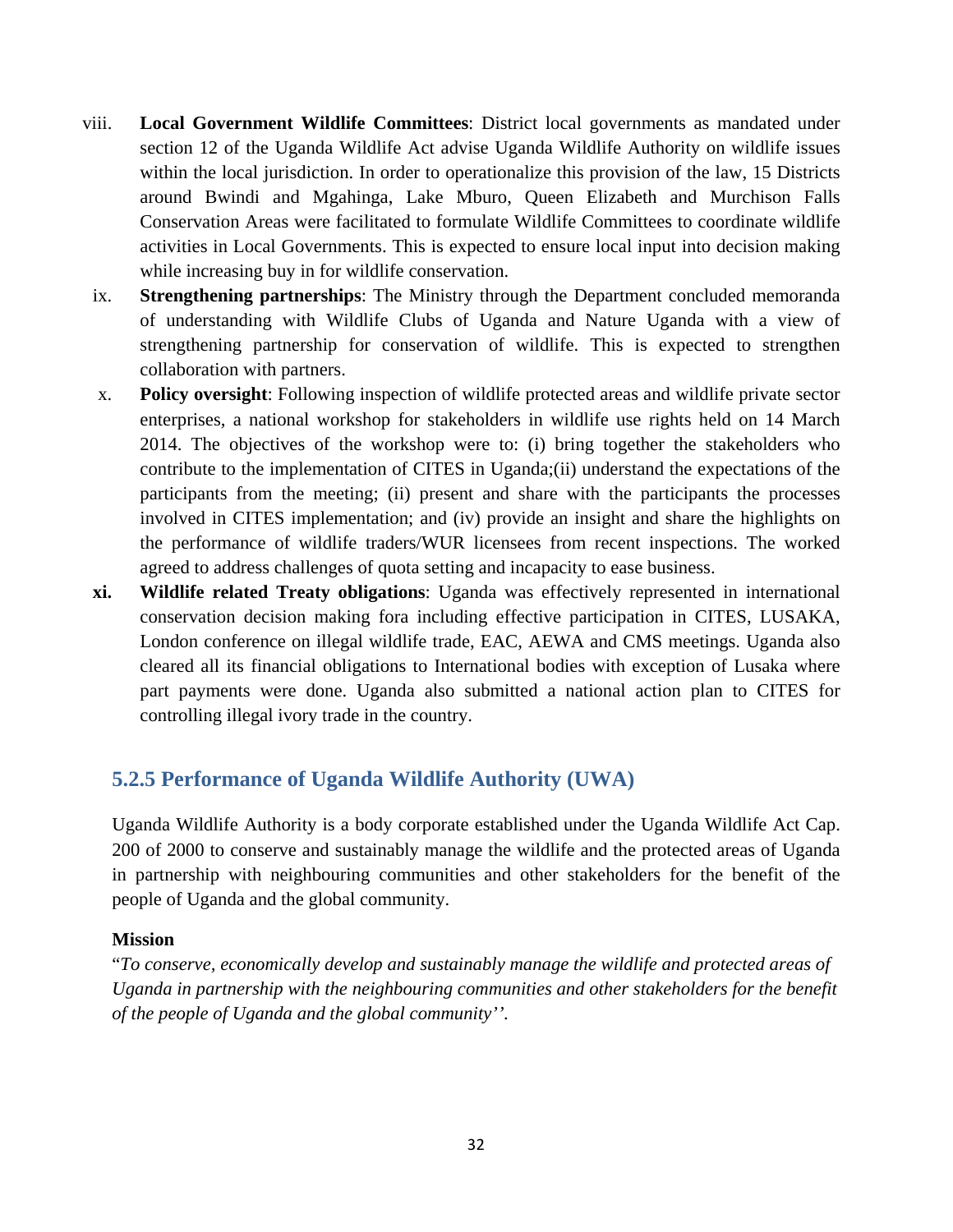#### **Strategic Goal**

 "*To have sustainably managed wildlife areas that are providing enjoyment, supporting community livehoods and contributing to national development".* 

The core functions of Uganda Wildlife Authority are spelt in section 5 of the Uganda Wildlife Act. Some of the key functions include:

- Sustainable management of wildlife conservation areas,
- Development and recommendation of policy on wildlife management,
- Coordination of wildlife management,
- Development, management and monitoring of collaborative arrangements,
- Developing management plans for protected areas,

### **TARGETS AND ACHIEVEMENTS**

- i. The Uganda Wildlife Strategic Plan for 2013-2018 was developed and approved in July 2013 by the UWA Board of Trustees. The strategic plan seeks to address the four critical issues: (i) Restoring and maintaining healthy Ecosystems (ii) Management of Humanwildlife conflict (ii) Achieving financial self-sustainability and (iv) Improvement of the Infrastructure and equipment.
- ii. Survey of Kisororo and Byabasita blocks in Katonga wildlife reserve was completed in order to facilitate compensation of legitimate land owners in the reserve.
- iii. General Management Plans for Queen Elizabeth National Park, Pian-Upe Wildlife Reserve, Lake Mburo National Par, Kibale National Park, Bwindi Impenetrable National Park, and Mgahinga Gorilla National Park were completed and approved.
- iv. 20 boundary pillars were installed along the Murchison Falls National Park boundary in Adibuk and Ogello to secure boundary from encroachment.
- v. Law enforcement was strengthened in all conservation areas resulting in recovery of nine AK47 rifles from poachers in various Protected Areas (3 in MFNP, 2 in SNP, 1 in QENP, 1 in KVNP and 2 in MGNP). A total of 1453 foot patrols, 89 marine patrols and 6 aerial patrols were undertaken in all protected areas between July and December 2013 resulting in confiscation of various poaching implements and arrest of 609 persons that were taken to various courts.
- vi. There was a remarkable reduction in elephant poaching within protected areas from 14 cases during the same period in 2012 to only 6 cases but an increase in ivory seizures in Uganda from less than 500 Kg of raw ivory in 2012 to about 3.5 tons in 2013. Much of this ivory is believed to be coming from other countries and Uganda is being used as a transit. With improved intelligence and coordination with other law enforcement agencies, it will be difficult for wildlife traffickers to use Uganda as a conduit for illicit trade.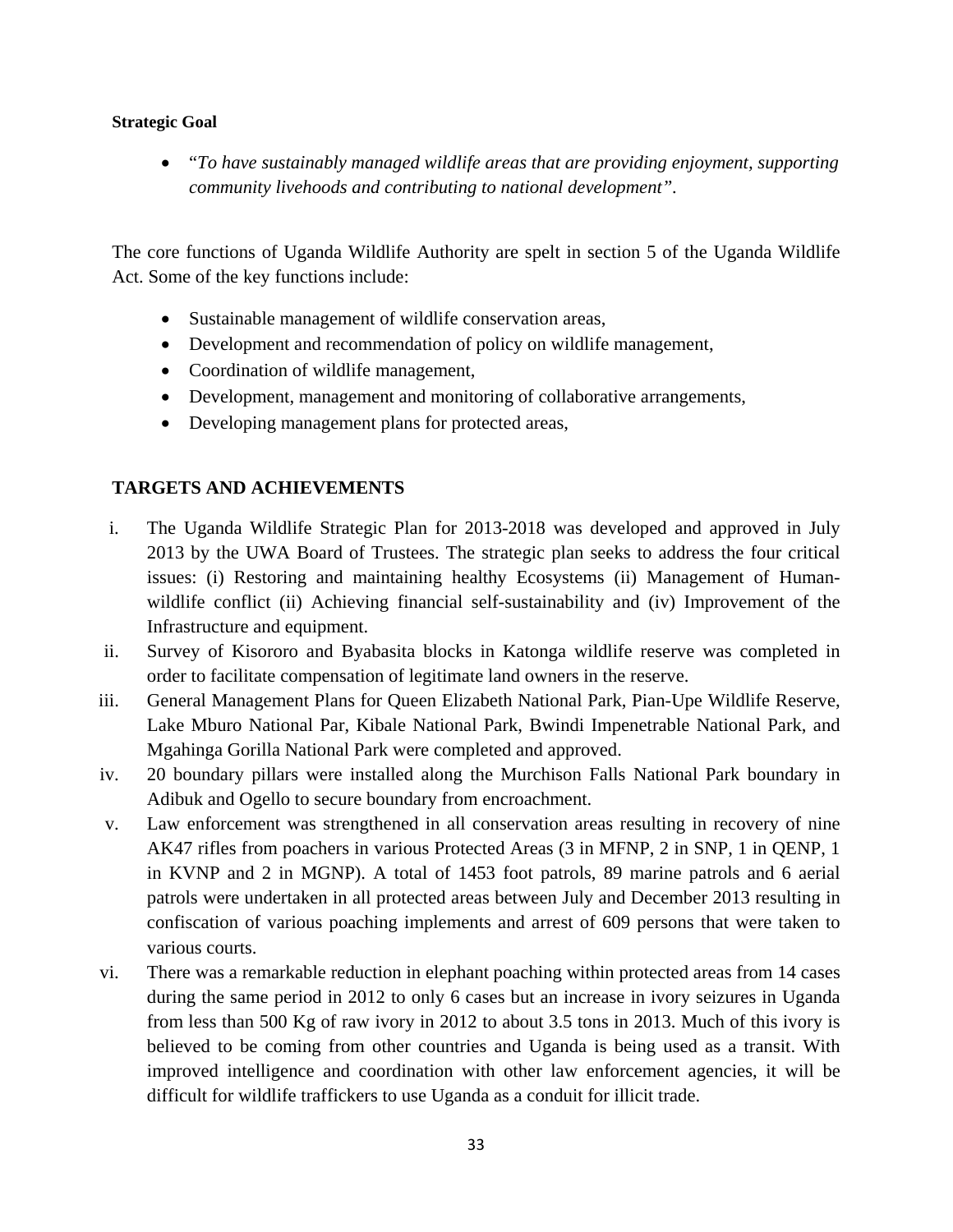- vii. In a deliberate action to restore the animal population, 68 Impalas, 5 Zebras and 11 young Impalas were translocated from Lake Mburo National Park to Katonga Wildlife Reserve.
- viii. 105 ha of formerly degraded/encroached area in Mount Elgon National Park were planted with indigenous trees. Coupled with natural regeneration, the area is slowly but steadily returning into a forest ecosystem. Similarly, 276.8 ha of Congress weed (Parthenium hysterophorus), an alien invasive species, has been removed from Queen Elizabeth National Park in a pristine area to improve the health of the ecosystem and support herbivore biomass.
- ix. Working with the African Wildlife Foundation (AWF) under the Tourism for Biodiversity (T4B) Project, communities around Lake Mburo National Park were sensitised on how to benefit from wildlife on their land. In addition, a zoning plan was prepared with Karenga communities for sustainable management of wildlife and agriculture within the Karenga wildlife corridor.
- x. USHS 2.454bn were disbursed to support community livelihoods in districts Kiryandongo, Oyam, Masindi, Nwoya, Nebbi, Buliisa, Kabong, Kiruhura and Isingiro. The goal of this revenue sharing was to enable communities living adjacent to protected areas to experience the economic benefits from protected areas so that the communities may improve their welfare, and ultimately work in partnership with UWA and local governments to sustainably manage the resources in and around the protected areas. In November 1995, Uganda National Parks established a policy to share its revenue with communities adjacent to national parks. However, it was not until the enactment of the Uganda Wildlife Act of 1996, Section 70(4) that the successor institution, the Uganda Wildlife Authority (UWA), was legally obliged to share 20 percent of its park entry fees with the local governments surrounding the protected area from which the fees were collected.
- xi. During the six months Uganda Wildlife Authority paid shs.2.454bn to support community livelihoods around Murchison Falls National Park. The distribution to the different communities is summarized in the table below;

| District                  | Amount (Shs. Millions) |
|---------------------------|------------------------|
| Kiryandogo                | 247                    |
| Oyam                      | 317                    |
| Masindi                   | 141                    |
| Nwoya                     | 448                    |
| Nebbi                     | 353                    |
| <b>Bullisa</b>            | 669                    |
| Kabongo                   | 62                     |
| Kiruhura                  | 124                    |
| Isingiro                  | 93                     |
| <b>Total Disbursement</b> | 2,45                   |

**Table 13 Revenue sharing FY 2013/2014**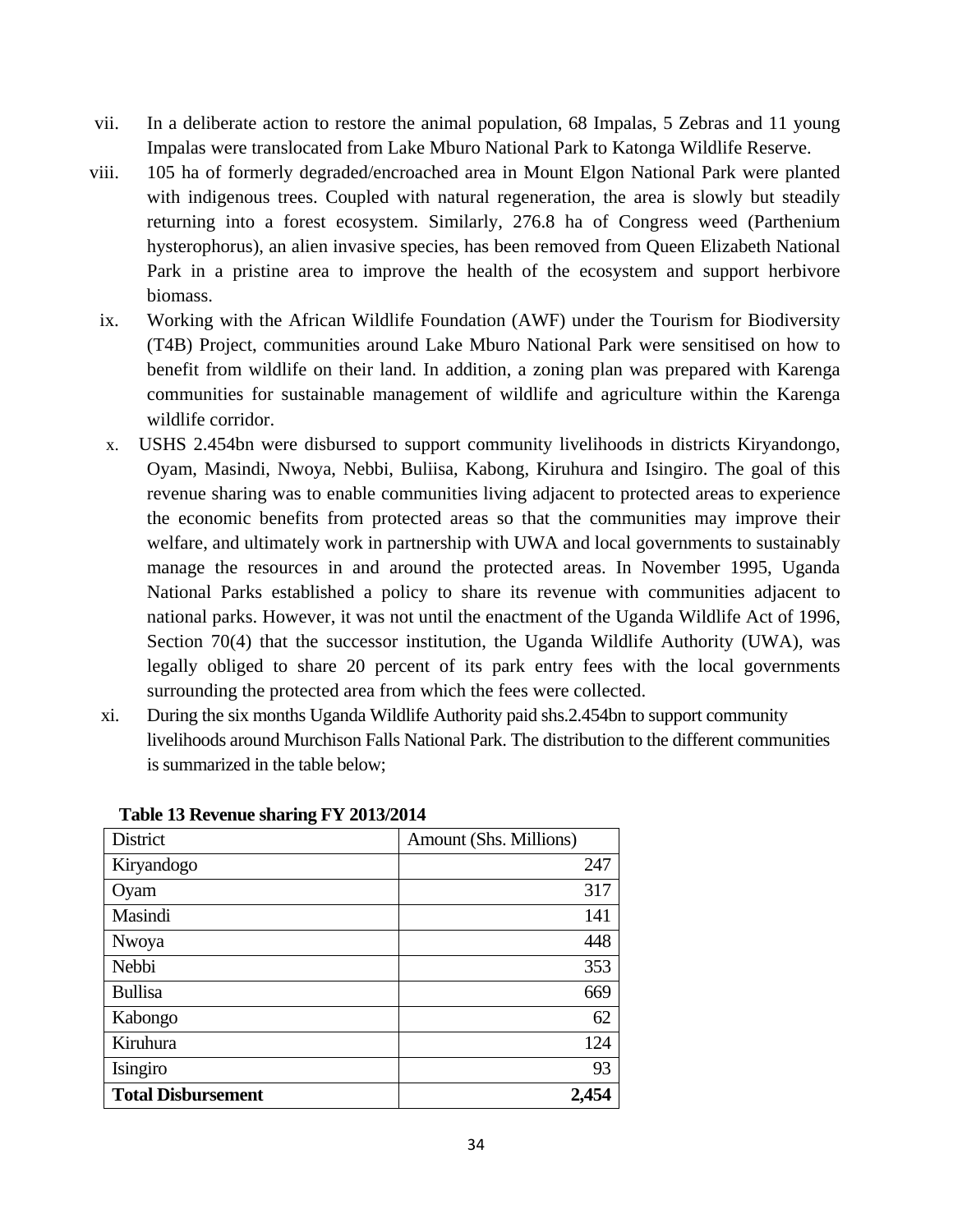

**Figure 3: Summary of revenue shared with communities (2007‐2013)**

*1. Source: Uganda Wildlife Authority* 

The graph above shows a summary of the total revenue shared with the communities living adjacent to protected areas for the last five years. The revenue shared is dependent on the projects which have been identified by the communities at the lower local governments.

Since the establishment of the programme, communities adjacent to the protected areas have been able to benefit from improved infrastructure such as schools and health units, as well as from income generating projects and efforts to control crop-raiding animals. UWA has also observed a reduction in illegal activities emanating from adjacent communities since the programme's inception.

- xii. A number of staff accommodation facilities were constructed to improve staff morale and motivation in the following locations, including two new ranger out posts in Bwindi Impenetrable National Park; at Rushaga, one 12-roomed ranger block and kitchen in Mgahinga Gorilla National Park, one 12-roomed ranger block with kitchen and bathroom in Queen Elizabeth National Park (Dura Ranger Post), one 4-roomed ranger posts in Semuliki National Park (Mbango Ranger Post), one 4-roomed ranger post in Katonga Wildlife Reserve and two new ranger posts in Murchison Falls NP at Mupina and Bulaya. These modern ranger posts have greatly improved staff morale to combat illegal activities in protected areas.
- xiii. UWA acquired 16 new pick up vehicles that were instantly deployed in protected areas to combat poaching and other illegal activities in the parks. Two new engines were procured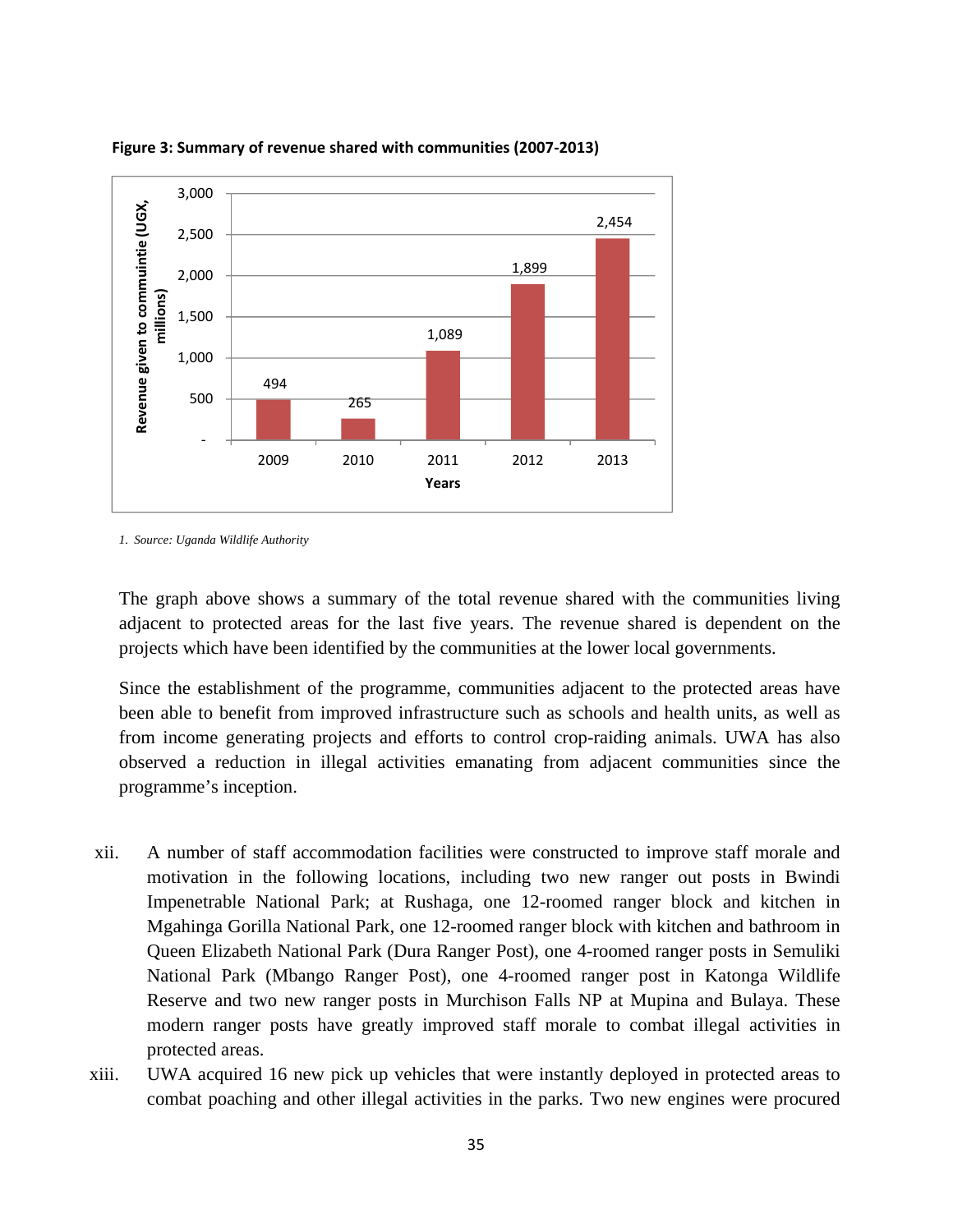from UK for the ferry at Paraa in Murchison Falls National Park to replace the current engines that were causing frequent ferry breakdowns.

- xiv. 70km of roads and tracks in Lake Mburo National Park that were impassable have been opened up and graded using road equipment donated by USAID. This has improved visitor access to the park.
- xv. New Gates have been constructed at Bugungu, Chobe, Wankwar (MFNP), Kabatoro (Queen Elizabeth National Park) and Mihunga (Rwenzori Mountains National Park). The gates house the smart card revenue collection equipment.
- xvi. 8km of new elephant control trench was excavated and another 14Km maintained along the park boundary and Nwoya District in Murchison Falls National Park. In Queen Elizabeth National Park, 4km of a new trench was excavated and another 77km maintained while in Kibale National Park, 10km of new trench was excavated and 26 km of existing trench maintained. These measures significantly reduced elephant crop raiding in areas where the trenches have been established.
- xvii. Built capacity for 120 scouts around MFNP with skills on how to mitigate conflicts and with support from AWF scouts were equipped with assorted personal gears and equipment to boost morale and effectively increase output with time. (First aid boxes, Gloves, vuvuzella, Bells, Hoes, 20 Pick axes, Spades, Gumboots, Raincoats, Torches)
- xviii. Reconstructed 5km of the buffalo wall in Mgahinga Gorilla National Park to prevent buffaloes and other antelopes from leaving the park to destroy community crops. In addition 5km of Mauritius thorn hedge were planted in five parishes around BINP to control problem animals. When the hedge is fully established crop raiding will be minimized leading to improved relations between the protected area and the community.
- xix. 6 problem crocodiles were captured from Mayuge, Sese Islands and Lake Katwe and translocated to Karuma wildlife reserve.
- xx. Supported Katwe Kabatoro Town Council to construct four cages for use in collecting water by communities to avoid crocodile attacks.

### **Operational Challenges**

- i. Due to proximity of human settlements and developments to protected areas besides the wide range of some wildlife species, human wildlife conflicts have persisted resulting in crop destruction, livestock predation, injuries and even deaths. The killing by elephants of three people in Loro, Oyam district which is far from Murchison Falls National Park boundary is a clear example of the shrinking habitats for such wide ranging beasts which occasionally retrace their historical migratory routes. With the return of peace and stability in northern Uganda, areas around Murchison Falls National Park have become heavily inhabited with settlements and agricultural activities pressing closer to park edge thus aggravating human wildlife conflicts.
- ii. Human population growth and developments continue to impose significant pressure on Uganda's wildlife Protected Areas. There are recent unprecedented calls to degazzette in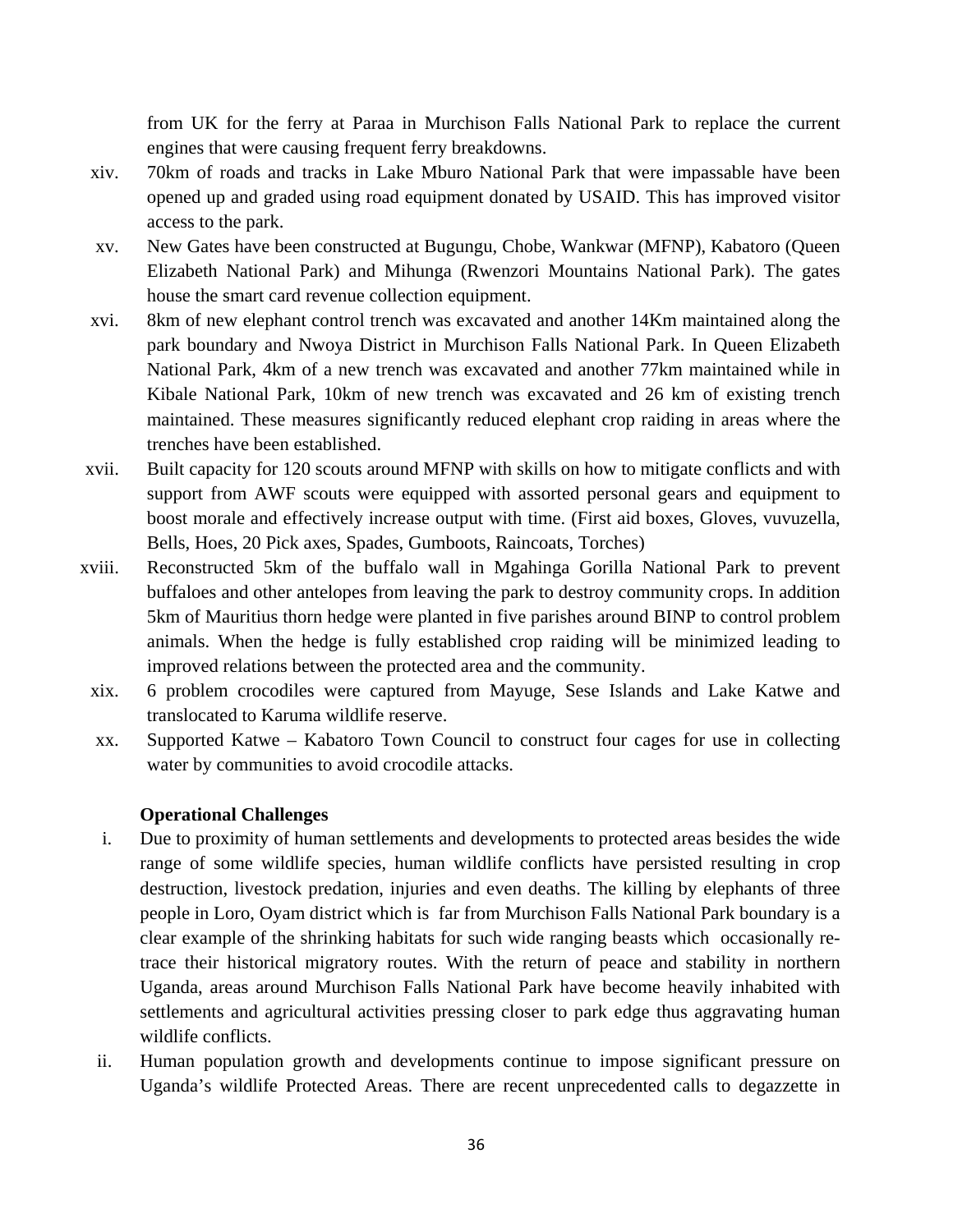Karamoja as "feed Karamoja projects" expand into more virgin arable land. Because, a section of Queen Elizabeth National Park boundary was not marked plus the need to accommodate ever growing fishing villages holed up in the park, authorities there are now calling for degazettement. Similar problems exist in Murchison Falls, let alone the perennial challenge of resettlement in Mt. Elgon region.

- iii. Inadequate data on wildlife conservation that is crucial in informing development of policies on the management of wildlife species, habitats and ecosystem remains a challenge
- iv. Inadequate logistical and technical capacity to effectively track the impacts of oil and gas related developments in protected areas remains a critical challenge for the subsector. With oil extraction set to begin soon, rapid changes are expected to take place in the Albertine Graben. This requires the sub sector to take urgent measures for monitoring the changes in the environment and subsequently report early warnings of any negative change in the environment.
- v. To a large extent, planning, coordinating, implementing and reporting linkages with the lower local governments in management and utilization of wildlife resources is rather weak because the sector is not decentralized.

#### **Way Forward**

- i. Development and review of plans, policies, laws and regulations for enabling the conservation of Uganda's wildlife resources
- ii. Development and improvement of infrastructure to support wildlife conservation programs
- iii. Generation and dissemination of information on wildlife conservation to inform policy and public awareness
- iv. Equipping the department and its affiliated institutions with tools and skills to deliver effectively on their mandates including effective monitoring of the oil and gas industry impacts on wildlife
- v. Minimizing negative impacts on wildlife resources as a result of infrastructural and industrial developments in and outside protected areas
- vi. Collaboration with other institutions and communities to support initiatives aimed at minimizing human wildlife conflicts
- vii. Enhancement effective participation of the Department and its affiliated institutions in international wildlife conservation decision making
- viii. Support and promotion of community associations, public and private sector investments in sustainable wildlife utilization
- ix. Operationalizing establishment of district local government wildlife committees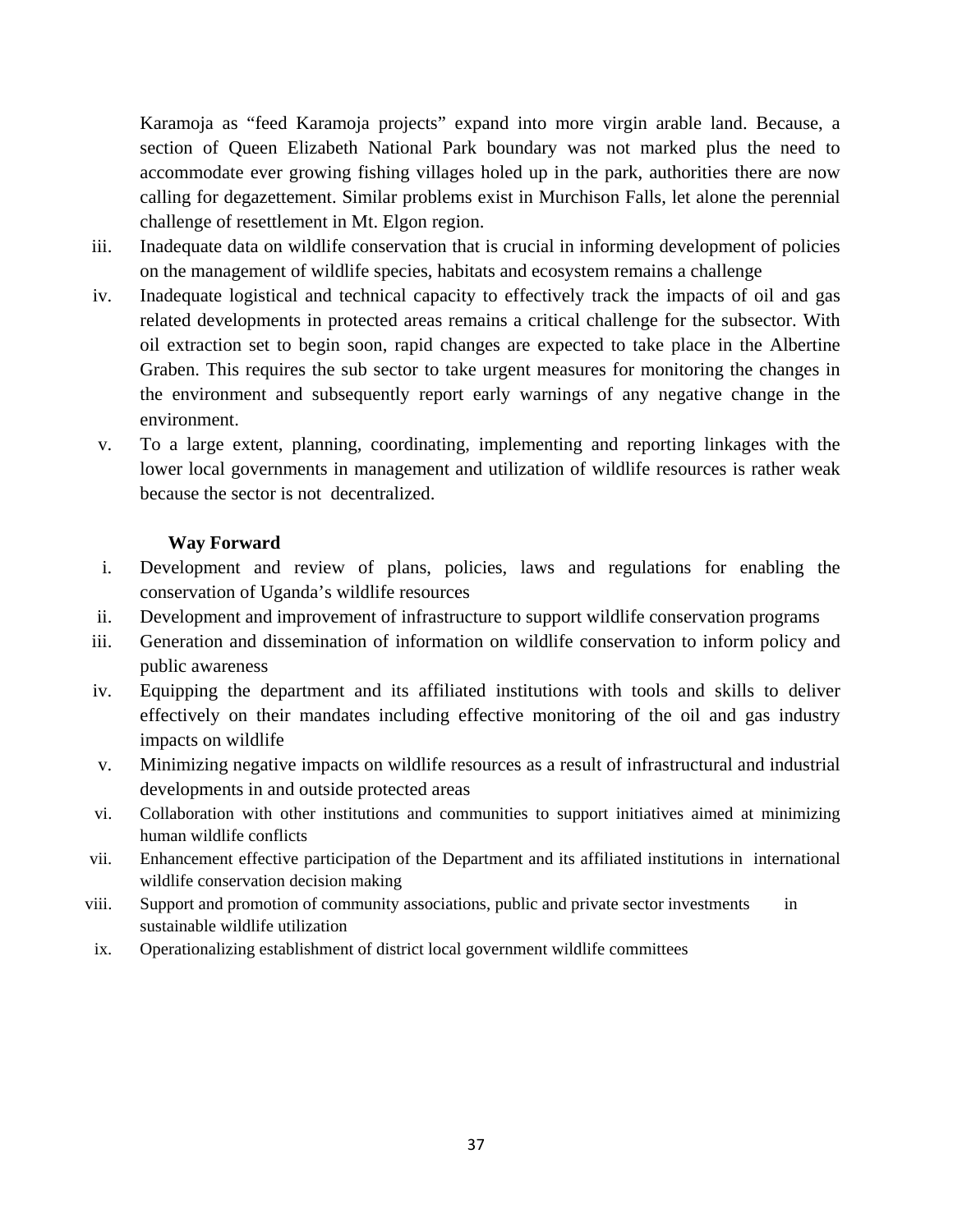# **5.2.6 Performance of Uganda Wildlife Education Centre**

The Uganda Wildlife Education Centre (UWEC) was established in May 1994, under the Trustees Incorporation Act Cap 147, to replace the former Entebbe Zoo. UWEC's mission statement;*to educate the public on conservation of wildlife, with emphasis on the young generation, in partnership with stakeholders. The mission is further guided by its mandates:* Animal rescue, rehabilitation undertaking breeding of endangered species in addition to using the facilities and animals under her care for education and awareness, to inspire positive action.

#### **Achievements**

- i. UWEC organized and achieved a very successful international Annual General Meeting and conference of the African Association of Zoos and Aqauriums (PAAZA). This meeting involved two international workshops on Wildlife enrichment and the Zoological Information Management System for record keeping by the Animal Keepers Association of Africa. We were also privileged to host the technical committee of the World Association of Zoos and Aqauriums (WAZA) where the golobal Zoo President, Lee Emkhe, attended. In other words, three meetings were held in one. Some of the achievements from this conference were a donation of a lion and cheetah to UWEC from Lion Park, South Africa and Cheetah Outreach, South Africa respectively.
- **ii. Visitation**

| <b>CATEGORY</b>   | <b>NUMBER</b> |
|-------------------|---------------|
| Foreign adults    | 8,015         |
| Foreign children  | 365           |
| Resident adults   | 8,147         |
| Resident children | 1,634         |
| Ugandan adults    | 57,379        |
| Ugandan children  | 28,571        |
| School party      | 165,210       |
| <b>Total</b>      | 269,321       |

#### **Table 14: UWEC visitation 2013/2014**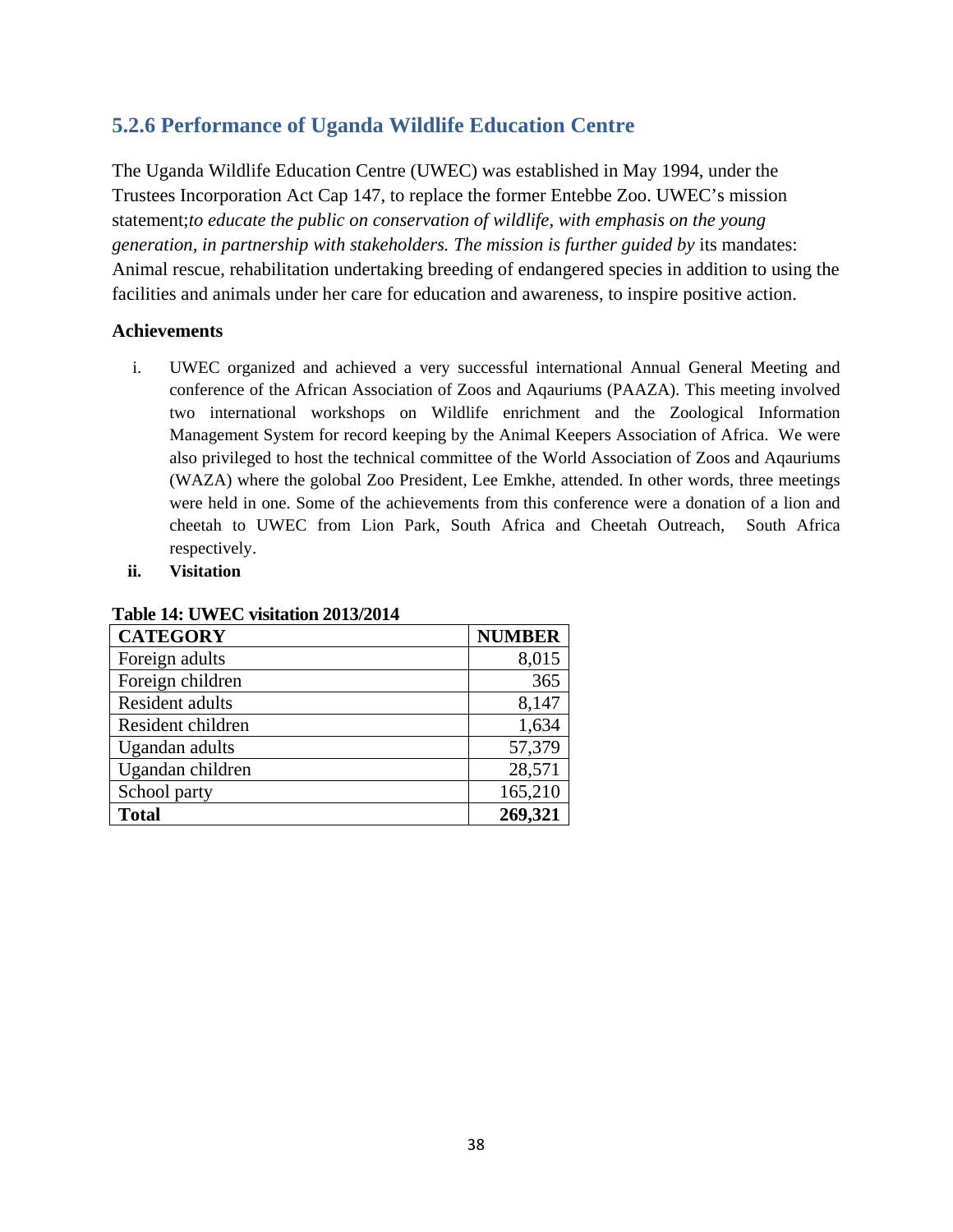| <b>Details</b>          |         |         | <b>Actual Visitor Numbers</b> |         |         |         |
|-------------------------|---------|---------|-------------------------------|---------|---------|---------|
|                         | 2007/8  | 2008/9  | 2009/10                       | 2010/11 | 2011/12 | 2012/13 |
| <b>Ugandan Adults</b>   | 52,090  | 53,233  | 57,059                        | 65,578  | 65,861  | 54,119  |
| <b>Ugandan Children</b> | 20,099  | 20,921  | 22,392                        | 25,082  | 24,979  | 23,739  |
| <b>School Parties</b>   | 110,721 | 119,828 | 114,921                       | 152,958 | 176,281 | 162,313 |
| Foreign Adults          | 6,541   | 4,787   | 5,282                         | 7,195   | 5,754   | 6,295   |
| Foreign children        | 256     | 260     | 378                           | 647     | 364     | 253     |
| <b>Resident adults</b>  | 5,791   | 4,647   | 5,671                         | 5,223   | 7,562   | 7,942   |
| Resident children       | 1,221   | 961     | 995                           | 966     | 1,336   | 1,381   |
| <b>TOTAL</b>            | 196,719 | 204,637 | 206,698                       | 257,649 | 282,139 | 256,042 |

**Table 15: Trend of visitor arrivals at UWEC** 

Visitation increased from 256,042 visitors for the 2012/2013 Financial Year to 269,321 visitors in the 2013/2014 Financial Year as a result of aggressive marketing and development of a UWEC curriculum for schools. The training of educators for improved delivery of conservation education also improved the quality of service offered, thereby leading to increased visitation, especially by schools.

iii. We maintained a health animal population at the Centre as summarized in the table below;

| <b>CATEGORY</b> | Number |                |  |
|-----------------|--------|----------------|--|
| Hoof stock      | 68     | 25             |  |
| Rodents         | 25     | $\overline{2}$ |  |
| Reptiles        | 52     | 5              |  |
| <b>Birds</b>    | 51     | 12             |  |
| Primates        | 36     | 7              |  |
| <b>Total</b>    | 232    | 51             |  |
|                 |        |                |  |
|                 |        |                |  |

**Table 16: Animal population at the Centre** 

Our total collection have significantly increased from 183 (1996) to 232 (2013). This is largely attributed human wildlife conflicts which result in increased incidents of animal confiscation and rescue. Along with this program, we envisage that UWEC can significantly provide valuable release stocks for the future

- iv. We had a total of 10 new born animals (mainly Antelopes and 1 buffalo), in addition to 5 lion cubs.
- v. An infant chimpanzee, estimated at one year old was surrendered to UWA in Bundibuyo District on 4<sup>th</sup> April, 2013. The infant was handed over to UWEC and is doing well at the UWEC quarantine facility as we await an integration into the main group.
- vi. A total of 63 animals were rescued, 90 confiscations made, 3 were surrendered to the wildlife authorities. We released back to the wild 83 animals after quarantine and 82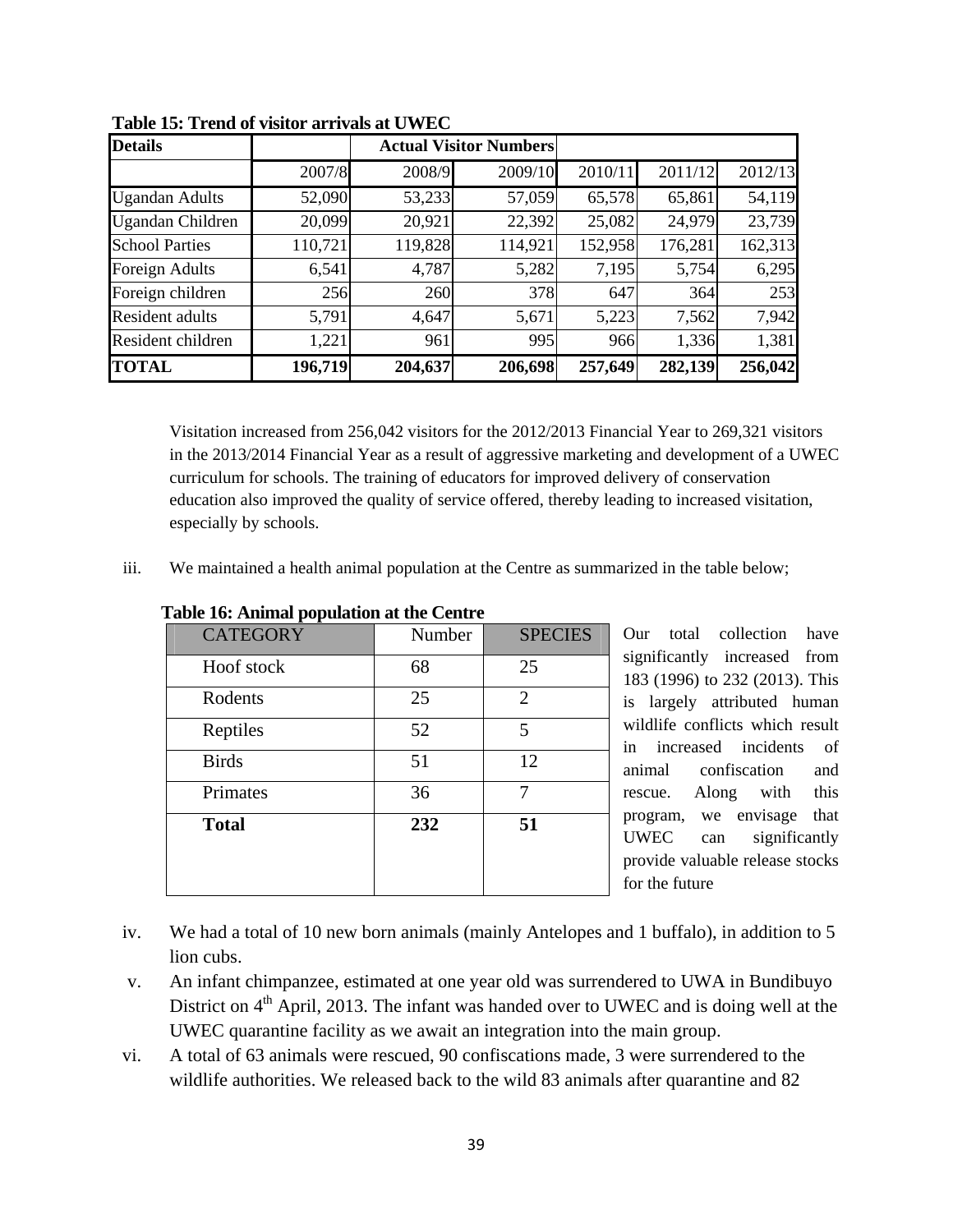were deemed unsuitable for wild release due to physical deformities that could not enable them survive on their own. The majority of releases comprised very venomous snakes that were confiscated at Entebbe airport in transit to Czech Republic. These were released in Murchison Falls National Park.

- vii. We registered an over whelming number of calls from members of the public to rescue wildlife ranging from snakes, monkeys to leopards. Significantly, many people could not differentiate serval cats from leopards, and therefore mistook them for the former.
- viii. Animal enrichment and behavior management has been maintained. Notable of these is the care for the baby elephant who has made three years now, infant chimpanzees that have come through very delicate conditions to where they are now.

#### **ix. Bush Meat Program**

We undertook a series of activities aimed at providing more insight and reversing the tide to threats that face wildlife populations in Uganda. These include;

- 1. A bush-meat crisis survey was undertaken in the Murchison Falls Conservation Area, following media reports in March 2013 that there was an increase in bush meat sale and consumption. The survey used 1,803 pupils, 47 teachers and 450 community members from 12 schools in Kiriyandongo, Oyam, Nwoya and Bullisa districts respectively. Through the survey we were able to establish that;
	- The communities' realization that the wildlife population was decreasing
	- Sensitization and implementation of the law were key in the conservation of wildlife
	- Bush meat was the main source of protein among families that directly boarder Murchison Falls National park, with the exception of the study population in Bullisa district, Kiriyandongo and Oyam, where access had drastically declined due to reduction in population.
- 2. A series of materials and publications to disseminate to educate members of the public on bush meat issues were designed and produced. We mainly targeted schools and communities with the highest bush meat incidents; around Murchison Falls Conservation area.

### **x. Infrastructure Development**

In 2013, UWEC undertook a series of infrastructural development in addition to the routine facilities preventive maintenance. The projects undertaken include;

- 1. Beach development phase two. This entailed construction of beach side shelters, pier docking area, erection of a fence to separate the animal and reaction park, construction of additional toilets, greening of the beach, and addition of the second floor on the pier restaurant.
- 2. We also procured a public address system for our education and festive days entertainment
- 3. Two family bandas were constructed. These are aimed at offering accommodation to visitors and long Stay Volunteers at a fee.
- 4. After a long time sharing the holding facility with the chimpanzees, the baboons finally got their new home, that is open to members of the public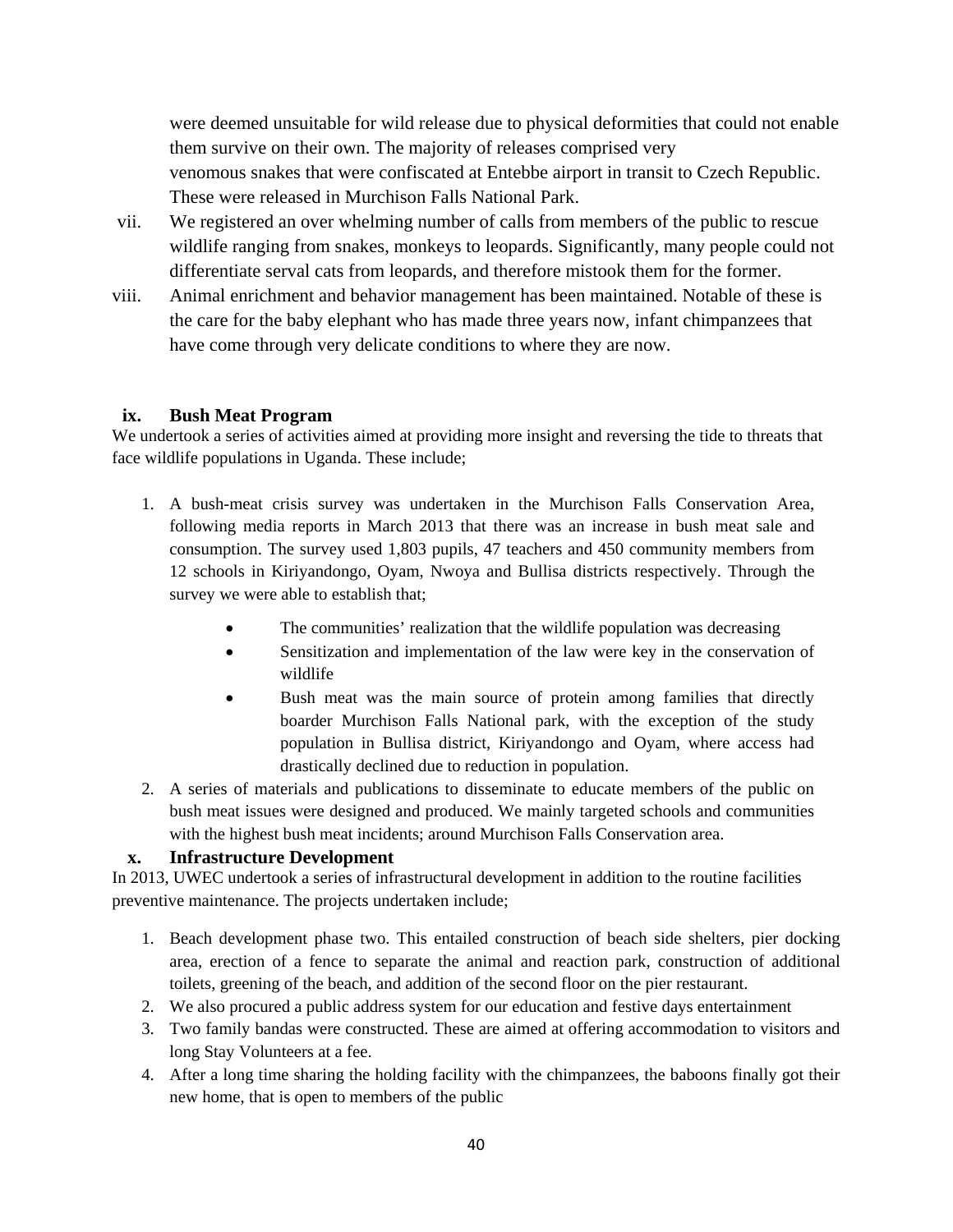- 5. In order to reduce on the National water consumption Bills, we have constructed another deep well so that we could harvest ground water for our operation. This drive will cut our water bills by at least 70%.
- 6. We constructed a new kitchen and store for the coffee shop. We intend to demonstrate eco and fuel cooking methods at this facility.
- 7. Eaton Towers donated a 10 KVA generator in addition to the continued payment of rental fees for hosting their mast.
- 8. Addition accommodation units and strong room for our security team was constructed. This will help motivate the team and their families, in addition to accommodating the numbers beefed up to cater for additional security surveillance.

#### **xi. UWEC Tourism Product Development**

- 1. Two marketing and promotion campaigns were held in collaboration with G&C Tours. These were aimed at selling the visitor programs among hotel operators and owners, as well as tour agents. Under this collaboration, a familiarization trip targeting over 40 tour operators was carried out.
- 2. Our new visitor programs(Keeper for a day, Long Stay Volunteer Program, Chimp Close UP, Behind the Scenes, Giraffe feeding and the Noah's Ark Discovery Tour aimed at diversifying our revenue, has significantly picked up. These supplement the normal entrance fees and have been embraced by more tour agents and operators.
- 3. With support from UNDP, and in collaboration with the Shoebill Stork Foundation and local communities, we managed to establish an eco-tourism project, at Makanaga wetland system. The project is aimed at empowering communities to sustainably manage the wetland and shoebill stork as a key tourist attraction. We organized a series of workshops, planted fruit trees in mainly schools and communities that neighbor the wetland. The area receives an average of 5 to 8 tourists a week and anticipate that this number will increase and hence help communities conserve natural resources endowed in the area as they improve their livelihood.

#### **xii. School & Community Outreach Programs Interventions**

As UWEC continues to establish itself as a model institution providing environmental and conservation education to a wide population both local and international, wee used the animals and facilities under our care to undertake the following across eastern, central, northern and south western regions of Uganda;

- 1. 250 schools benefited from our Conservation Education outreach program, in which we conducted interpretation talks, screen wildlife videos and documentaries and inspire the participants to adopt positive environmental actions such as tree planting, proper waste management, reporting wildlife offenders among others.
- 2. We conducted 13 community conservation education programs. The strategy of using a mobile zoo, with live animals helped draw members of the public to listen to our educators and keepers.
- 3. 1 Rhino conservation camp was held at the Centre. The three day training and awareness camp benefited 40 pupils and 11 teachers from the districts of Nwoya and Oyam. These are possible release sites for the rhinos that got extinct in the 1980s.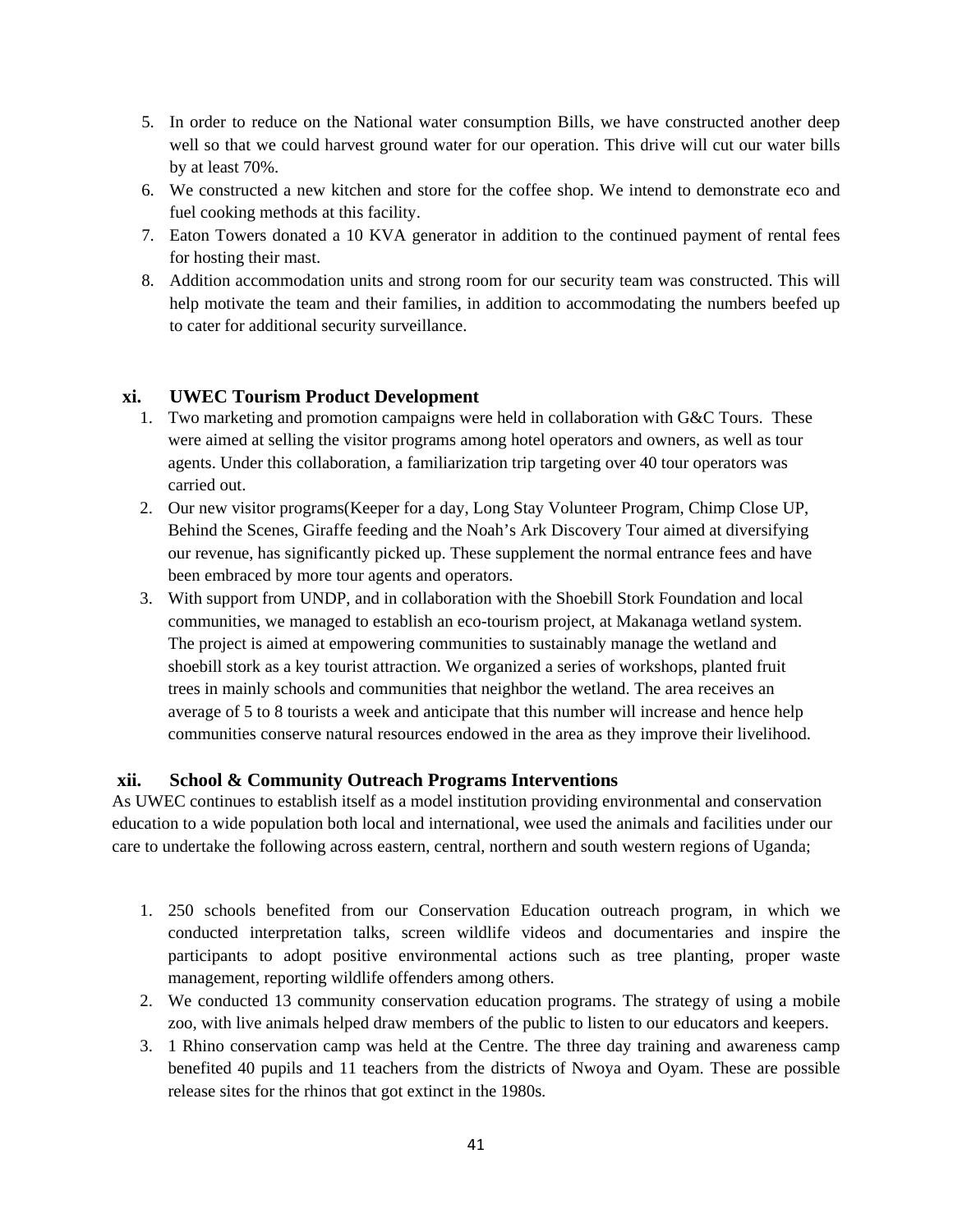#### **xiii. Environmental Interpretation**

Our onsite activities centered on providing quality environmental education and guiding services to visitors. In order to accomplish this, the following activities were undertaken;

- 1. Information Centre and exhibit panels and signage were revamped. These have enhanced teaching and learning for over 250,000 people that visit the facility per year.
- 2. 85 educator guides were trained in interpretation skills and guiding. These work with private tour operators, hotels and other tourism facilities.
- 3. 120 students from high institutions of learning were offered internship placements. These were exposed to hands on training in animal handling, guiding, food and beverage, horticulture, accounts management among other routine operations.

#### **Challenges and Constraints**

Much of our challenges resolve around financial constraints as outline below;

UWEC is a non-profit making institution and in order to serve the public, requires finances to run effectively. Although a minimum non touristi entrance fee is charged, it will be never enough to pay for the entire operational costs. (Currently UWEC is self-funding of about 70% of its recurrent budget).

We don't intend to raise the admission fee, as it would limit access to UWEC for a great majority of Ugandans. The operation of UWEC is complex and expensive, comparable in annual costs to maintain an entire national park. Successful management of a live animal collection is completely dependent upon the quality of care they receive. It must be stressed that a consistent level of government and donor support is required to maintain UWEC's animal collection and programs.

This is evidenced in the challenges below that require government or private partnership participation;

- 1. The Centre has not realized resources to construct a holding facility and enclosure that will host the baby elephant and perhaps other individuals that might be rescued in future. UWEC needs a total of 700 Million Uganda shillings for this project.
- 2. There is continuous high maintenance cost on old and dilapidated pickups and tractor to solve our transport needs as our short term solution, due to the inadequate resources to replace these vehicles.
- 3. We have continued to improvise and use the pickups or small cars to undertake wildlife rescues due to resource constraints to procure a specially designed mobile rescue van.
- 4. Lack of sprinklers makes the Centre very venerable to prolonged drought conditions, which weathers the pasture in the exhibits. Our interest is to be able to use irrigation and modern pasture growing methods and to teach members of the public on how to adapt and mitigate to climate change.
- 5. As UWEC is unique in its setup in Uganda and quite complex in its daily operation, it is a challenging task for management and staff to keep a high standard. Skilled and trained personnel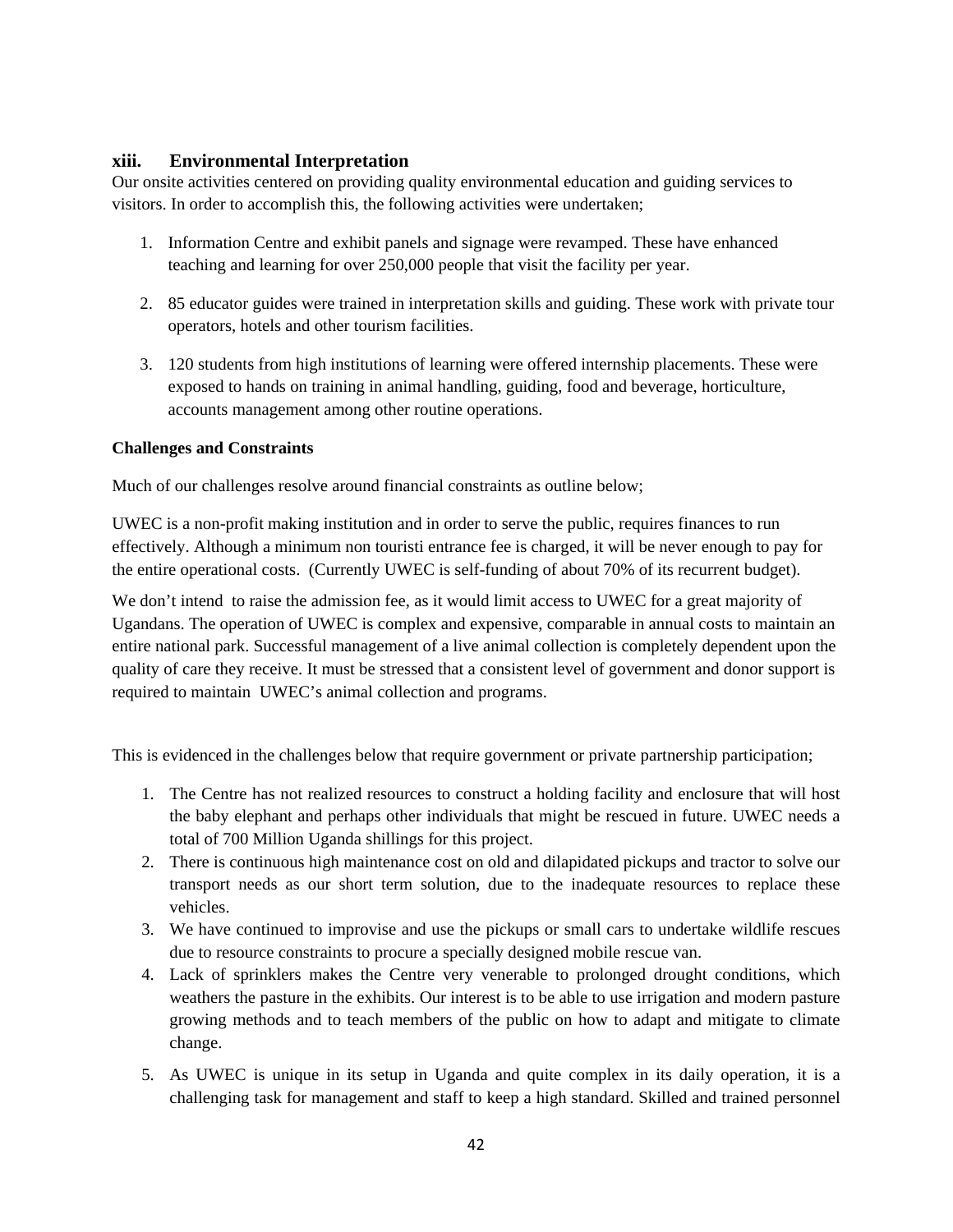are not readily available in Uganda. Newly recruited staff needs intensive training. This is either done in-house "on-the-job" or staff members are sent to zoos in Europe, USA, Japan and Australia for further training in animal husbandry, wildlife medicine environmental education.

6. There is need for a dedicated budget for international training in Conservation Education, Animal welfare, husbandry and veterinary techniques.

# **5.2.7 Performance of Uganda Wildlife Research and Training**

The mandate of UWTI has since been reviewed with a view to transform the institute into a national wildlife research and training institute. This will be operational after its gazetement by the Hon Minister of MTWA.

#### **Mandate**

The institute is mandated to provide research, training and consultancy services for the wildlife sector.

#### **Vision**

To be the leading wildlife research and training institute in Africa that offers exceptionally high quality professional services

#### **Mission**

To produce professional human resource, undertake research and provide consultancy services for sustainable wildlife resource management.

### **Objectives**

- i. To review and update the institute's training curricula to match the current wildlife sector needs.
- ii. To develop the human resource capacity of the institute to match its mandate
- iii. To develop modern training and research infrastructure.
- iv. To equip the institute with modern training and research support tools.
- v. To build a strong framework for partnerships.

### **UWTI Contribution to the Wildlife Sector Performance for the financial Year 2013/14**

- i. **Fees Collections** improved as planned, totaling to 82,000,000/=, this was as a result of public relations and community outreach programme that increased student enrollment.
- ii. **Curriculum Implemented:** UWTI Provided Wildlife and Tourism management training to 195 students.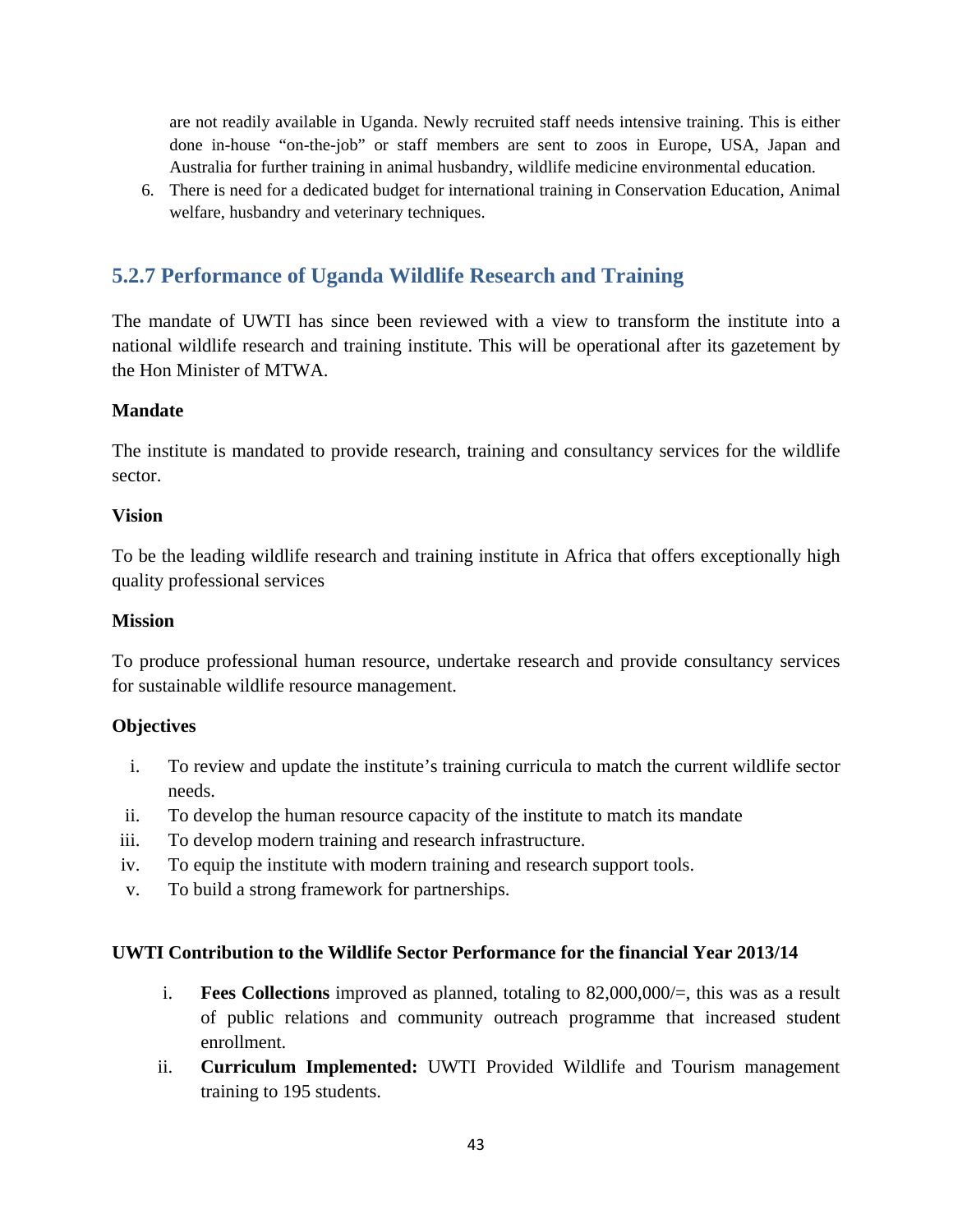- iii. **Increased enrollment**: The annual student enrollment growth rate stands at 11% for continuing or regular students with a total of 195 students (40% female and 60% male) respectively. This has increased visibility.
- iv. **Curriculum Development:** Ensuring availability of competent and environmentally sensitive tour guides/operators and wildlife managers. The curriculum has continued to be changed to meet the needs of the stakeholders. Currently the curriculum caters for Diploma in Wildlife and Allied Natural Resource Management (DWM), Diploma in Wildlife Tourism Management (DWT), Certificate in Wildlife and Allied Natural Resource Management (CWM) and Certificate in Wildlife Tourism Management (CWT).UWTI has developed a short course tailored curriculum to accommodate all stakeholders in tourism and wildlife sector to enhance their knowledge and skills while at workplace and in the field.
- v. **Graduation:** there an improvement in the number of graduates in 2013/14 of 51 students compared to 38 students that graduated in 2012/13. The male graduates increased by 63% compared to a 36% reduction in the female graduates.

|                  |             | 2012/13       |              | 2013/14     |               |              |
|------------------|-------------|---------------|--------------|-------------|---------------|--------------|
| <b>Programme</b> | <b>Male</b> | <b>Female</b> | <b>Total</b> | <b>Male</b> | <b>Female</b> | <b>Total</b> |
| Certificate      |             | 3             | 10           | 12          | 02            | 14           |
| <b>Diploma</b>   | 20          | 8             | 28           | 32          | 05            | 37           |
| <b>Total</b>     | 27          | 11            | 38           | 44          | 07            | 51           |

**Summary of the 5thand 6thgraduations212/13-14**

#### **Developmental Challenges**

- i. Inadequate fund allocation released.
- ii. Inadequate and outdated Field equipment (binoculars, telescope, ranger finders, tents, etc)
- iii. Outdated reference text books
- iv. Inadequate accommodation for the girl child education-Hostel/Dormitory
- v. Outdated curriculum for both programmes (Diploma and Certificate)
- vi. Inadequate computer equipment
- vii. Lack of staff quarters
- viii. Lack of vehicular (bus, pickup, motorcycle, bicycle)

#### **Strategies to address the above challenges**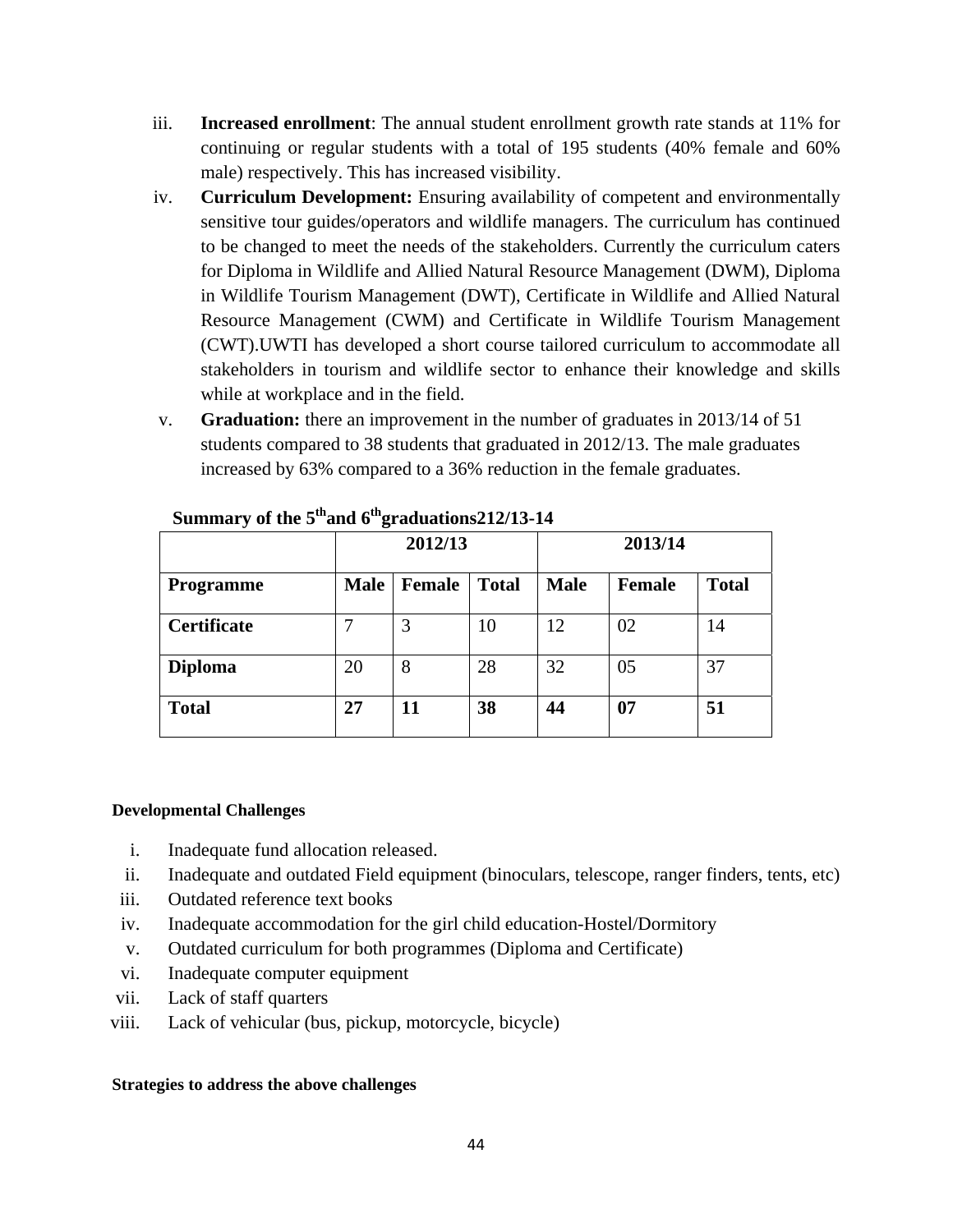- i. Resource mobilization-Proposal writing
- ii. Partnership/Collaboration with other sister agencies and institutions
- iii. Advocating and Lobbying from MTWA to have Subvention increased
- iv. Participatory Planning in Budgetary and Work plans
- v. Increase the student private sponsorship scheme
- vi. Increase revenue base through short tailored courses.

## **5.2.8 Off budget Achievements FY 2013/14**

- i. UWEC acquired a hatchery and a one-hundred and twenty egg capacity incubator from Sheri Horiszny with support from Santa Barbara zoo in the United States of America. The Incubator and Hatchery shall be used for the ostrich breeding and farming program aimed at providing alternative livelihood for the people of Karamoja.
- ii. Nature Uganda, together with Katwe Tourism Information Center (KATIC), a local conservation Group are implementing a project on "conservation of the Lesser Flamingo in Queen Elizabeth conservation area and adjacent buffer zones", with funding from African EuraAsian Waterbird Agreement (AEWA). Indigenous trees, sedges and grass were planted around Lake Munyanyange (project site) to restore the degraded environment. Other project activities included livelihood projects like mushroom growing, vegetable growing and environmental education and awareness campaigns
- iii. UWEC received a donation of a lion and cheetah from Lion Park and Cheetah Outreach both located in South Africa.
- iv. **Refresher Training**: UWTI conducted refresher training to UWA staff. A total of 115 UWA lower and middle cadres were trained to provide basic wildlife management knowledge and skills this has improved UWTI relationship with UWA at all managerial levels in MTWA. Also this has increased visibility of the UWTI to the inside and outside community.
- v. **Infrastructure Development:** Completion of the Dormitory has led to the student enrolment to increase from 103 students in the academic year 2012/2013 to 195 students in the academic year 2013/2014.
- vi. **Partnership /Collaboration:** UWTI collaborated with Kitabi College of Wildlife and Environmental Conservation this has improved the relationship and the visibility of UWTI with our neighbors in the East African Community.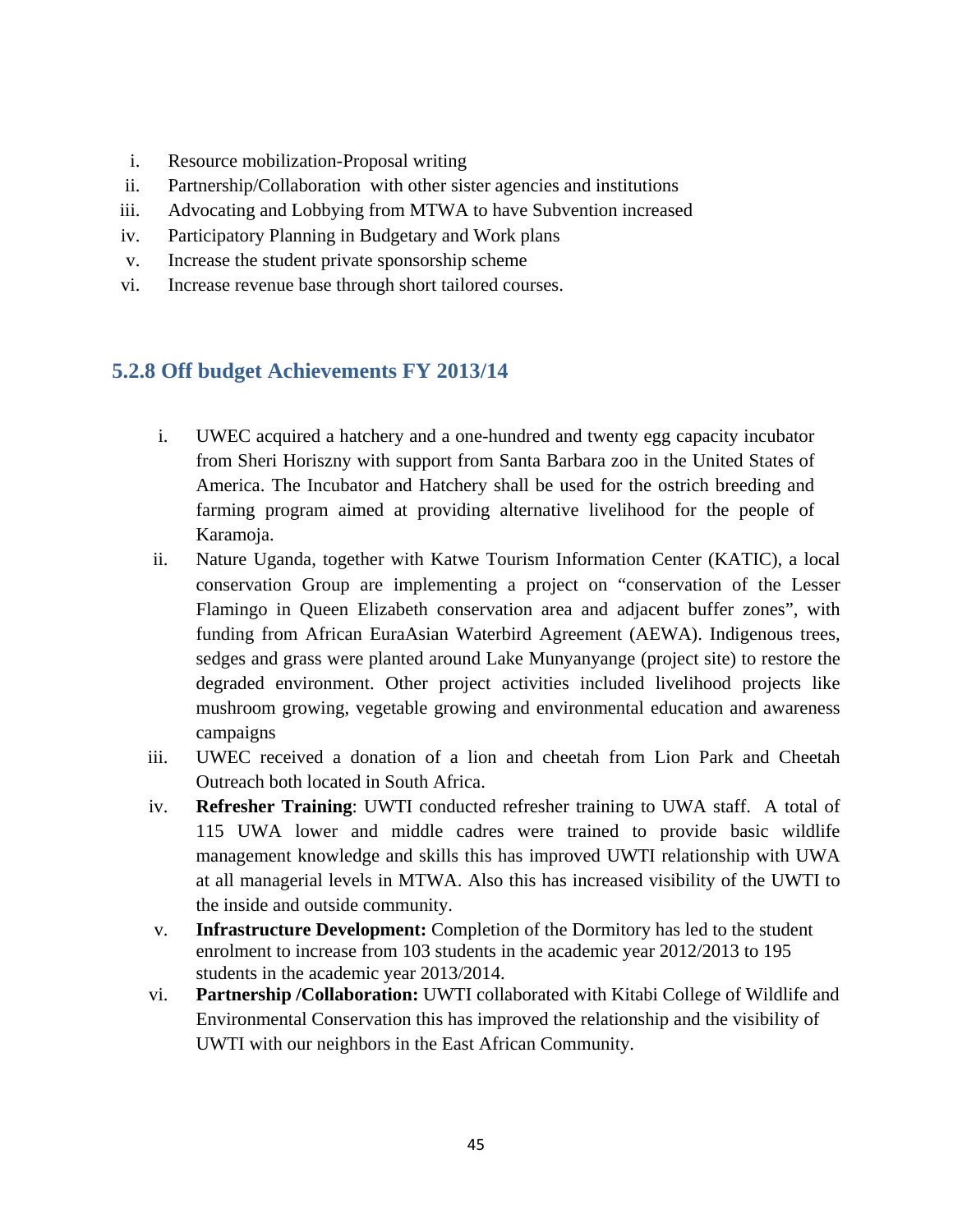- vii. **Regularization of Teaching Staff**: Recruitment of four (4) Instructors into the public service in April, 2013. This has increased staff motivation and reduced on the onsite expenditures of UWTI.
- viii. **Industrial Training Placement:** A total of 131 students participated in industrial training and placed in various Protected and Conservation Areas of UWA and other government agencies/departments in the country. This has enabled the students to appreciate the ideal working environment in relation to their expectations in real life.
	- ix. **Field Practical Studies:** UWTI conducted field studies for both diploma and certificate students in and outside the classroom environment. This helped the students to add value to the theoretical studies in the class. This has enhanced the students' skills, knowledge and experience.

## **5.3 MUSEUMS AND MONUMENTS**

## **5.3.1 Context**

Museums and Monuments are part of a much broader concept of cultural heritage. Museums and Monuments coexist in the development of the nation through community participation, cultural heritage product development and services investment by the private sector in the Tourism industry.

It should be noted that Museums and Monuments are national treasures of our heritage composed of tangible and intangible realities that communities, groups and individuals recognize and cherish as part of their lifestyle. Cultural sites are man-made relics of human settlement such as earthworks, landscapes and capital groves of ancient kingdoms while natural sites are the rock shelters, the rocks, hot springs, lakes and forests whose intangible heritage society associates with human experience.

Currently there are 4 public and about 10 private and community museums in Uganda and 14 gazetted cultural sites. On the other hand there are over 650 sites and monuments (in number) that have been documented but many of these are yet to be mapped and gazetted. The inadequate data and research on artefacts combined with limited awareness of the economic and social value of cultural heritage by the communities poses a big challenge for promoting, conserving and preserving these cultural heritages.

The Museum and Monument sub sector is managed through the Ministry of Tourism, Wildlife and Antiquities offers political supervision guided by Department of Museums and Monument. The core function of the Museums and Monument Department is to provide necessary policy guidance, regulations and guidelines for the effective and efficient management of Museums and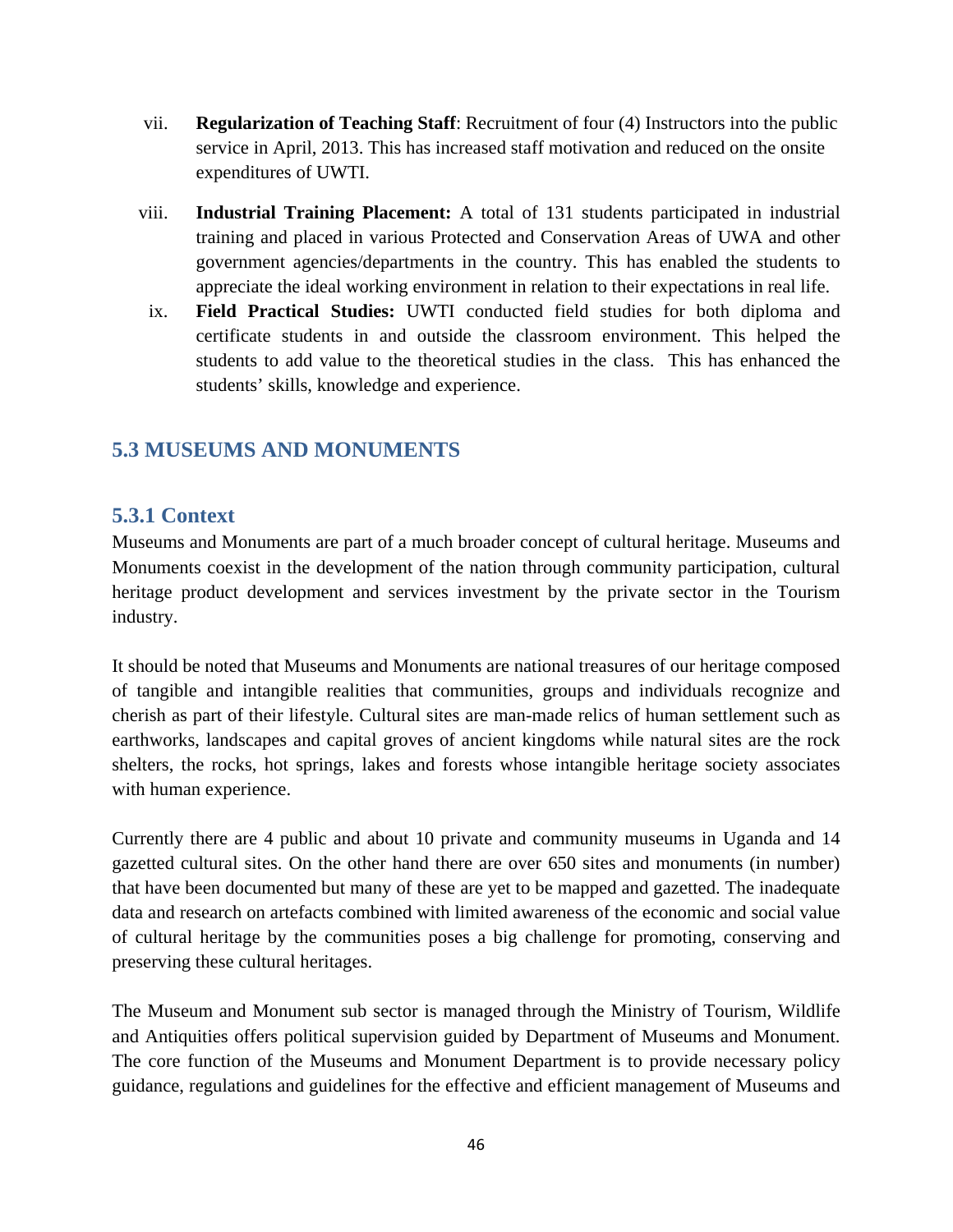Monuments services.The Ministry will work very closely with relevant stakeholders involved in the conservation and development of Museums and Monuments.

# **5.3.2 Policies, Legal Framework and Strategies**

The museums and monument sub sector is guided by the following: The 1995 Constitution of the Republic of Uganda, the National Environment Management Policy of 1999, the Tourism Policy of 2003, the Uganda National Culture Policy of 2006, the Wildlife Policy 1999, the Library and Archives Policy, The *Historical Monuments Act 1967* Cap 46, the Tourism Act 2008, The Land Act of 1998, The Traditional Rulers Act (restitution of assets and properties) Cap 247 of 1993, Forestry and Tree Planting Act 2003 and the Local Government Act Cap 243 of 1997*(Details of these documents are spelt out in annex 2).* 

Uganda is a signatory to and has ratified international and regional cultural heritage conservation treaties such as: the UNESCO Convention for the protection of the World Cultural and Natural heritage, 1972 and the UNESCO convention for safeguarding of intangible cultural heritage, 2003. Uganda is also a signatory to ICCROM and awaits ratification. Uganda Through the Ministry of Tourism, Wildlife and Antiquities also subscribes to African World Heritage Fund and East African Quaternary Research Association.

The National Development Plan for Uganda 2010/2011-2014/15 acknowledges the intrinsic value of culture and the importance of cultural identity as a form of capital, with the potential to move people out of poverty.

### **Box 2: Key issues of the museums and monument subsector**

### **Key Challenges of developing the Museum and Monuments Services**

- i. Inadequate legal framework
- ii. Inadequate financing of the tourism sector.
- iii. Lack of awareness of the importance of museums and monuments in the development agenda.
- iv. Lack of implementation structures at local government level.
- v. Inadequate information on museums and monuments.
- vi. Limited knowledge of the subject.

### **Operational challenges**

- i. Limited knowledge and skills in the workforce to foster development of museums and monuments
- ii. The staff has limited professional trainings in the disciplines of museology and research,
- iii. The Museums and Monuments solely depend on Government for funding its operations.
- iv. Preservation of infrastructure
- v. Preservation of relics
- vi. Regulatory framework and mandate for revenue collection
- vii. Facilitation for interface with communities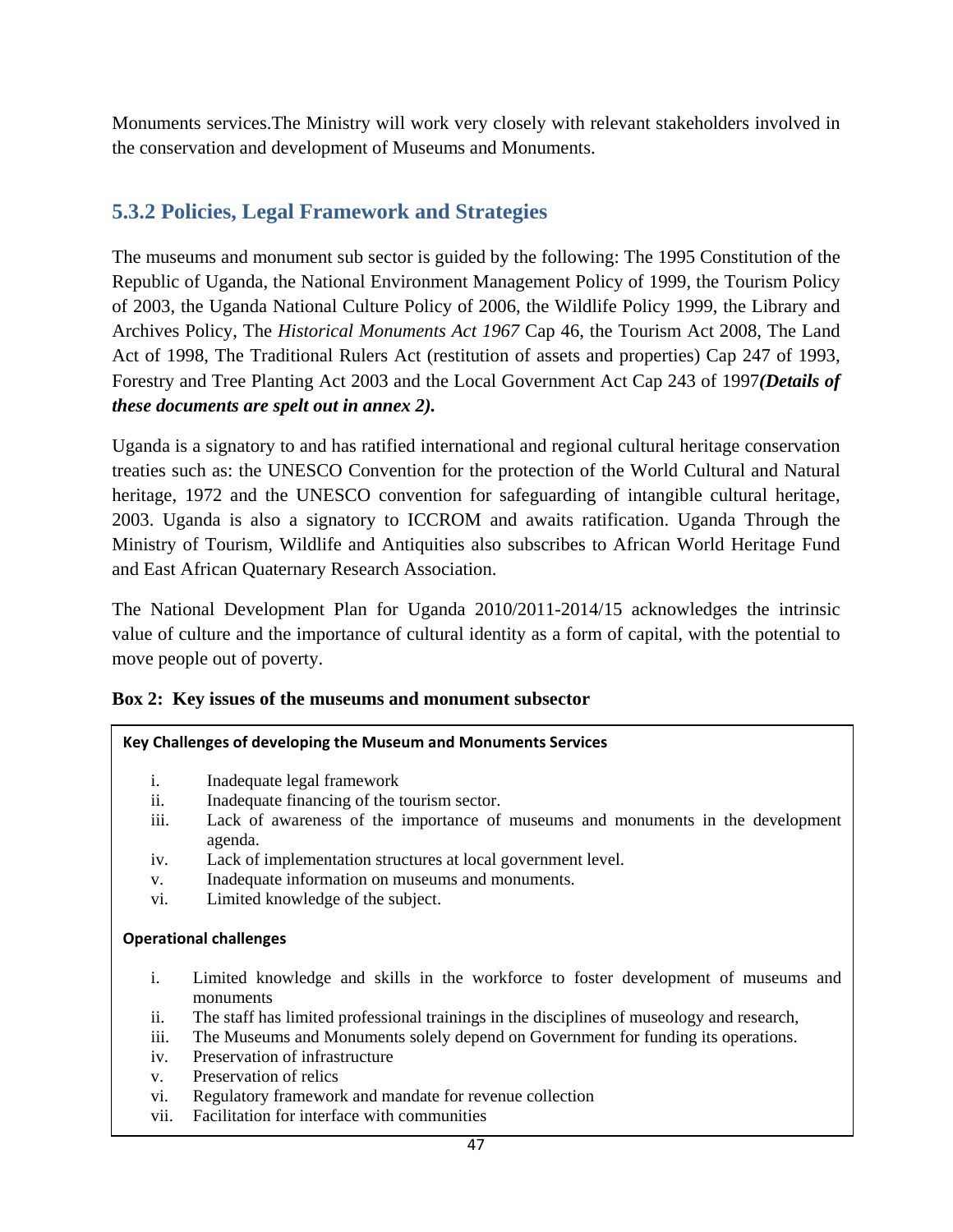# **5.3.3 Programmes, Projects and Initiatives**

The major programmes under the Department of Museums and Monuments include;

1. **Support Museums and Monuments project** which is being implemented by the Department of Museums and Monuments. This project has supported the Department to improve on the infrastructure of Museums and Monuments and also conservation of other cultural heritage sites. The Department also is part of the reconstruction of Kasubi Tombs project and also initiated a programme with British Museum to train Uganda Museum staff on mounting exhibitions.

## **5.3.4 Performance of the Department of Museums and Monuments**

- i. Museums and Monuments Policy (2014) was submitted to Cabinet for Approval. This policy will address the identified challenges and gaps facing the sub sector.
- ii. **Hosted the 3rd World Heritage Nomination Training Course:** Participants were drawn from 8 countries: South Africa, Eritrea, Zimbabwe, Lesotho, Ghana, Sierra Leone, Uganda and Kenya. 34 participants attended (20 males and 14 females).Uganda benefited by directly having 4 participants trained and they are currently working on the nomination dossier of Bigo Byamugenyi.

### **Objectives of the course:**

- a. To provide participants with the tools to develop a successful nomination dossier for submission to the World Heritage List
- b. To provide mentor-ship, content and logistical support for the completion of the dossier.
- c. To provide participants with the tools to develop an adequate management plan to accompany the nomination dossier.
- iii. A nomination dossier/file of Nyero and other hunter gatherer sites was completed and submitted to UNESCO. This dossier is a serial nomination that comprises 6 Rock Art sites namely; Nyero, Dolwe, Mukongoro, Kakoro, Komuge and Kapir.
- iv. A Cultural Impact Assessment of the slave trade trail was undertaken. The sites covered include; Fort Partiko, Dufile,Wedelai, Fort Magungu and Kibiro.
- v. The Impact Assessment conducted led to a discovery and documentation of other 10 related slave trade sites which are yet to be research on.
- vi. Five land titles for Mujongoro, Komuge, Kapir, Kakoro and Fortportal Cultural center were acquired.
- vii. Signage's for Mukongoro Rock Art Site, Komuge Rock Art Site, Fort Partiko Heritage Site, Dolwe Rock Art Site and Wedelai were designed and installed on sites for visibility.
- viii. Architectural designs and BOQs for the culture centre in Fortportal developed.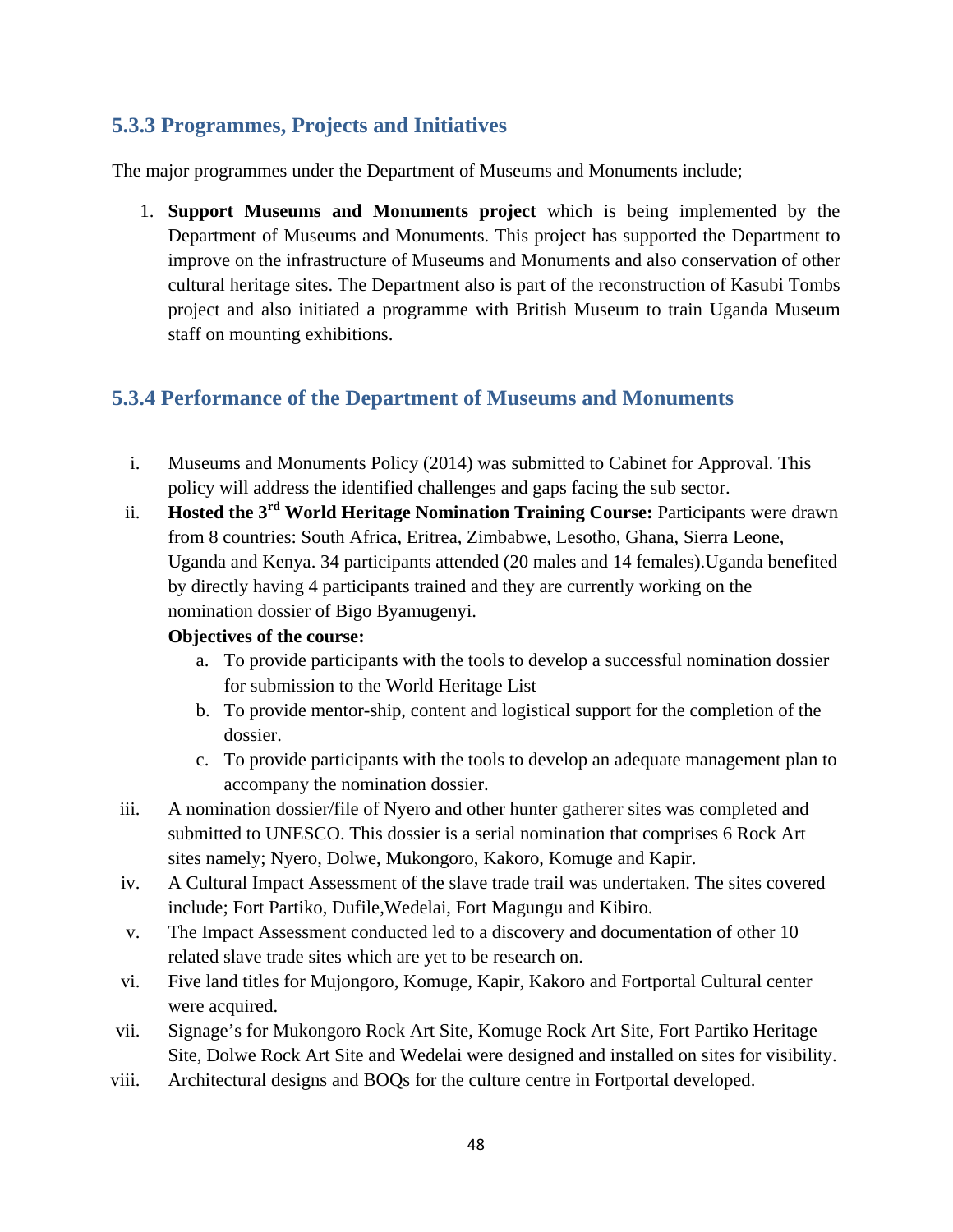- ix. Collected 150 artifacts from Lamogi Rebellion, these artefacts are under conservation at the Museum.
- x. Seven staff were employed, among them four are conservators and three site attendants. Two of the conservators were deployed in Kabale and Kumi to manage those sites.
- xi. Fort Partiko was renovated and landscaped.
- xii. Kabale Museum exhibitions were completed and fenced.
- xiii. Undertook archaeological survey, mapping and documentation of Ankole Palace.
- xiv. Undertook a week in-house training on exhibitions, customer care, security and archaeology to Museums staff.

# **5.3.6 Off –Budget Activities**

- i. A publication of a book on Rock Art in Uganda done by Departments' staff was also printed and launched.
- ii. In house museum training by British Museum for one week.
- iii. Undertook research on the paleo-environment changes around Ndali crater lakes in Kabarore district.
- iv. Undertook Physical Cultural Resources monitoring along Kamwenge –Fortportal road.
- v. Undertook Physical Cultural Resources monitoring in Murchison for Total E&P seismic projects.
- vi. Reviewed 10 projects for NEMA for quality assurance of Physical Cultural Resources on development projects (Roads and Oil and Gas).

# **APPENDICES**

|                       | <b>Document</b>                    | <b>Relevance</b>                                                     |
|-----------------------|------------------------------------|----------------------------------------------------------------------|
| The 1995 Constitution |                                    | The overall government policy on natural resource conservation       |
|                       | Republic<br><i>the</i><br>оf<br>of | is enshrined in the 1995 Constitution of the Republic of Uganda,     |
|                       | <b>Uganda</b>                      | which provides for state protection of important natural resources   |
|                       |                                    | such as land, water, wetlands, minerals, fauna and flora on behalf   |
|                       |                                    | of the people of Uganda. This is enshrined in National Objectives    |
| Policies              |                                    | and Directive Principles of State Policy under Objective XIII.       |
|                       |                                    | The constitution also provides for creation and development of       |
|                       |                                    | Parks, Reserves, recreation areas and conservation of natural        |
|                       |                                    | resources by central and or Local Governments under Objective        |
|                       |                                    | XXVII. The same objective further obligates the state to promote     |
|                       |                                    | the rational use of natural resources so as to safeguard and protect |

### **Annex 1: Policies, legal framework and strategies for tourism sector in Uganda**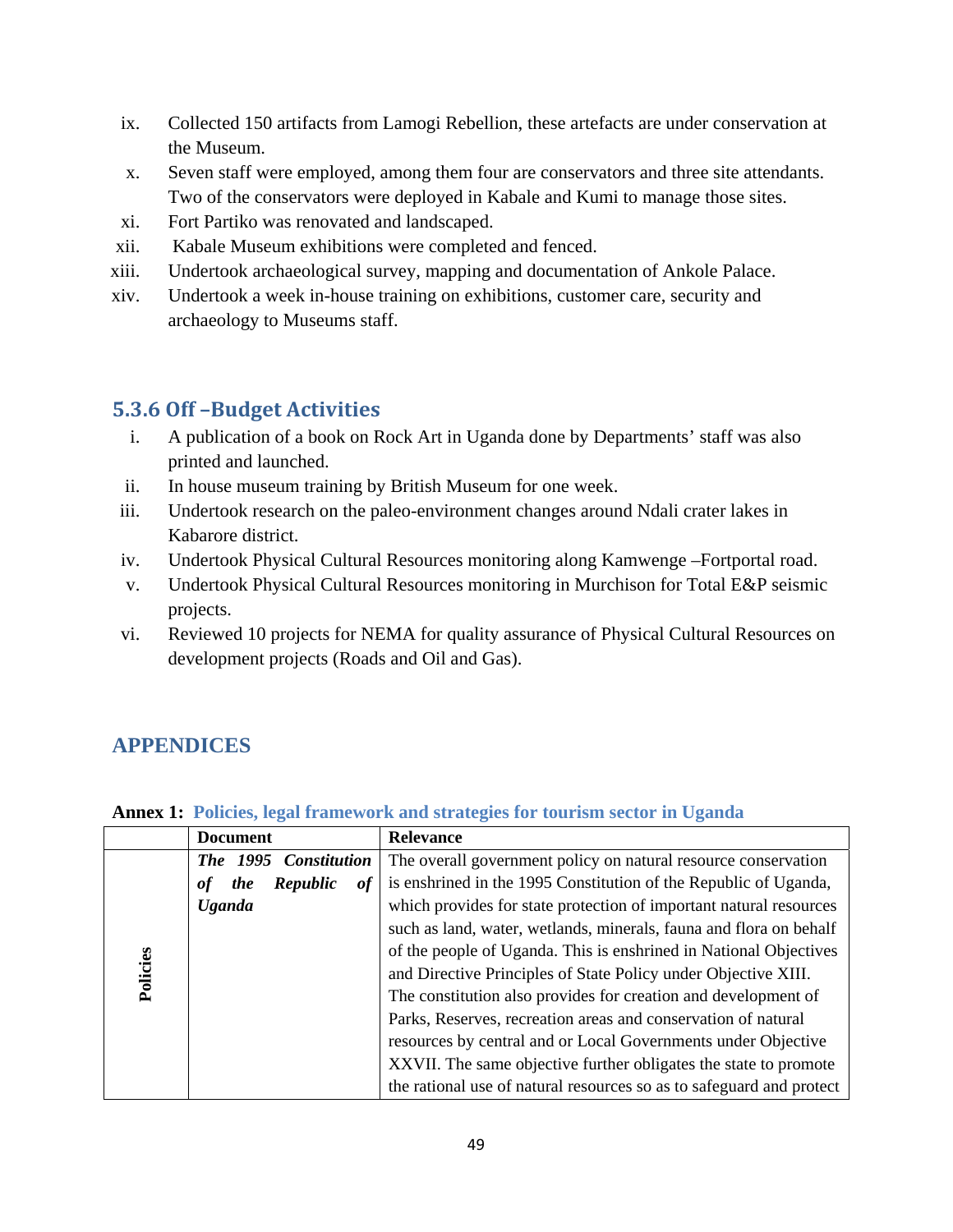|                 | the biodiversity of Uganda                                                            |                                                                                                                                                                                                                                                                                                                                                                                                                                                                                                                                                                                                                                                                                                          |  |  |
|-----------------|---------------------------------------------------------------------------------------|----------------------------------------------------------------------------------------------------------------------------------------------------------------------------------------------------------------------------------------------------------------------------------------------------------------------------------------------------------------------------------------------------------------------------------------------------------------------------------------------------------------------------------------------------------------------------------------------------------------------------------------------------------------------------------------------------------|--|--|
|                 | Wildlife Policy 2014                                                                  | To conserve wildlife resources of Uganda in a manner that<br>contributes to the sustainable development of the nation and the<br>well-being of its people.                                                                                                                                                                                                                                                                                                                                                                                                                                                                                                                                               |  |  |
| Legal framework | <b>Uganda</b><br>Wildlife<br>Act,<br>Cap 200 of 2000<br><b>National</b><br><b>The</b> | This Act vests ownership of wildlife into the State and provides<br>for management of Wildlife in and outside of wildlife protected<br>areas in Uganda. It establishes Uganda Wildlife Authority and its<br>functions. The legislation provides for creation and management<br>of wildlife protected areas, sanctuaries and wildlife management<br>areas. The Act establishes wildlife use rights regime that<br>promotes sustainable utilization of wildlife resources. Other laws<br>relevant for the sector include the National Environment Act Cap<br>153, Forestry and Tree Planting Act, 2003; Land Act 1998 among<br>others.<br>The Act provides for wildlife protection and contains provisions |  |  |
|                 | Environment Act, Cap<br>153 of 2000                                                   | which can be applied to the protection and sustainable use of<br>wildlife. It includes provisions for the conservation of biological<br>resources in situ, and the selection and management of protected<br>and buffer areas. The act also provides a basis for environmental<br>impact assessment.                                                                                                                                                                                                                                                                                                                                                                                                      |  |  |
|                 | <b>Uganda</b><br>Wildlife<br><b>Education Centre Trust</b><br>Deed, 1994              | This Deed provides for establishment and management of the<br>former Entebbe zoo as Uganda Wildlife education Centre. It lays<br>down the objects and management of the Centre. This law is<br>however, weak and not enabling the Centre to access public<br>funds.                                                                                                                                                                                                                                                                                                                                                                                                                                      |  |  |
|                 | Universities and other<br><b>Tertiary Institutions Act</b><br>2001                    | This provides a basis for formation of specialized sect oral<br>training institutions and human resource capacity development in<br>general. The Uganda Wildlife Institute currently derives its legal<br>existence from this law. The Act repealed Uganda Wildlife<br>Training Institute Act and placed all training institutions under<br>one umbrella. Government has however reversed this decision by<br>Policy and this institute will soon be re-established with its own<br>Act of Parliament.                                                                                                                                                                                                   |  |  |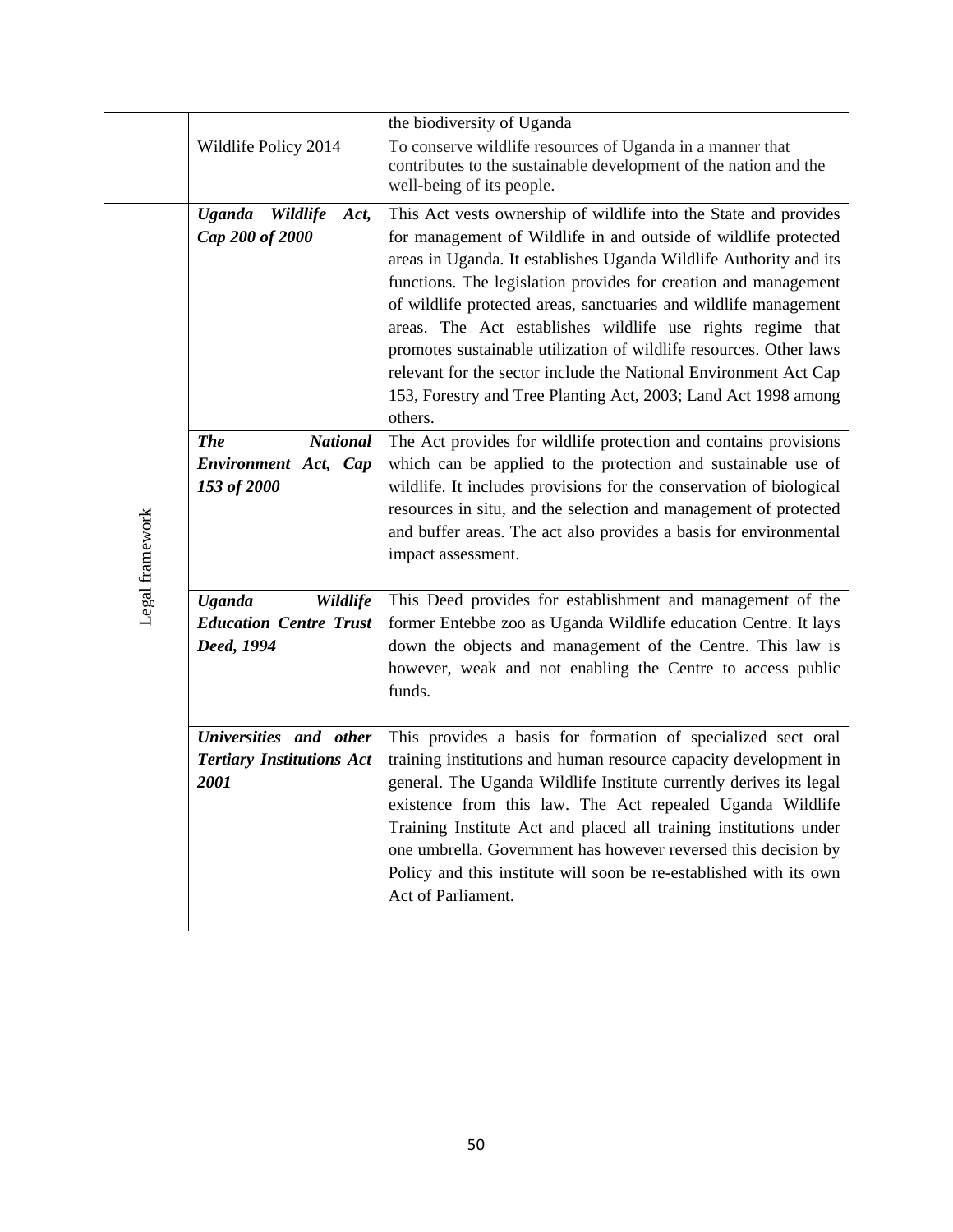| <b>International law</b>                                             | and<br>Diversity                | Uganda is a signatory to a number of international conventions,<br>treaties and Agreements relating to wildlife. This is in line with<br>Uganda's foreign policy obligates the state to conserve wildlife<br>wildlife<br>protected<br>and<br>promote<br>areas<br>sustainable<br>development of wildlife resources. International laws most direct<br>and of immediate importance for the conservation of wildlife to<br>which Uganda is a member through the Wildlife Conservation<br>Department includes:- Convention on International Trade in<br>Endangered Species of wild fauna and flora (CITES), Convention<br>on Migratory Species of Wildlife (CMS), Lusaka Agreement on<br>Cooperative Enforcement to Combat illegal trade in wildlife and<br>Afro-Eurasian<br>Agreement<br>Water<br><b>Bird</b><br>(AEWA).<br>Other<br>conventions relevant to wildlife conservation where Uganda is a<br>party through other MDAs include Convention on Biological |
|----------------------------------------------------------------------|---------------------------------|----------------------------------------------------------------------------------------------------------------------------------------------------------------------------------------------------------------------------------------------------------------------------------------------------------------------------------------------------------------------------------------------------------------------------------------------------------------------------------------------------------------------------------------------------------------------------------------------------------------------------------------------------------------------------------------------------------------------------------------------------------------------------------------------------------------------------------------------------------------------------------------------------------------------------------------------------------------|
| <b>Uganda National Culture</b><br>Policy of 2006                     | $\overline{i}$ .<br>ii.<br>iii. | Support the promotion of the Intangible heritage<br>expressions within the communities living around the<br>sites, museums and monuments.<br>Support cultural and traditional institutions in conserving<br>traditional practices.<br>Creating awareness on the link of intangible cultural<br>elements to the museums and monuments.                                                                                                                                                                                                                                                                                                                                                                                                                                                                                                                                                                                                                          |
| The Historical                                                       |                                 | Provides for preservation and protection of historical monuments                                                                                                                                                                                                                                                                                                                                                                                                                                                                                                                                                                                                                                                                                                                                                                                                                                                                                               |
| Monuments Act 1967                                                   |                                 | and objects of archaeological, paleontological, ethnographical                                                                                                                                                                                                                                                                                                                                                                                                                                                                                                                                                                                                                                                                                                                                                                                                                                                                                                 |
| Cap 46                                                               |                                 | and traditional interest.                                                                                                                                                                                                                                                                                                                                                                                                                                                                                                                                                                                                                                                                                                                                                                                                                                                                                                                                      |
| The Land Act of 1998                                                 |                                 |                                                                                                                                                                                                                                                                                                                                                                                                                                                                                                                                                                                                                                                                                                                                                                                                                                                                                                                                                                |
| The Traditional Rulers<br>Act 1993 Cap 247                           |                                 | Provides for the restitution of assets and properties                                                                                                                                                                                                                                                                                                                                                                                                                                                                                                                                                                                                                                                                                                                                                                                                                                                                                                          |
| The National<br>Development Plan for<br>Uganda 2010/2011-<br>2014/15 |                                 | Recognizes tourism as a key growth sector for the attainment of<br>vision 20140                                                                                                                                                                                                                                                                                                                                                                                                                                                                                                                                                                                                                                                                                                                                                                                                                                                                                |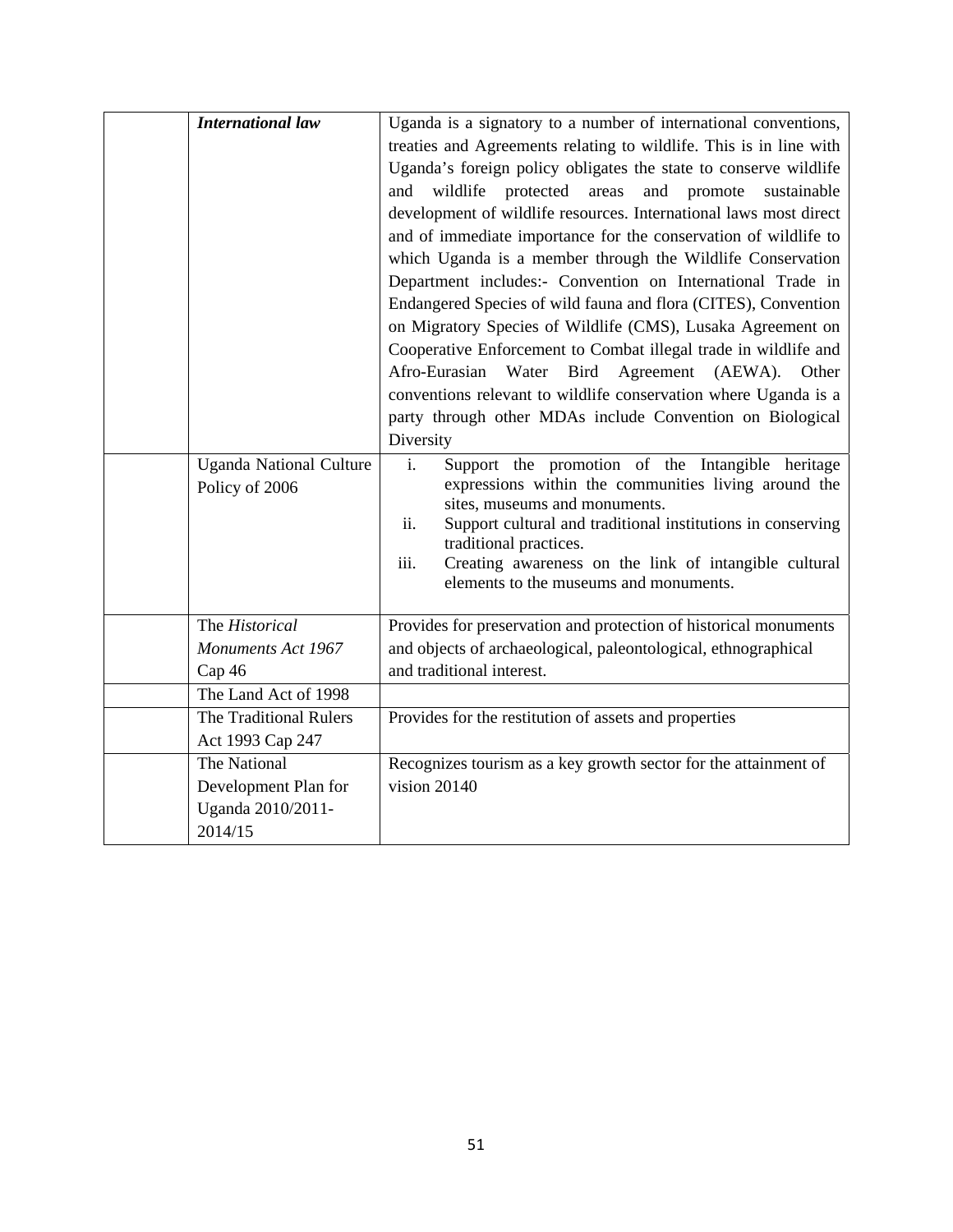#### **Appendix 2: Functions of departments and Institutions**

The functions of the Ministry are to:

- i) Formulate and review appropriate policies, legislation, regulations and standards for the sustainable development of tourism, wildlife, museums and monuments for increased wealth and benefit to the country;
- ii) Initiate, coordinate, support, oversee and, where applicable, facilitate the implementation of strategies and programmes aimed at enhancing the development and promotion of tourism, conservation and preservation of natural and cultural products and ensuring their maximum benefit to the country;
- iii) Monitor and evaluate the progress, standards and efficiency of the various sectors;
- iv) Conduct studies to evaluate the impact of the sectoral, fiscal and other policies on the advancement of the sector so as to advise stockholders appropriately;
- v) Promote and coordinate research activities and initiatives to ensure that results are beneficial to the country and all stakeholders;
- vi) Assess the need and where appropriate, mobilise resources to support balanced tourism development, Wildlife Conservation, Museums and Monuments for the eradication of poverty in the country;
- vii) Collect, process, analyse, and disseminate national and international information on the respective sectors for improved rational decision-making;
- viii) Participate in negotiations and implementation of regional, bilateral and multilateral agreements;
- ix) Market and promote Uganda as a tourism destination; and
- x) Develop specialised skills to support Tourism development, Wildlife Conservation, museums and monuments.

#### **Directorate of Tourism, Wildlife Conservation and Museums& Monuments**

#### **Mandate**

The Directorate is responsible for formulation and implementation of tourism, wildlife conservation and museums and monuments policies and plans. It is also responsible for coordinating, supervising and facilitating activities that promote these policies and plans

#### **Functions**

The main functions of the Directorate are to:

- i) Coordinate formulation and implementation of policies for sustainable development and growth of Tourism, Wildlife Conservation and Museums and Monuments Sectors;
- ii) Coordinate establishment and enforcement of regulations and standards for quality assurance for service programmes of the Tourism, Wildlife Conservation and Museums and Monuments Sectors;
- iii) Evaluate sector information holdings available on Tourism, Wildlife Conservation and Museums and Monuments Sectors for publication and dissemination;
- iv) Coordinate publication of information on Tourism, Wildlife Conservation and Museums and Monuments;
- v) Coordinate, promote and support establishment of linkages and partnerships with other Ministries, Departments and Agencies (MDAs) and private sector to enhance values and benefits from Tourism, Wildlife Conservation and Museums and Monuments activities;
- vi) Manage resource planning and utilisation as well as optimisation of synergies across the directorate; and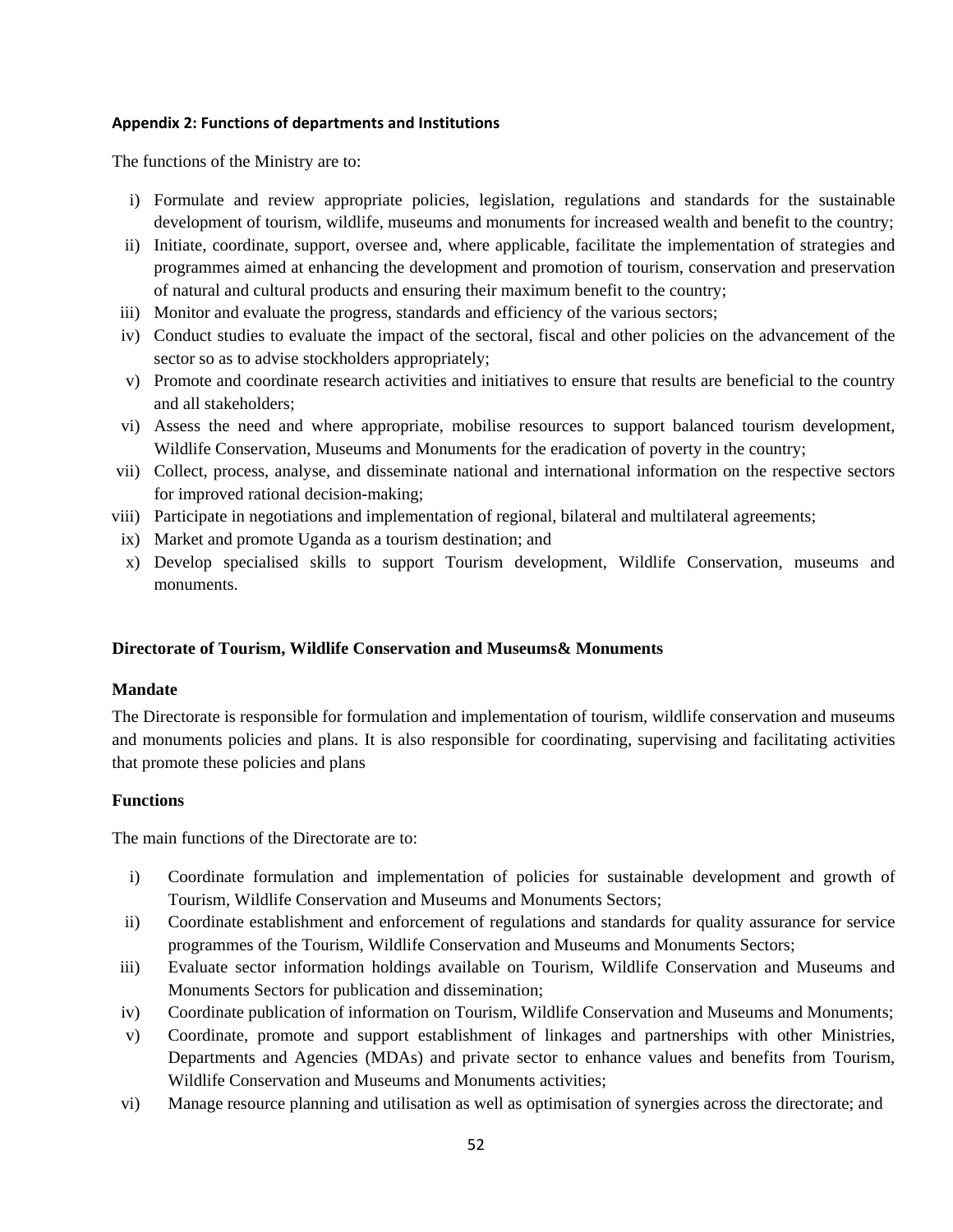vii) Oversee ratification and implementation of international conventions, treaties and agreements on Tourism, Wildlife Conservation and Museums and Monuments that are of interest to the country.

## **Department of Tourism Development**

## **Mandate**

The department is responsible for policy formulation, planning, coordination and development of strategies for sustainable tourism development.

## **Functions**

The functions of the department are to:

- i) Initiate and formulate policies, legislation on Tourism development;
- ii) Formulate and coordinate implementation of regulations on international conventions, treaties and agreements under the tourism development sector;
- iii) Initiate and coordinate development of service standards, and oversee enforcement of these for quality assurance on Tourism;
- iv) Development and issuing of guidelines to hotels, tour operators, travel agents and eating houses;
- v) Coordinate with relevant law enforcement agencies to enforce compliance with national laws, international Conventions, Treaties and Agreements under the sector;
- vi) Market and promote Uganda as a tourism and investment destination;
- vii) Collect, compile, analyse, and disseminate information on Tourism for national decision making;
- viii) Supervise operations of the statutory bodies under the Tourism Sector;
- ix) Liaise with International organisations and any other relevant entities involved in tourism development;
- x) Diversify tourism products and markets;
- xi) Develop specialised skills for tourism development; and
- xii) Monitor and evaluate the implementation of the policies, legislation, national plans and guidelines on Tourism.

## **Department of Wildlife Conservation**

## **Mandate**

The department is responsible for policy formulation, planning and coordination of conservation and sustainable development of wildlife resources.

# **Functions**

The functions of the Department are to:

- i) Initiate, formulate and implement policies, plans, legislation, regulations, guidelines and strategies on conservation and sustainable development of wildlife resources;
- ii) Formulate and coordinate implementation of regulations on international conventions, treaties and agreements under the wildlife conservation sector;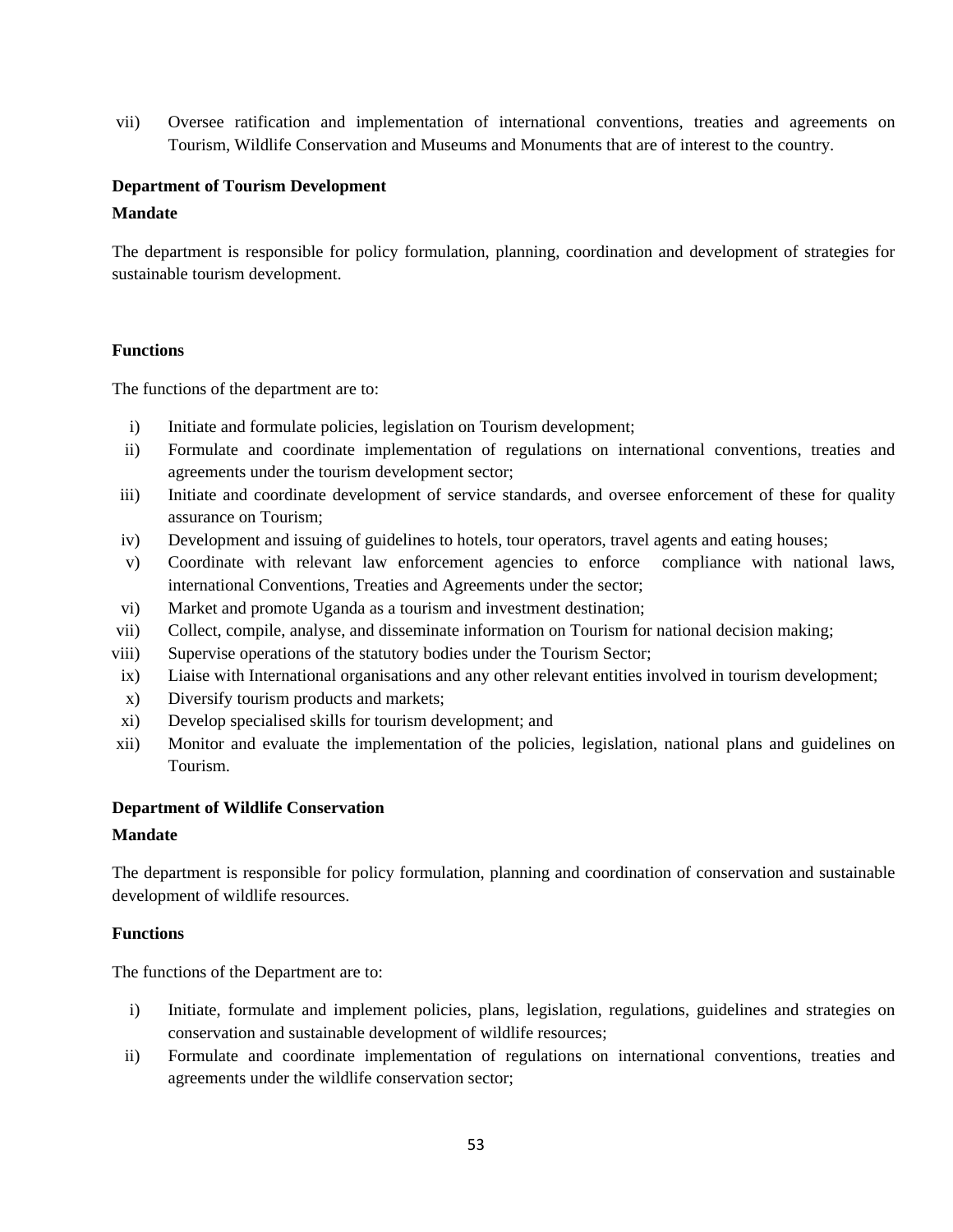- iii) Collect, analyse and disseminate data and information on conservation and development of wildlife resources;
- iv) Initiate and coordinate development of standards and their enforcement for quality assurance on conservation and development of wildlife resources;
- v) Identify areas of intervention and coordinate mainstreaming of conservation and sustainable development of wildlife resource issues into Local Government and other MDAs development plans;
- vi) Foster Public Private Partnership in conservation and sustainable development of wildlife resources;
- vii) Supervise operations of the statutory and affiliated bodies (Trust Organisations) under the wildlife sector;
- viii) Develop specialised skills for wildlife conservation and sustainable development of wildlife resources; and
- ix) Monitor and evaluate the implementation of the policies, plans and programmes, laws, regulations and guidelines on conservation and sustainable development of wildlife resources;

### **Department of Museums and Monuments**

### **Mandate**

The department is responsible for policy formulation, planning and coordination of conservation and development of museums and cultural heritage.

### **Functions**

The main functions of the department are to:

- i) Initiate, formulate, and implement policies, plans, legislation, regulations, guidelines and strategies on cultural heritage ;
- ii) Formulate and coordinate implementation of regulations on international conventions, treaties and agreements under the Museums and Monuments;
- iii) Collect, analyse and disseminate data and information on cultural heritage;
- iv) Foster Public Private Partnership in preservation, presentation and sustainable development of cultural heritage;
- v) Develop skills for preservation, presentation and sustainable development of cultural heritage; and
- vi) Monitor and evaluate the implementation of the policies, legislation, plans and guidelines on development of cultural resources.

## **Department of Finance and Administration**

## **Mandate**

The mandate of the department is to provide essential administrative,auxiliary facilities and financial related services to the ministry.

#### **Functions**